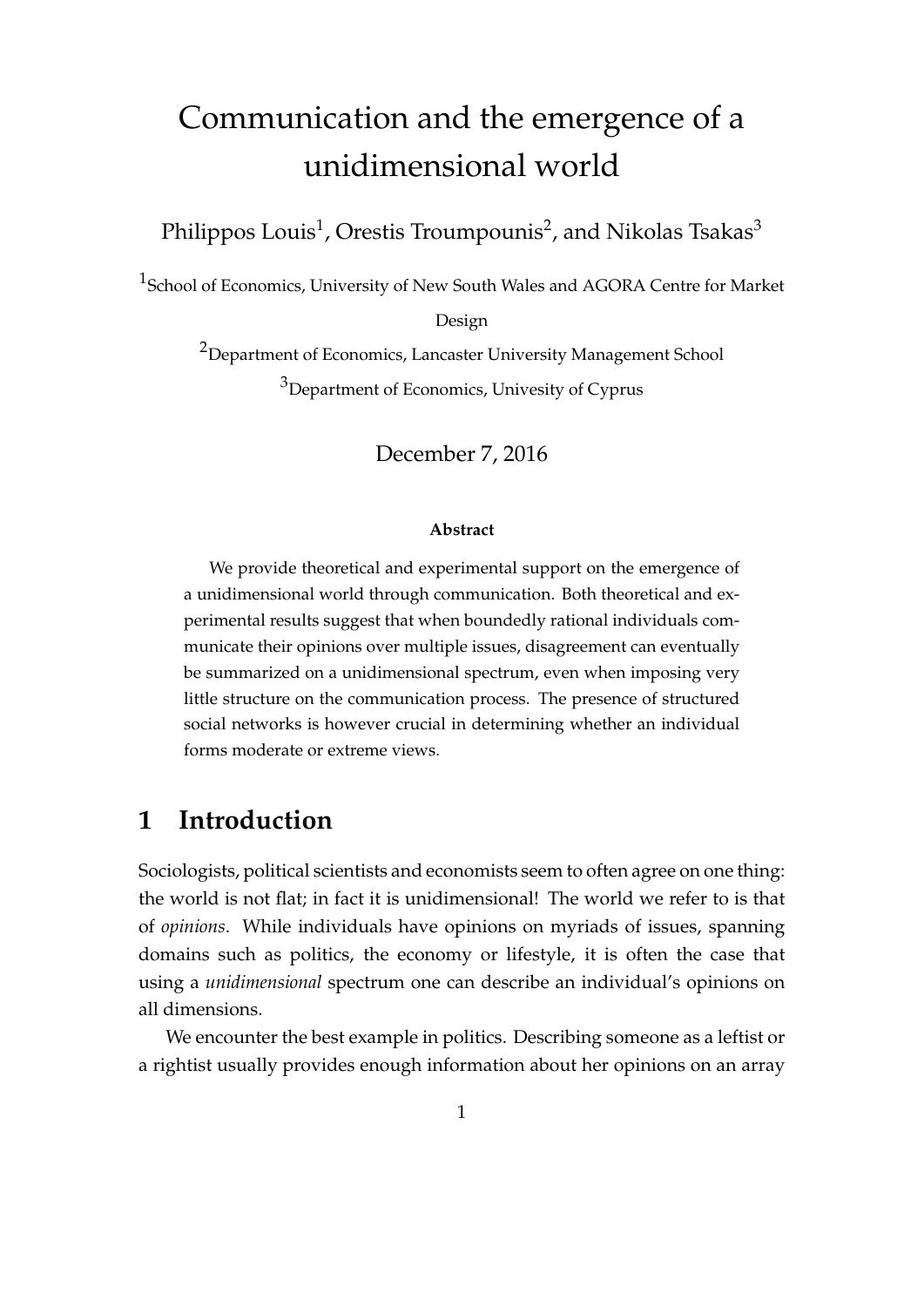of political issues (e.g., redistribution, protection of the environment, attitude towards immigration or gun possession). Indeed, representing political competition and analyzing voting behavior on a "left-right" unidimensional spectrum has dominated the political economy literature.<sup>1</sup> Empirical evidence supports this view, as individuals' opinions on different issues seem to be significantly correlated, and the underlying ideology can explain voting behavior of both legislators and individual voters [\(Poole and Rosenthal,](#page-35-0) [1997;](#page-35-0) [Lee et al.,](#page-35-1) [2004;](#page-35-1) [Ansolabehere et al.,](#page-33-0) [2008\)](#page-33-0). Importantly, unidimensionality seems to extend even beyond the world of politics, and ideological cleavages spillover to preferences over leisure activities, consumption and art, as well as personal morality (see [DellaPosta et al.,](#page-34-0) [2015](#page-34-0) and references therein, as well as [Wilson and Haidt,](#page-35-2) [2014\)](#page-35-2).

The prevalence of a unidimensional world, not only as a handy theoretical simplification, but often also as an accurate description of opinions across domains, raises the question regarding its origin. Some potential explanations rely on the philosophical underpinnings of ideologies [\(Bobbio and Cameron,](#page-34-1) [1996\)](#page-34-1) and how those relate to personality traits [\(Carney et al.,](#page-34-2) [2008;](#page-34-2) [Gerber et al.,](#page-34-3) [2010\)](#page-34-3), cognitive and neural characteristics [\(Duckitt,](#page-34-4) [2001;](#page-34-4) [Amodio et al.,](#page-33-1) [2007\)](#page-33-1) or even genetics [\(Alford et al.,](#page-33-2) [2005\)](#page-33-2). While all these explanations may be relevant, we note that all these rely on ideologies being stable across time and societal context, an assumption that seems rather strong [\(McDonald et al.,](#page-35-3) [2007\)](#page-35-3).<sup>2,3</sup>

We therefore approach the emergence of unidimensional worlds in a dynamic context. More specifically, we study a model where individuals communicate their opinions on an array of issues to others, repeatedly over several periods, and update their opinions on each issue in each period by taking a weighted average of their own prior opinion and those of others. In such a process, first introduced by [DeGroot](#page-34-5) [\(1974\)](#page-34-5), opinions eventually converge to a single

<sup>&</sup>lt;sup>1</sup>From a theoretical perspective, formal political economy models relying on a unidimensional policy space dating back to [Downs](#page-34-6) [\(1957\)](#page-34-6) and [Black](#page-33-3) [\(1958\)](#page-33-3) still serve as the workhorse in the analysis of electoral competition. As [Plott](#page-35-4) [\(1967\)](#page-35-4) first pointed out extending to more dimensions can prove challenging, given that equilibria exist only in very particular cases.

<sup>&</sup>lt;sup>2</sup>Recently, The Economist went as far as bidding farewell to 'left versus right', as it is replaced by 'open against closed' (*"The new political Divide"*, 2016).

 $3$ The definition of ideology itself has proven a non-trivial matter, see for example [Gerring](#page-34-7) [\(1997\)](#page-34-7) and [Knight](#page-34-8) [\(2006\)](#page-34-8) for a discussion of the relevant difficulties.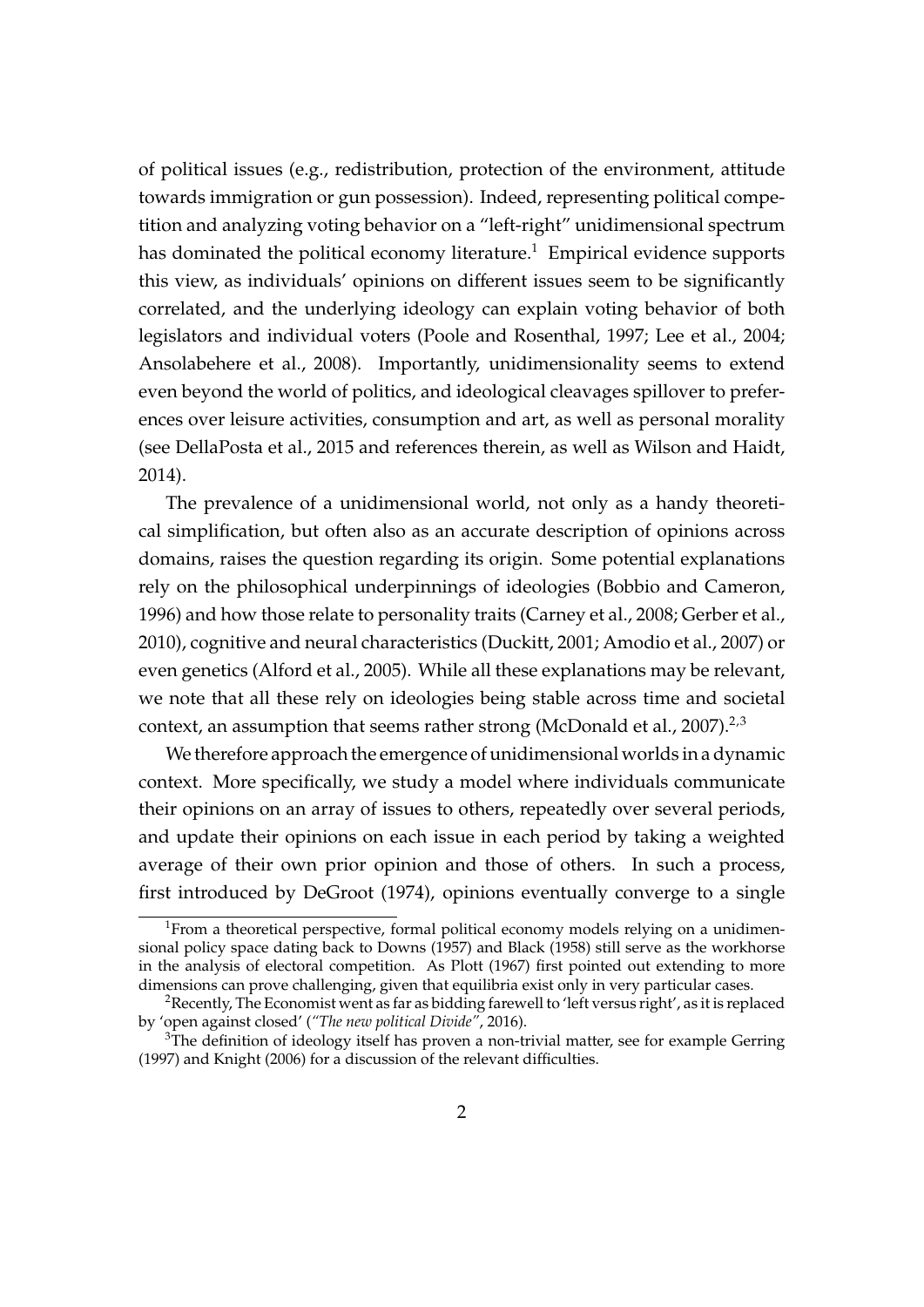point.<sup>4</sup> But [DeMarzo, Vayanos, and Zwiebel](#page-34-9) [\(2003\)](#page-34-9) observed that, if opinions are communicated over a *fixed* communication structure, even if opinions eventually converge there is disagreement at any point in time, which can be summarized by a single dimension. In our theory, we show that this dynamic process of opinion formation can give rise to a unidimensional world even if the communication channels vary over time. That is, in contrast to [DeMarzo et al.](#page-34-9) [\(2003\)](#page-34-9), we show that individuals need not communicate in every period with the same individuals, nor assign the same subjective weight to one's opinion in all periods.

<span id="page-2-0"></span>

**Figure 1:** Possible distribution of opinions on two issues. Each point represents an individual's opinions on the two issues: CrossFit and veganism. Opinions can vary from extremely negative to extremely positive. Panel A shows an example of uncorrelated opinions. Panels B and C show examples of unidimensional opinions.

Of course permitting a dynamic communication structure comes at a cost compared to a static world with a fixed communication structure. While our approach is more general and possibly more realistic compared to [DeMarzo](#page-34-9) [et al.](#page-34-9) [\(2003\)](#page-34-9) regarding the communication channels, it remains partly agnostic about the exact characteristics of the unidimensional world that may emerge. The following example illustrates how this is so. Figure [1](#page-2-0) illustrates the opinions of five individuals across two issues: the practice of veganism and CrossFit training.<sup>5</sup> Panel A represents a multi-dimensional world, with no apparent

<sup>&</sup>lt;sup>4</sup>A long literature focuses on the necessary and sufficient conditions for a society to reach consensus, as well as the speed at which this can be achieved (see for instance [Golub and Jackson,](#page-34-10) [2010,](#page-34-10) [2012;](#page-34-11) [Tahbaz-Salehi and Jadbabaie,](#page-35-5) [2008\)](#page-35-5). For a broad overview see [Jackson](#page-34-12) [\(2008\)](#page-34-12) Chapter 8.3 and references therein.

<sup>&</sup>lt;sup>5</sup>We pick two random issues so as to illustrate the concept of unidimensionality. Notice that in our setup opinions can be defined in a very broad sense including beliefs, judgements,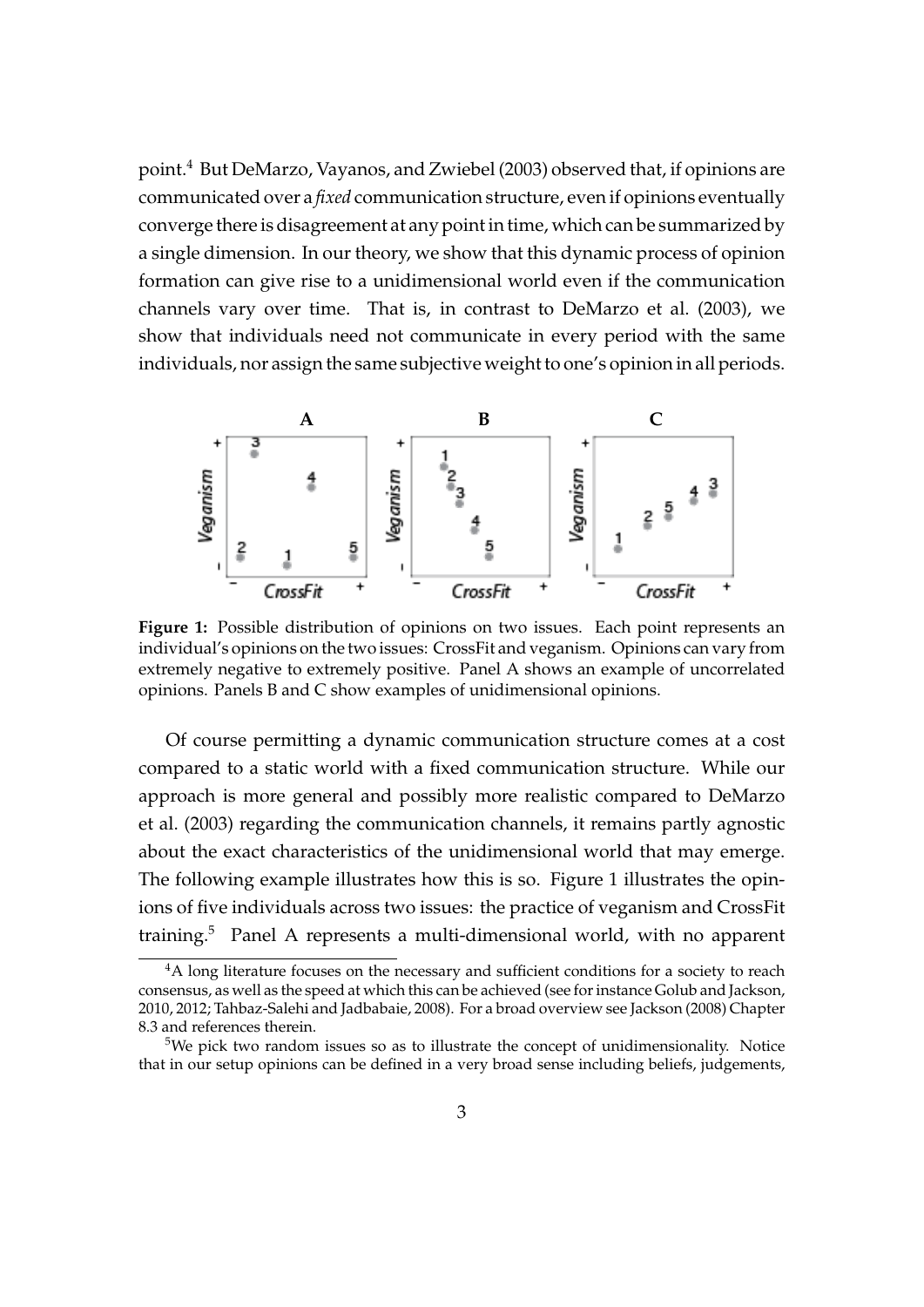correlation between issues. On the other hand, panels B and C represent two different unidimensional worlds, where opinions on the two issues are strongly correlated. While we observe *unidimensionality* in both panels B and C, there are differences between the two. The first regards individuals' *relative positions* on the unidimensional spectrum. Individuals 1 and 5 have extreme positions in panel B on the opposite side of each other. While 1 is still an extremist in panel C, 5 has a more moderate position in that world. Another difference is the *direction of disagreement*, captured by the slope of the line indicating the importance of different issues in the overall disagreement as well as whether the correlation is positive or negative. While this direction is negative and steep in panel B, it is positive and flatter in panel C. In terms of our results, our model does predict that opinions will move from a multidimensional world (panel A) towards a unidimensional one (panels B and C). Nevertheless, stricter assumptions about the communication structure as in [DeMarzo et al.](#page-34-9) [\(2003\)](#page-34-9) also differentiate between panels *B* and *C*. Our results therefore distinguish between the exact role of fixed social networks and communication in the opinion formation process: While communication is enough to give rise to a unidimensional world, the presence of fixed channels is crucial so as to predict its characteristics.

Our study moves beyond theory to provide empirical validation in the form of a lab experiment. Subjects communicated their opinions over two issues across ten rounds in groups of five. In two treatments subjects are linked through a fixed network. Networks differed minimally between these treatments. In a third treatment subjects listen the opinions of different randomly picked subjects from their group in each round. In line with the theoretical predictions, our results support the emergence of a unidimensional world in all three treatments. We also find support for the role of networks in determining individuals' relative positions. Predictions regarding the direction of disagreement prove less robust, as we do not find support for the theory in this dimension.

Previous experiments provide some evidence to support the idea that individuals update their opinions by repeatedly averaging their network neighbors'

attitudes and all such fundamental drivers of behaviour that are amenable to social influence or the advent of new information.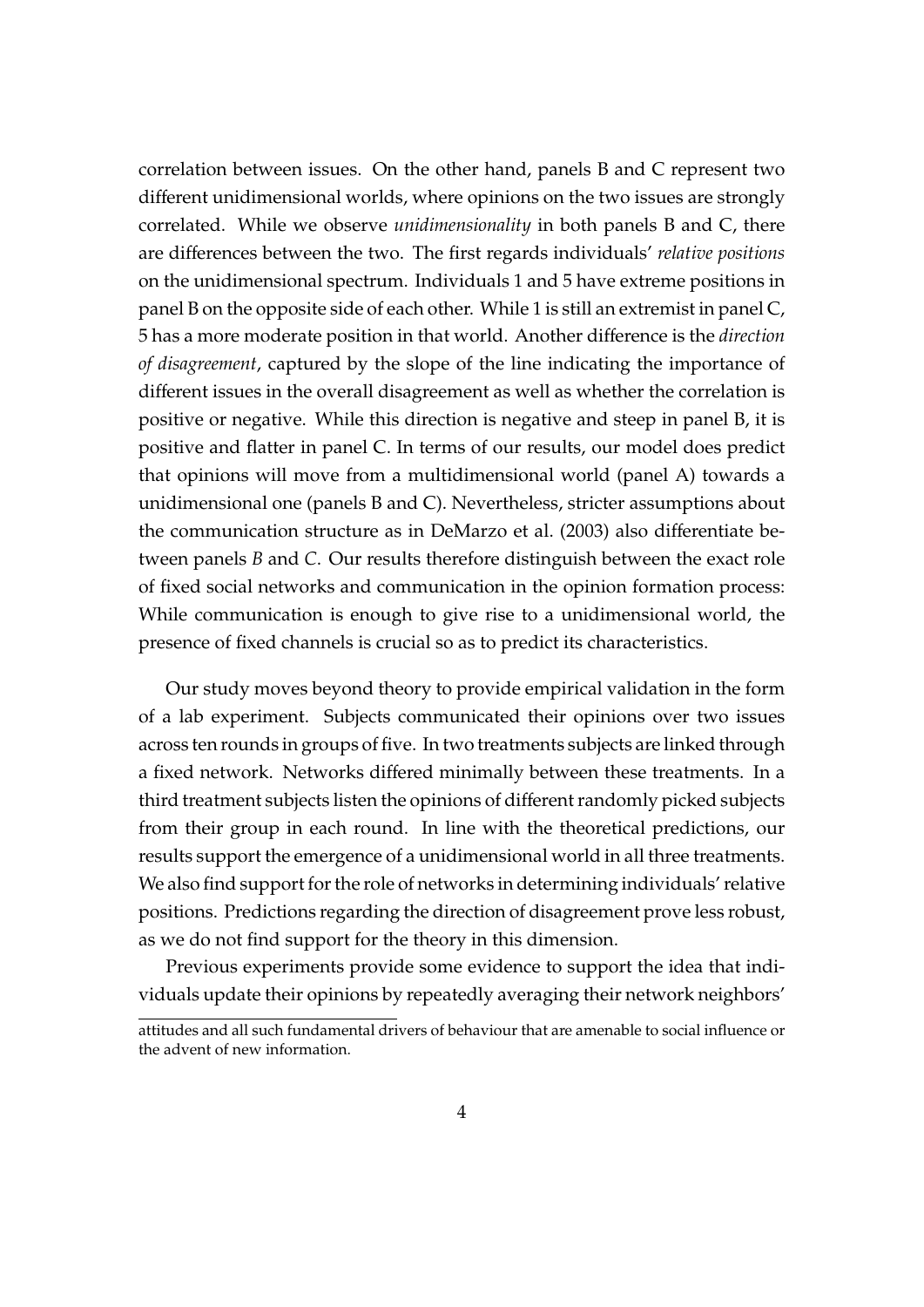opinions (see [Corazzini et al.](#page-34-13) [2012;](#page-34-13) [Brandts et al.](#page-34-14) [2015;](#page-34-14) [Battiston and Stanca](#page-33-4) [2015\)](#page-33-4). Communication in these experiments is over a single issue and the analysis focuses on the individual updating process. Our work therefore extends this knowledge by permitting communication of opinions over multiple issues and focusing on the emergence of a unidimensional world.

Before proceeding to our theoretical model and experimental results let us link further our work with relevant strands of the literature. In the political economy literature, [McMurray](#page-35-6) [\(2014\)](#page-35-6) shows how political competition can lead to a unidimensional policy space for parties. This result depends crucially on voters' ideal points across issues exhibiting a non-zero correlation. Our theory provides support for this assumption: if voters' ideal points are monotonic functions of opinions, communication will lead to them exhibiting perfect correlation across issues. The political economy literature has also recently provided theoretical links between the "correlation neglect" bias and polarization and the competitiveness of the electoral system [\(Ortoleva and Snowberg](#page-35-7) [2015;](#page-35-7) [Levy and Razin](#page-35-8) [2015;](#page-35-8) [Glaeser and Sunstein](#page-34-15) [2009;](#page-34-15) [Levy and Razin](#page-35-9) [2016\)](#page-35-9). Since our assumed updating process can be attributed to such bias, we complement these results with a link between "correlation neglect" and the emergence of a unidimensional world in the presence of dynamic communication channels.

In the communication literature, [Spector](#page-35-10) [\(2000\)](#page-35-10) shows how unidimensional beliefs can emerge in a model of sequential cheap-talk communication preceding a collective decision. Besides the more restrictive setting in his model, there is a significant qualitative difference in results: in his model individuals end up agreeing in all but one issue; in our unidimensional world this is not true. While individuals' opinions in the long run move arbitrarily close to each other, disagreement remains across all issues. In a very recent paper, [Sethi and Yildiz](#page-35-11) [\(2016\)](#page-35-11) take a different approach and study how the communication network is shaped by individuals' simultaneous and complementary efforts to learn about the state of the world and about others' perspectives. Our study focuses on the shape of disagreement. We view these two approaches as complementary. Assuming that the communication structure is exogenous, as we do, seems appropriate for the shorter run, where individuals update their opinions on a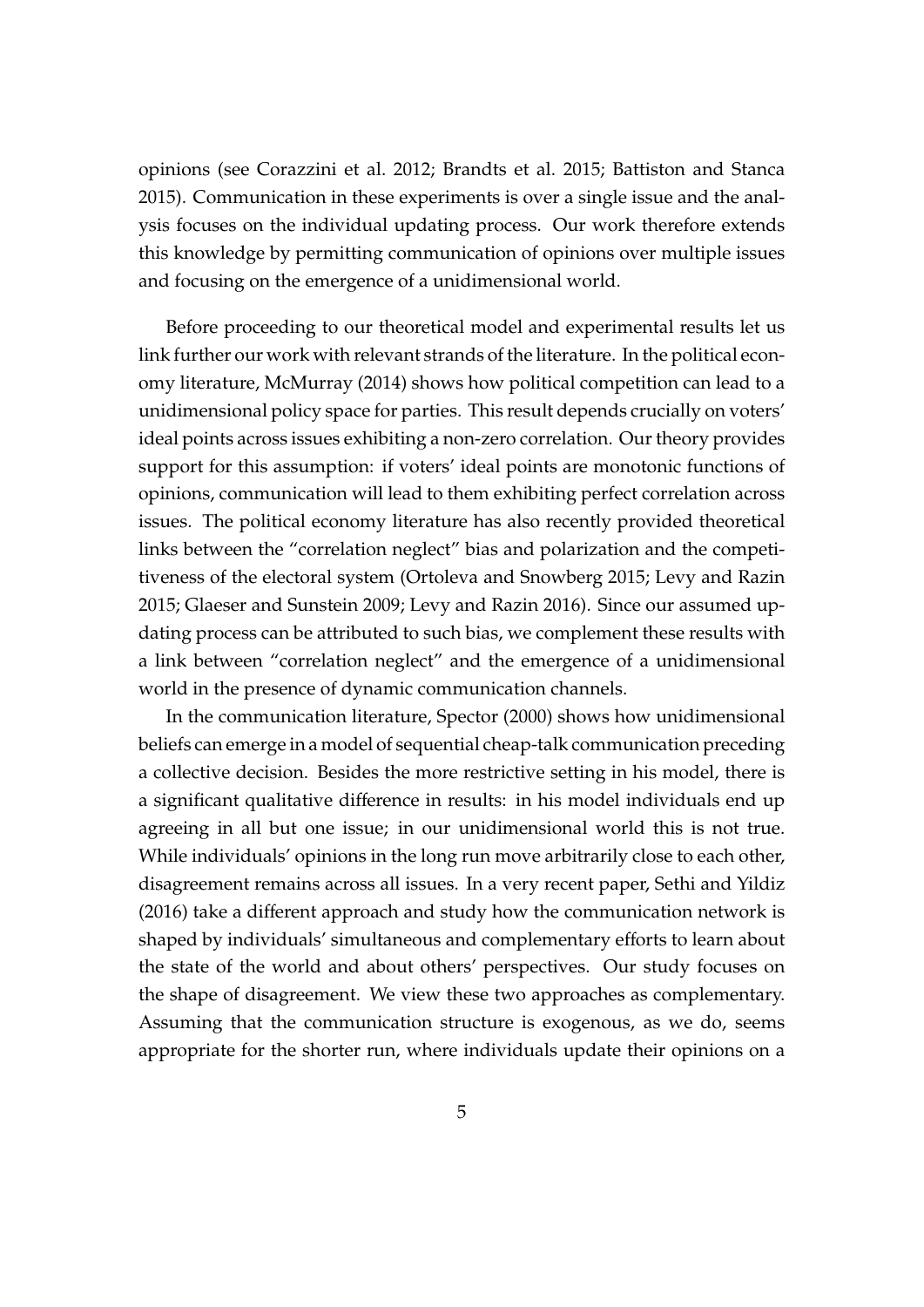specific set of issues. In the longer run, it is natural to assume that individuals will try to optimize over their potential interlocutors, as they do in [Sethi and](#page-35-11) [Yildiz](#page-35-11) [\(2016\)](#page-35-11). Finally, [Klar and Shmargad](#page-34-16) [\(forthcoming\)](#page-34-16) conduct an online experiment to study the effect of social network structure on the spread of information. They find that in more closely connected networks, opposing views spread equally and opinions are more balanced, even if one view is initially under-represented.

# **2 Theory**

### **2.1 The opinion updating process**

Our theoretical framework pertains to the family of average–based updating processes originated by [DeGroot](#page-34-5) [\(1974\)](#page-34-5). Our analysis extends on [DeMarzo](#page-34-9) [et al.](#page-34-9) [\(2003\)](#page-34-9), who were the first to consider and observe the emergence of unidimensional worlds in such processes. In our framework we impose very little structure on the communication process. By contrasting the two cases we can highlight the role of the social network in the shape of the ensuing unidimensional world and formulate testable predictions to be explored experimentally.

Consider a population *D* consisting of *N* agents, forming opinions on *K* different issues.<sup>6</sup> They communicate in discrete time periods  $t \in \{1, 2, ...\}$  and update their opinions. Their initial opinions at time *t* = 0 are given exogenously. The opinion of agent *i* on issue *k* at time *t*, is  $s_{i,k}(t) \in \mathbb{R}$  and the  $N \times 1$  column vector **s***k*(*t*) denotes the opinions of all agents on issue *i* at period *t*. We summarize all agents' opinions in all dimensions at time *t* by the *N* × *K* matrix **s**(*t*), where **s**(0) is the matrix of initial opinions.

Communication occurs as follows: at every period  $t \in \{1, 2, \ldots\}$ , an agent *i* observes the opinions across all *K* issues in period *t* − 1 of a subset of the population  $D_i(t) \subseteq D$ , which is called *i*'s neighborhood. Communication may

 ${}^{6}$ In the current context, it is perhaps best to think of opinions as agents' estimates about the state of nature, as this is the way we induce opinions in our experiment. Another alternative would be to think of them as preference parameters, like attitudes towards different choice alternatives. In any case, the internal consistency of the model of opinion dynamics is not affected by their exact meaning, as it is a purely mechanical process.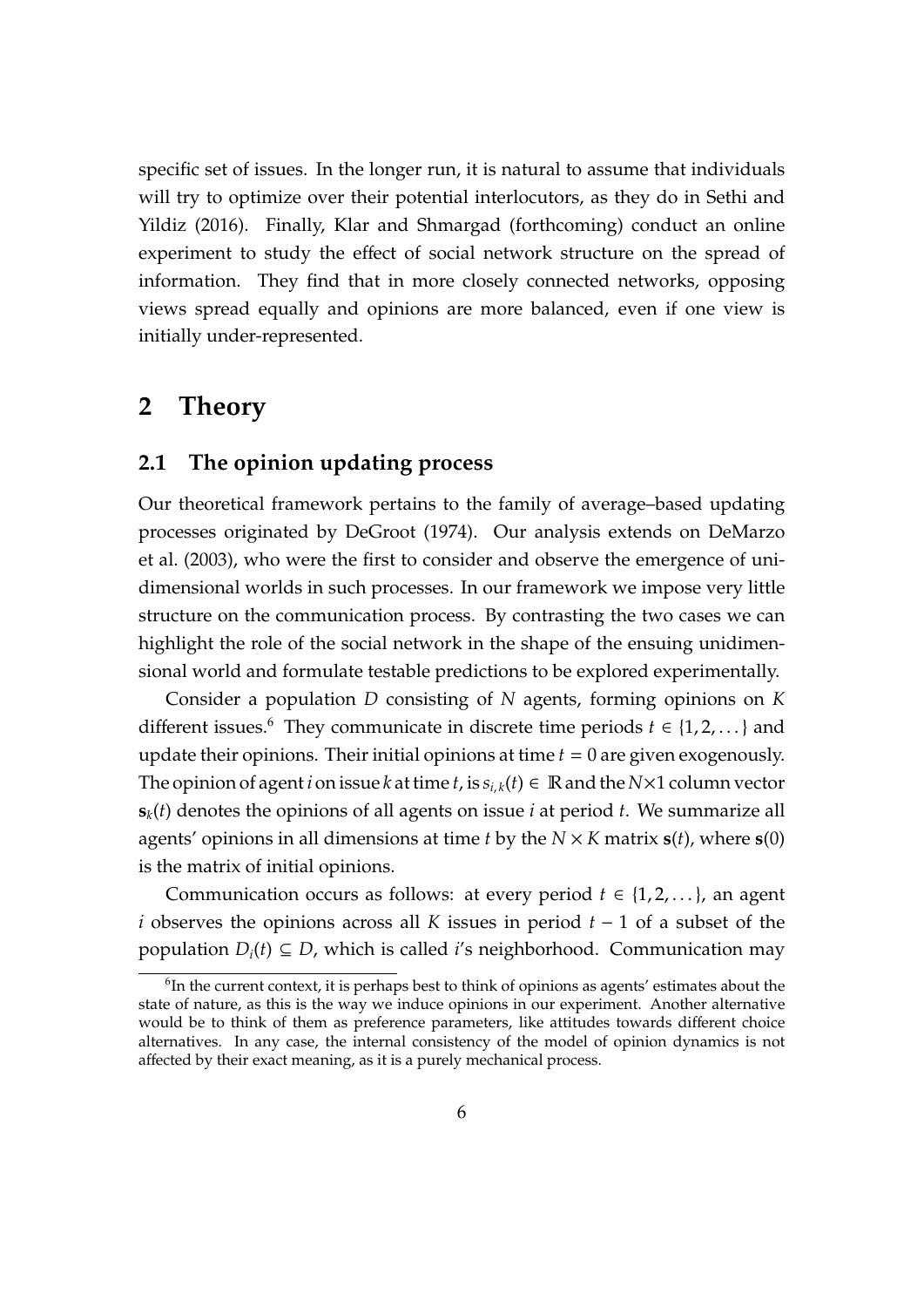not be reciprocal, meaning that  $j \in D_i$  need not imply that  $i \in D_j$ . The collection of neighborhoods  $D_i(t)$  for all *i* ∈ *N* defines the network of communication in period *t*. This network can be represented by a  $N \times N$  adjacency matrix  $G(t)$ , where  $G_{i,j}(t) = 1$  if  $j \in D_i(t)$  –defining  $j$  as  $i$ 's neighbor–,  $G_{i,i} = 1$  for all  $i$  as every agent is assumed to remember her opinion in  $t-1$ , and  $G$ <sub>*i*,*j*</sub>(*t*) = 0 if *j* ∉ *D<sub><i>i*</sub>(*t*). This network is assumed to be strongly connected, which is a necessary condition to ensure the flow of information in the population.<sup>7</sup> Crucially, this network may change in every period.

Opinion updating occurs as follows: at every period  $t \in \{1, 2, \ldots\}$ , agent *i* assigns weight  $T_{i,i}(t) \in (0,1)$  to her own prior opinion, weight  $T_{i,i}(t) \in (0,1)$  to the observed opinion of each of her neighbors  $j \in D_i(t)$ , and weight  $T_{i,j}(t) = 0$  to all  $j \notin D_i(t)$  such that  $\sum_{j=1}^{N} T_{i,j} = 1$ . This weight can be considered as the relative precision agent *i* assigns to *j*'s opinion, compared to the rest of her neighbors. The collection of all weights forms a  $N \times N$  matrix  $\mathbf{T}(t) = \left(T_{i,j}(t)\right)$ , which will be called the *listening matrix*. It is useful to define a sequence of such listening matrices as  $\mathcal{T}_t = \{ \mathbf{T}(\tau) \}_{\tau=1}^t$  when finite and as  $\mathcal{T}_\infty = \{ \mathbf{T}(\tau) \}_{\tau=1}^\infty$  when infinite. Notice that if the network varies, then by definition the listening matrix varies as well. However, even if the network were to remain the same the listening matrix may still vary. We can now formalize the opinion updating process in its general form as:

<span id="page-6-0"></span>
$$
\mathbf{s}(t+1) = \mathbf{T}(t+1) \cdot \mathbf{s}(t) \tag{1}
$$

where  $(1)$  can be also written as follows:<sup>8</sup>

<span id="page-6-1"></span>
$$
\mathbf{s}(t+1) = \prod_{\tau=1}^{t+1} \mathbf{T}(\tau) \cdot \mathbf{s}(0) \tag{2}
$$

The distinction between the listening matrix and the underlying network reflects the two key ingredients of the opinion updating process. The latter

<sup>7</sup>A network is said to be strongly connected if there is a directed path from any agent *i* to any other agent *j* in the network. A directed path from *i* to *j* is a directed sequence of distinct agents  $(i_1, i_2, \ldots, i_l)$  such that  $i_1 = i$ ,  $i_l = j$  and  $G_{i_h, i_{h+1}} = 1$  for all  $h ∈ {1, 2, \ldots, l - 1}.$ 

 $8$ As matrix multiplication is in general non–commutative, it should be clarified that we consider *backwards matrix products*, i.e. Q *t*  $\prod_{\tau=1}^{r} \mathbf{T}(\tau) = \mathbf{T}_t \cdot \mathbf{T}_{t-1} \cdot \cdots \cdot \mathbf{T}_1.$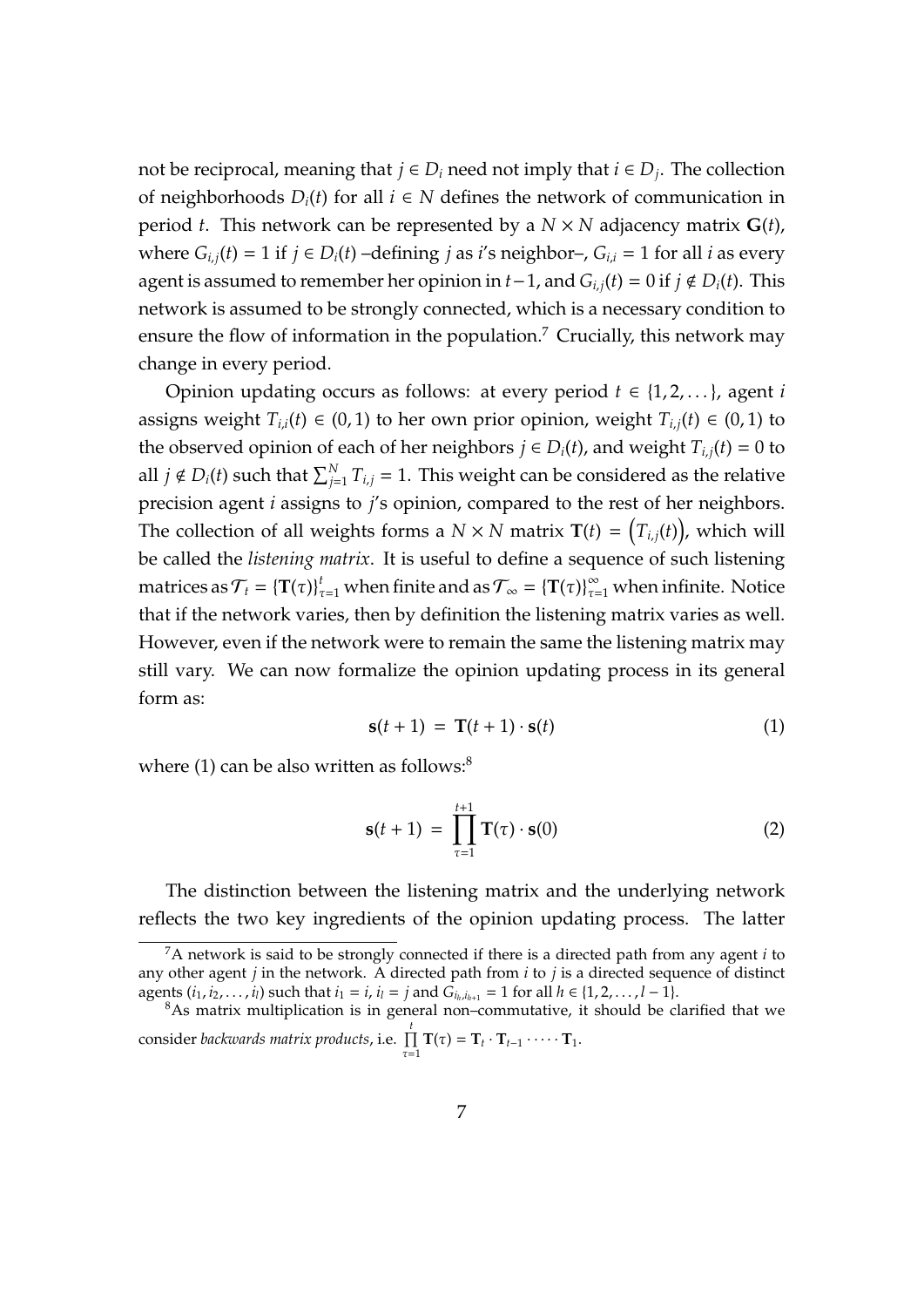captures the communication structure within the population: *who listens to whom in each point in time?* The listening matrix adds to that the behavioral elements of opinion updating: *how much weight one assigns on her neighbors' opinions in each point in time?* The distinction between these two becomes particularly important in our experimental setup. While in the lab it is possible to control the shape of the communication structure (the network), it is not possible to control the weight put by each subject to others (the listening matrix). Compared to [DeMarzo et al.](#page-34-9) [\(2003\)](#page-34-9) who assume that the listening matrix and network remained fixed, we permit a very general communication process were both are permitted to vary across rounds. A critical restriction we retain in common is that the agents are assumed to use the same listening matrix in all issues during the same period, which implies that they assign the same relative weight to the opinion of a given individual in all issues of discussion.

# **2.2 Properties of an updating process**

#### **2.2.1 Unidimensional opinions**

We say that opinions are unidimensional when the points describing each agent's opinion on the *K* dimensions all fall on a straight line that traverses  $\mathbb{R}^K$ . To formalize this idea we introduce some notation related to *principal component analysis* (PCA). In general, principal component analysis allows the projection of multidimensional data in fewer dimensions, in a way that most of the total variance is still captured, despite the reduced number of dimensions. In our case, the data correspond to the multidimensional opinions of the agents and the parameter of interest is  $\beta^{P}(t) \in \left[\frac{1}{k}\right]$  $\frac{1}{K}$ , 1], which is the percentage of total variance explained by the 1<sup>st</sup> principal component,  $PC_1(t)$ .<sup>9</sup> The major advantage of

<sup>&</sup>lt;sup>9</sup>The calculation of principal components is done as follows: Let  $\hat{\mathbf{s}}(t) = \mathbf{s}(t) - \mathbb{1}\bar{\mathbf{s}}(t)$ , where **¯s**(*t*) is an 1 x K vector containing the mean opinion in each dimension at time *t* and 1 is a N x 1 vector of ones. Let  $PC_n(t)$  be the eigenvector corresponding to the *n*-highest eigenvalue of the K x K covariance matrix of  $\hat{\mathbf{s}}(t)$ .  $\mathbf{PC}_1(t)$  is the 1<sup>st</sup> principal component of opinions at time *t*. Then,  $\mathbf{s}^{\mathbf{P}}(t) = (\hat{\mathbf{s}}(t) \cdot \mathbf{P} \mathbf{C_1}(t))^T$  is the projection of agents' opinions on this principal component. Finally, let  $\beta^P(t) \in \left[\frac{1}{K},1\right]$  be the percentage of total variance explained by the 1<sup>st</sup> principal component. To calculate β *P* (*t*) one needs to calculate the projection of **ˆs**(*t*) on all principal components and take the covariance matrix of that. This is a diagonal matrix and  $\beta^P(t)$  is the ratio of the first element of the diagonal over the sum of all diagonal entries. For a thorough discussion on principal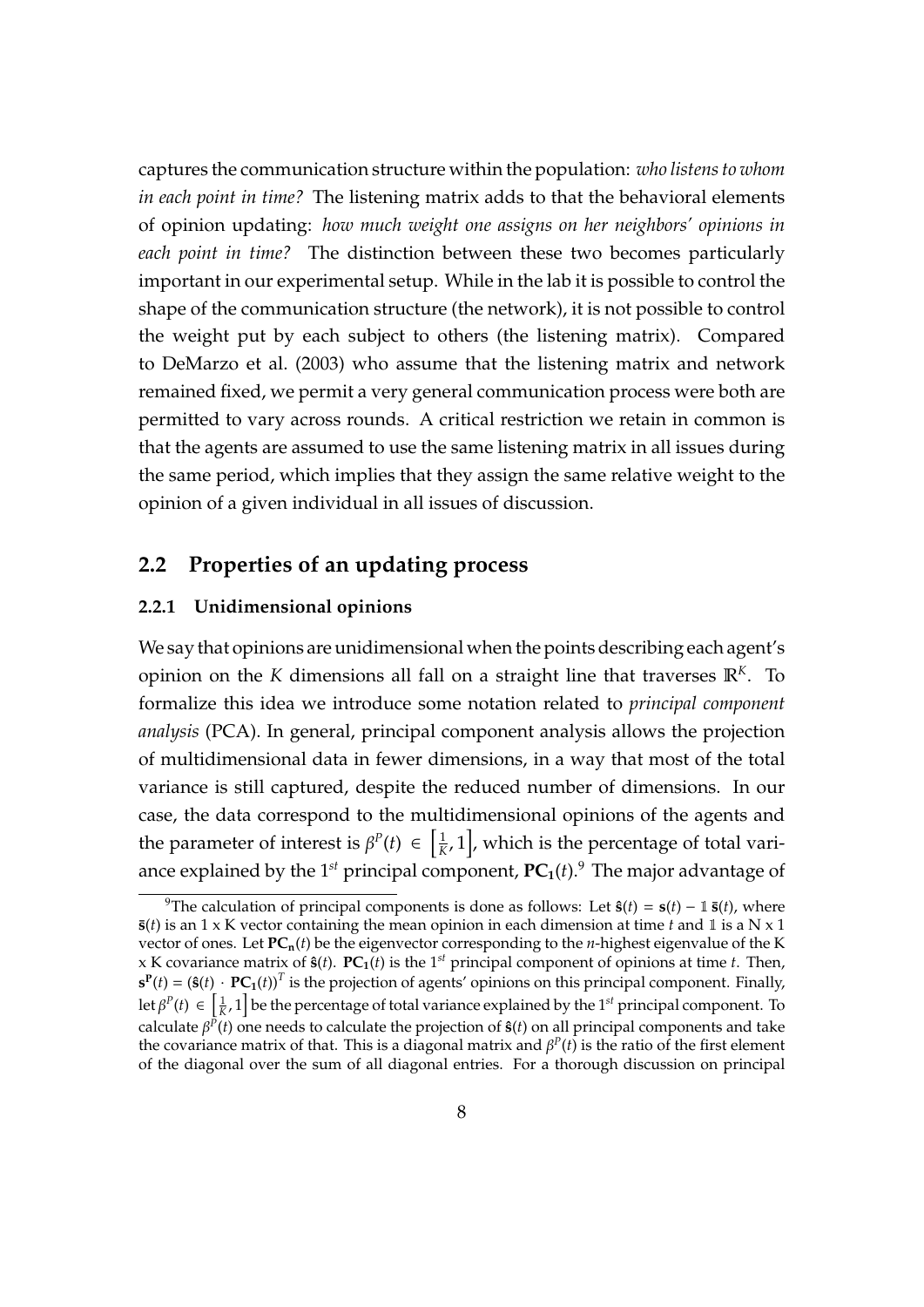PCA is that it allows us to consider the relation between multiple dimensions at once, instead of performing bilateral comparisons. Intuitively, when  $\beta^P(t)$  is close to one, this means that there exists a dimension (which is a linear combination of the dimensions corresponding to different issues) that can capture most of the observed disagreement between agents. When  $\beta^{P}(t) = 1$  opinions are unidimensional. Thus, we define the following property:

**Property 1. (Unidimensionality)** An opinion formation process that can be described by [\(1\)](#page-6-0) has the *Unidimensionality* property when

$$
\lim_{t\to\infty}\beta^P(t)=1
$$

The *unidimensionality* property formalizes the idea that communication can lead to a unidimensional world (e.g., panels *B* and *C* of Figure [1\)](#page-2-0).

#### **2.2.2 Relative positions**

Notice that *Unidimensionality* ensures that the relative positions of each agent with respect to all others will be the same on all issues. This comes as a direct result of the linear relation between opinions. Thus, once *Unidimensionality* is achieved relative positions on the different issues can be summarized by an agent's position on the line. Referring again to Figure [1,](#page-2-0) when comparing the opinions of individual 3 and 5, one can say that while in Panel B individual 5 has more extreme opinions than individual 3 the opposite holds in Panel C.

To summarize formally a population's relative positions we construct the  $N \times N$  *opinion comparison matrix*  $\mathbf{C}^{\mathbf{m},\mathbf{n}}$  whose element  $C_{i,i}^{m,n}$  $\sum_{i,j}^{m,n}$  is equal to 1 whenever *i*'s opinion on the line relative to *j*'s is concordant to *m*'s opinion relative to *n*'s, and equal to 0 otherwise.<sup>10</sup> If *unidimensionality* holds, the choice of the reference

$$
c(x, y; m, n) = \begin{cases} 1, & \text{if } x > y \& m > n \\ & \text{or } x < y \& m < n \\ 0, & \text{otherwise} \end{cases}
$$

The opinion comparison matrix  $\mathbf{C}^{m,n}(t)$  has elements  $\mathbf{C}^{m,n}_{i,j}$  $\begin{array}{l} m,n(t)=c(s_i^P(t),s_j^P(t);s_m^P(t),s_n^P(t)), \text{ where the} \end{array}$ 

component analysis see [Jolli](#page-34-17)ffe [\(2014\)](#page-34-17).

<sup>10</sup>A formal definition would be as follows: Consider the following *relative comparison function*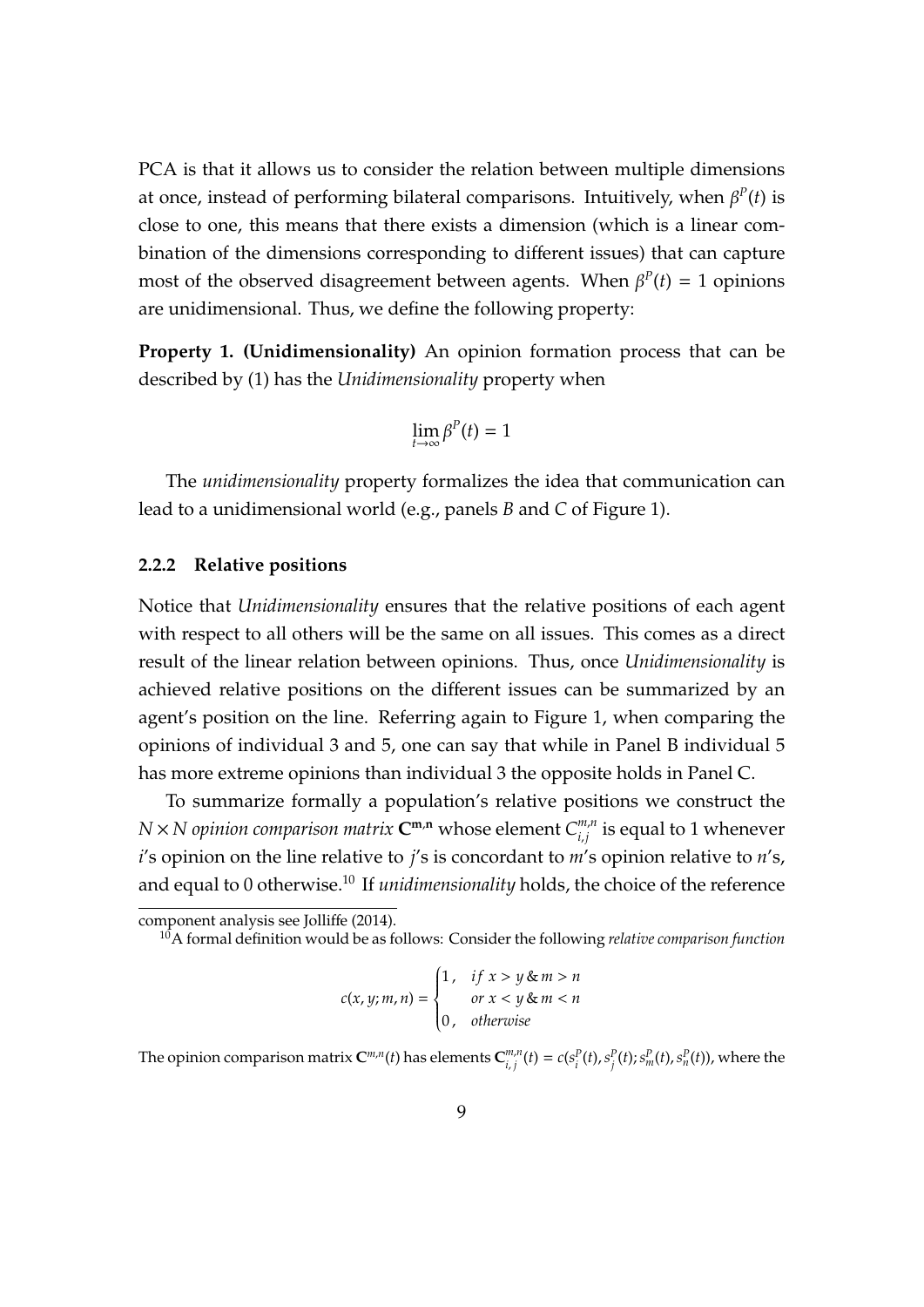pair (*m*, *n*) is inconsequential, resulting in the same comparison matrix up to transposition.<sup>11</sup>

At any point in time *t*, the opinion comparison matrix is determined via [\(1\)](#page-6-0) by  $s(0)$  and  $\mathcal{T}_t$ , a set of parameters that grows infinitely with *t*. We will later show that in some cases much fewer information is sufficient for determining the opinion comparison matrix of the process in the long–run. In those cases the process is said to have *Position determinacy* which is the following property.

**Property 2. (Position determinacy)** An opinion formation process that can be described by [\(1\)](#page-6-0) has *position determinacy* if:

$$
\lim_{t\to\infty} \mathbf{C}^{m,n}(t) = \hat{\mathbf{C}}(\mathcal{T}) \;,\;\;\text{for any}\;\mathbf{s}(0) \in \mathbb{R}^K
$$

where  $\hat{C}$  is an *opinion comparison matrix* that depends only on a finite set of parameters  $T$ , which is independent of  $s(0)$ .

Therefore, if *Position determinacy* holds, then relative positions in the long-run converge in a way that is captured by the long–run *opinion comparison matrix* and do not depend on the initial opinions.

#### **2.2.3 Direction of disagreement**

Finally, we turn to the determinacy of the line's direction. The way a line traverses the *K*-dimensional space represents how much of the disagreement in opinions can be attributed to each dimension. For instance, if  $K = 2$ , a line perpendicular to one of the axes, means that all agents agree on that dimension and all disagreement comes from the other dimension. It also informs about the sign of the correlation of opinions between pairs of issues. The direction of the line is given by the 1<sup>st</sup> principal component of opinions at time  $t$ ,  $PC_1(t)$ .

arguments of function *c* are denoted as defined in principal component analysis. It follows from [\(2\)](#page-6-1) that an opinion comparison matrix is a function of the sequence of listening matrices and initial opinions:  $\mathbf{C}^{m,n}(t) = C(\mathcal{T}_t, \mathbf{s}(0)).$ 

 $11$ Relative positions can be summarized by other, perhaps simpler, measures. The advantage of the opinion comparison matrix for our study will come to light in the analysis of the experimental data. There it allows for a direct comparison of relative positions of pairs of agents in different treatments.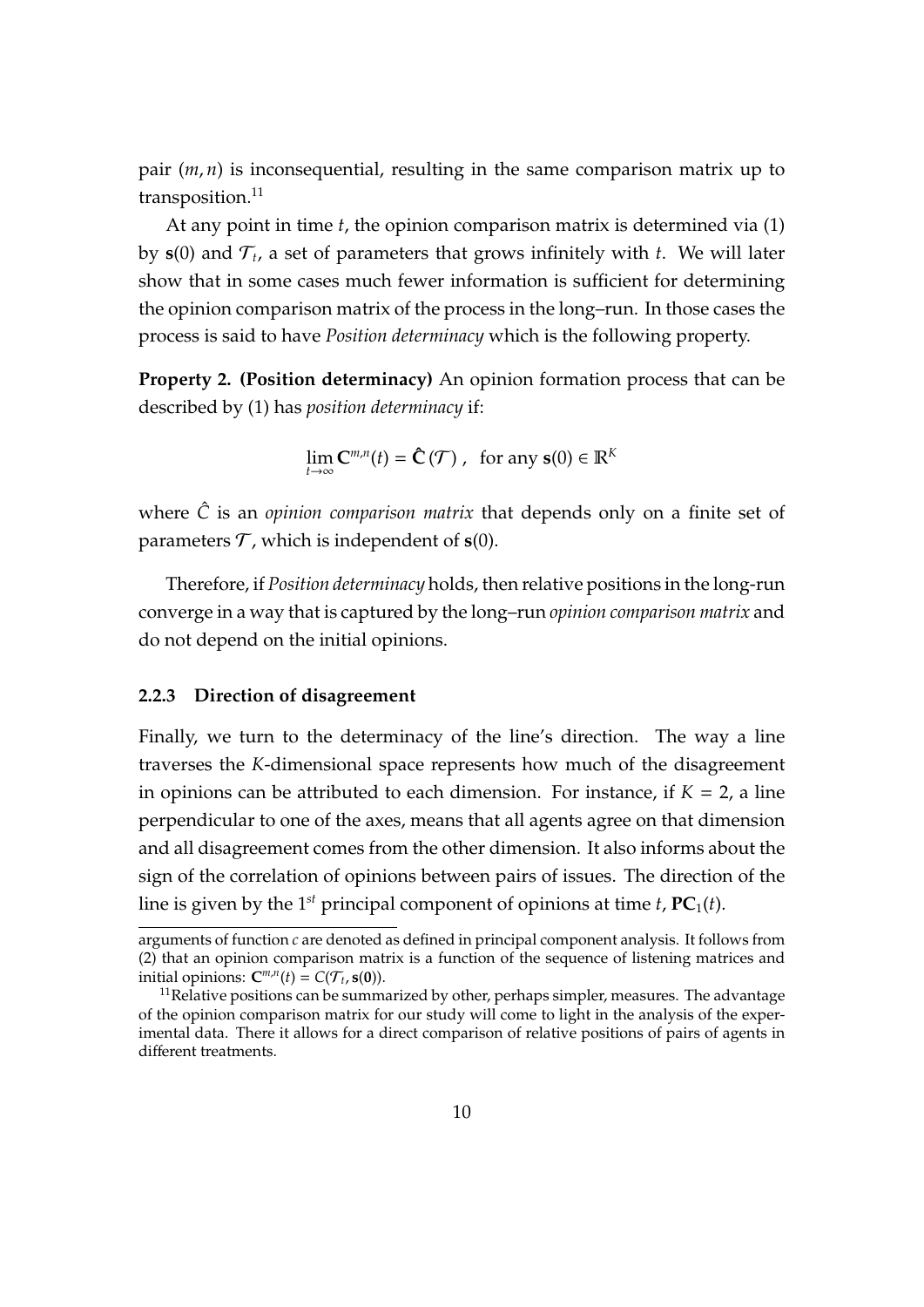It is easy to see that in a process like [\(1\)](#page-6-0), if *Unidimensionality* holds then once opinions are unidimensional the direction of the line cannot change. Moreover, notice that at each point in time *t*  $PC_1(t)$  is determined via [\(1\)](#page-6-0) by  $\mathcal{T}_t$  and  $\mathbf{s}(0)$ . Similarly to the previous property, we will later show that in some cases fewer information will be sufficient to determine the direction of disagreement in the long–run. In those cases the process will be said to have *Direction determinacy* which is the following property.

**Property 3. (Direction determinacy)** An opinion formation process that can be described by [\(1\)](#page-6-0) has *Direction determinacy* if:

$$
\lim_{t\to\infty}\mathbf{PC_1}(t)=\mathbf{W}(\mathcal{T},\mathbf{s}(0))
$$

where **W** is a vector that depends on a finite set of parameters  $T$  and  $s(0)$ .

Unlike for *Position determinacy*, in the case of *Direction determinacy* initial opinions still play a role, as these set constraints on what directions are achievable. For example if there is no difference in the initial opinions on one dimension, then this cannot change in the long run.

# **2.3 Theoretical results**

The process described by (1) has been shown under a broad range of conditions to lead to consensus in all issues, i.e. in the long–run all agents end up having common opinions in each issue.<sup>12</sup> However, despite the fact that opinions converge, at each point in time there is disagreement. *Unidimensionality* implies that as opinions evolve and before they fully converge this disagreement can be summarized in a single dimension, which is a linear combination of all issues.

Before stating the results, we need to introduce some additional terminology and notation. Namely, for any listening matrix **T** we can calculate and rank its eigenvalues.<sup>13</sup> We denote by  $\alpha_2$  the second largest eigenvalue of this matrix.

 $12$ In our case, the conditions that the network is strongly connected with all agents putting strictly positive weights to themselves and to all their neighbors in each period is sufficient to obtain the result with a direct adaptation of the proof by [Tahbaz-Salehi and Jadbabaie](#page-35-5) [\(2008\)](#page-35-5).

 $^{13}$ The eigenvalues are ranked according to their modulus, as they might be complex numbers. The modulus  $||\alpha||$  of a complex number  $\alpha = a + ib$  is  $||a + ib|| = \sqrt{a^2 + b^2}$ .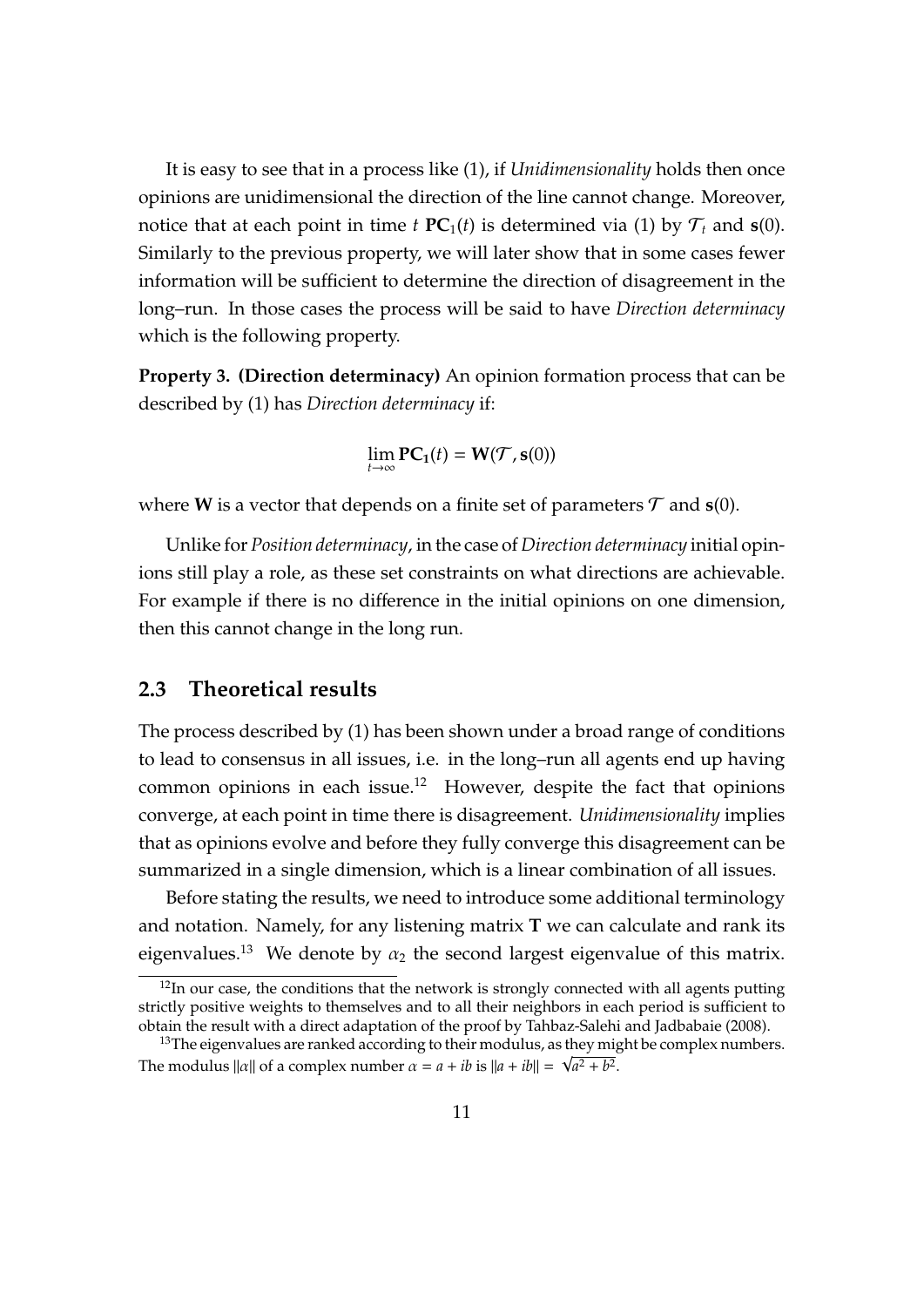Moreover, recall that the network is considered to be strongly connected, with each agent putting a strictly positive weight both to her own opinion and to that of each one of her neighbors.<sup>14</sup>

Based on these, [DeMarzo et al.\(2003\)](#page-34-9) study a particular class of such updating processes where agents are only allowed to change the weight they put on their own opinion across periods. Namely:

<span id="page-11-0"></span>
$$
\mathbf{T(t)} = (1 - \lambda(t))\,\mathbf{I} + \lambda(t)\mathbf{T} \tag{3}
$$

where  $\lambda(t) \in (0,1]$  and **T** is a listening matrix that remains fixed. It turns out that as long as the agents do not become "too stubborn, too early"<sup>15</sup> the analysis can be concentrated on the properties of **T** and the following result is obtained:

**Theorem 1** (restatement of Theorem 4, [DeMarzo et al.](#page-34-9) [\(2003\)](#page-34-9))**.** *Consider a generic listening matrix* **T** *with*  $\alpha_2 \in \mathbb{R}$ *. Then, the opinion process described by [\(3\)](#page-11-0) satisfies Unidimensionality, Position determinacy and Direction determinacy.*

In the original article the authors provide the exact relationship between **T** and long run relative positions, as well as how **T** and **s**(0) determine the direction of disagreement. In fact, the result is proven by showing that relative opinions stabilize in the same way across all issues and therefore they must be unidimensional. Note that this argument cannot be extended to cases where the relative importance of neighbors' opinions change, since then even if opinions become unidimensional the relative positions may keep changing.

In addition to this, assuming *T* to be constant, apart from being very restrictive for the agents' behavior, it is also not easily testable. However, *Unidimensionality* turns out to be a more general property that emerges even for the general class of process described in expression (1), where the listening structure is allowed to change in a very general way. Namely: $^{16}$ 

 $14$ This standard assumption is essential for the analysis, as it allows us to interpret the listening matrix **T** as the transition matrix of a finite, irreducible and aperiodic Markov chain.

<sup>&</sup>lt;sup>15</sup>The formal necessary condition for the results is that  $\sum_{t=1}^{\infty} \lambda(t) = +\infty$ .

 $16$ The result is proven in terms of perfect correlation between two arbitrary issues, therefore it can be directly extended to *K*–dimensional opinions where perfect correlation is achieved between each pair of issues. Perfect correlation is conceptually identical to *Unidimensionality* as explained via PCA. Nevertheless, it should be noted that in general there is no one–to–one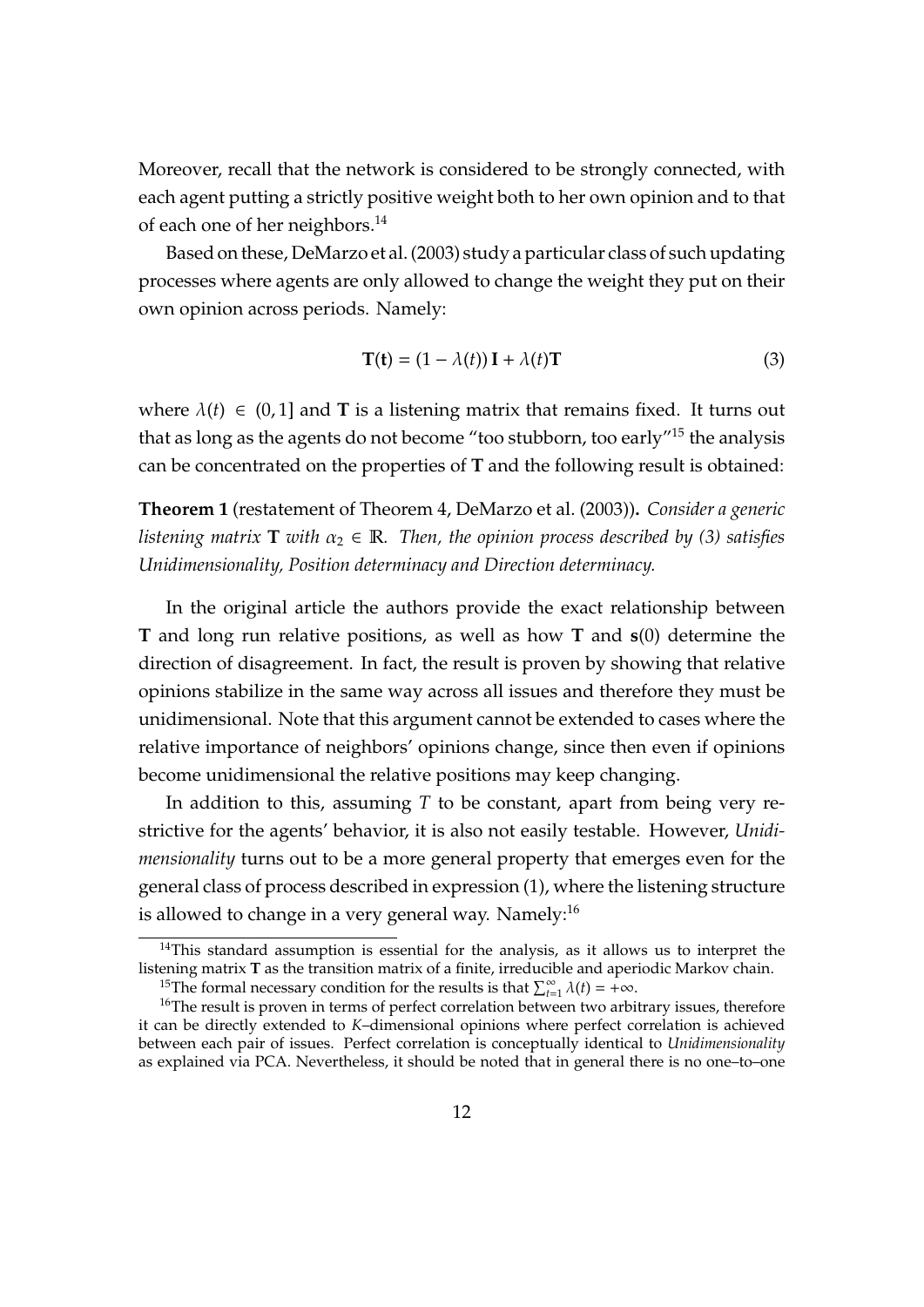<span id="page-12-0"></span>**Theorem 2.** *Consider a sequence of generic listening matrices,*  $\mathcal{T}_{\infty}$ *, with*  $\alpha_2(t) \in \mathbb{R}$  *for all t, and a matrix of initial opinions* **s**(0)*. Then, the opinion process described by [\(1\)](#page-6-0) satisfies Unidimensionality.*

Notice that this result does not specify the way the elements of the sequence are selected, but only their properties. This means that the matrices could be determined either randomly or deterministically, as long as they satisfy the necessary assumptions. It therefore suggests that unidimensional worlds should be the norm. As long as the repeated averaging updating process is an accurate description of opinion dynamics, we should expect to see such worlds arise. No further restrictions on the structure of communication are necessary.

For clarification, in both theorems the term *generic* means that the listening matrices are *diagonalizable* and that there are *no ties* in the ranking of eigenvalues, except for complex conjugates. Both of these properties are generically satisfied and made here for technical reasons. Diagonalizability allows us to rewrite opinions as a combination of eigenvalues and eigenvectors, whereas 'no ties', together with the second eigenvalue being real, ensure that the impact of eigenvectors corresponding to smaller eigenvalues on opinion differences will die out earlier, thus allowing the emergence of unidimensionality. The condition requiring the second eigenvalues to be real is more intuitive as it rules out cases where the listening matrix is dominated by a one–way cycle that can prevent the emergence of unidimensionality. In fact, our theorem would still hold if these two requirements hold for all but finitely many elements of the sequence.

Taken together, Theorems 1 and 2 can be summarized as follows: a) communication and social influence lead to the emergence of a unidimensional world, b) a stable underlying structure of social interactions determines the relative positions of agents in this world, c) combining this structure with the starting point of the process determine the direction of disagreement. These theoretical predictions are not only provokingly strong, but also surprisingly crisp. Yet, they depend crucially on the assumption that agents update their opinions through averaging. The literature already supports the idea that this is a good approx-

relation between correlation and the percentage of variance explained by PCA, despite the two measure being intuitively similar.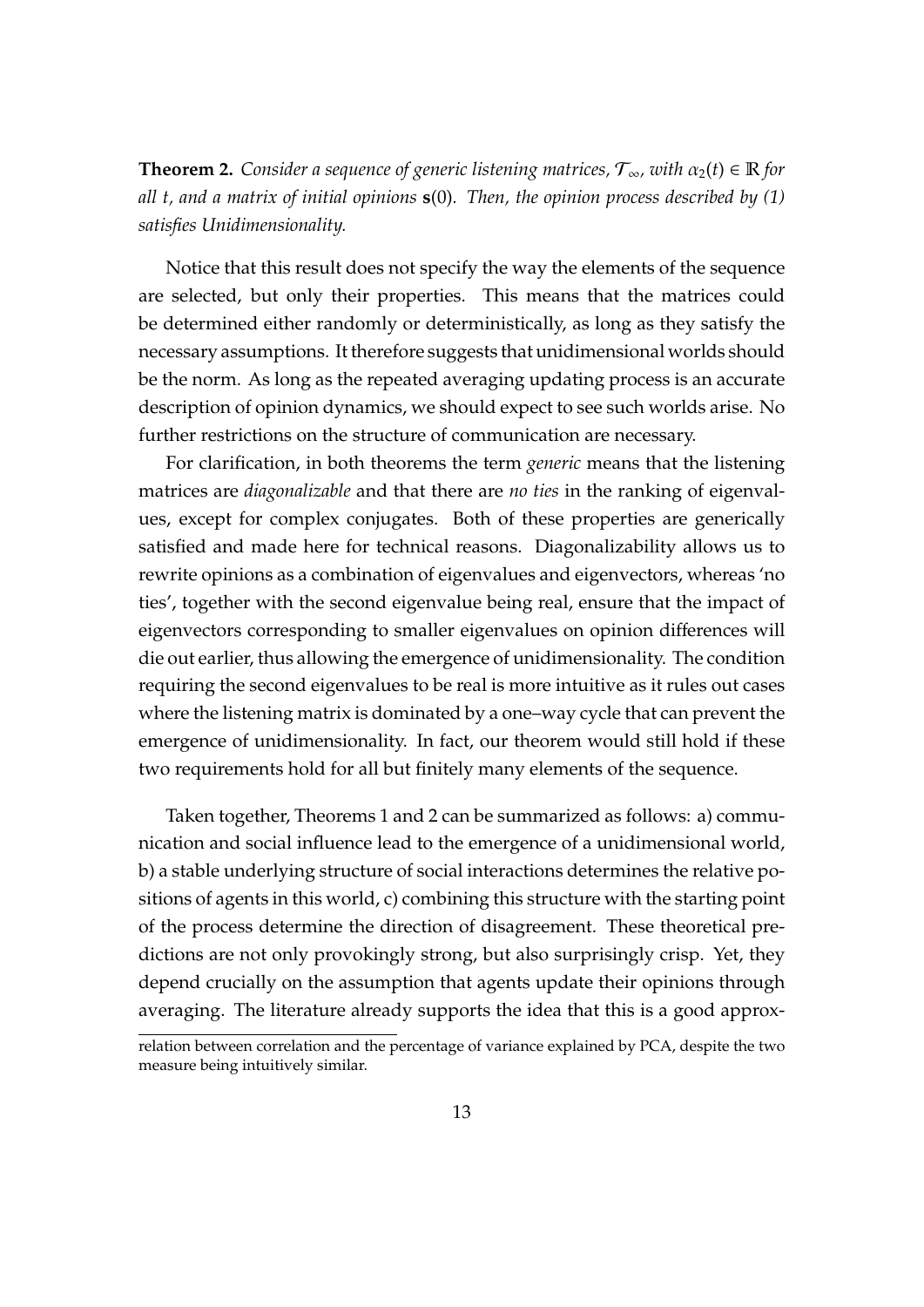imation: individuals seem to update their opinions *as if* taking the average of their neighbors' opinions. What interests us is whether the predictions about the shape of disagreement in a population, stemming from the formal averaging model, carry over to an empirical setting. We use a lab experiment to answer this question.

# **3 Experimental Design**

In the experiment we aim to recreate the stylized communication setup of the model. What we cannot control is the way subjects in the lab update their opinions after communication. As mentioned, this is a crucial assumption in the theory of the emergence of unidimensional worlds. Therefore, the experimental exercise tests the robustness of our theoretical predictions to the behavioral elements of the model.

We use three different experimental treatments. In all treatments, subjects repeatedly communicate their opinions about an unknown two-dimensional state. In the baseline treatment, communication takes place in a fixed network structure, i.e. subjects can listen to the same other subjects in each round. In a second treatment, the network remains fixed but is different than the one in the baseline treatment. In the third treatment, the network changes randomly in each round of communication. In what follows we describe the way we induce and elicit opinions, how subjects communicate, and give more detail about the network structures used in the different treatments.

# **3.1 The experimental task**

The main task during the experiment is a non-competitive guessing game presented in the following form:

*In a tank there are 100000 balls. These balls are either RED or BLUE. The number of balls of each colour is random and any combination is equally likely. You are asked to guess the number of RED balls in the tank. This number could be anywhere between 0 and 100000. Before making your guess, you observe a sample of 100 balls picked*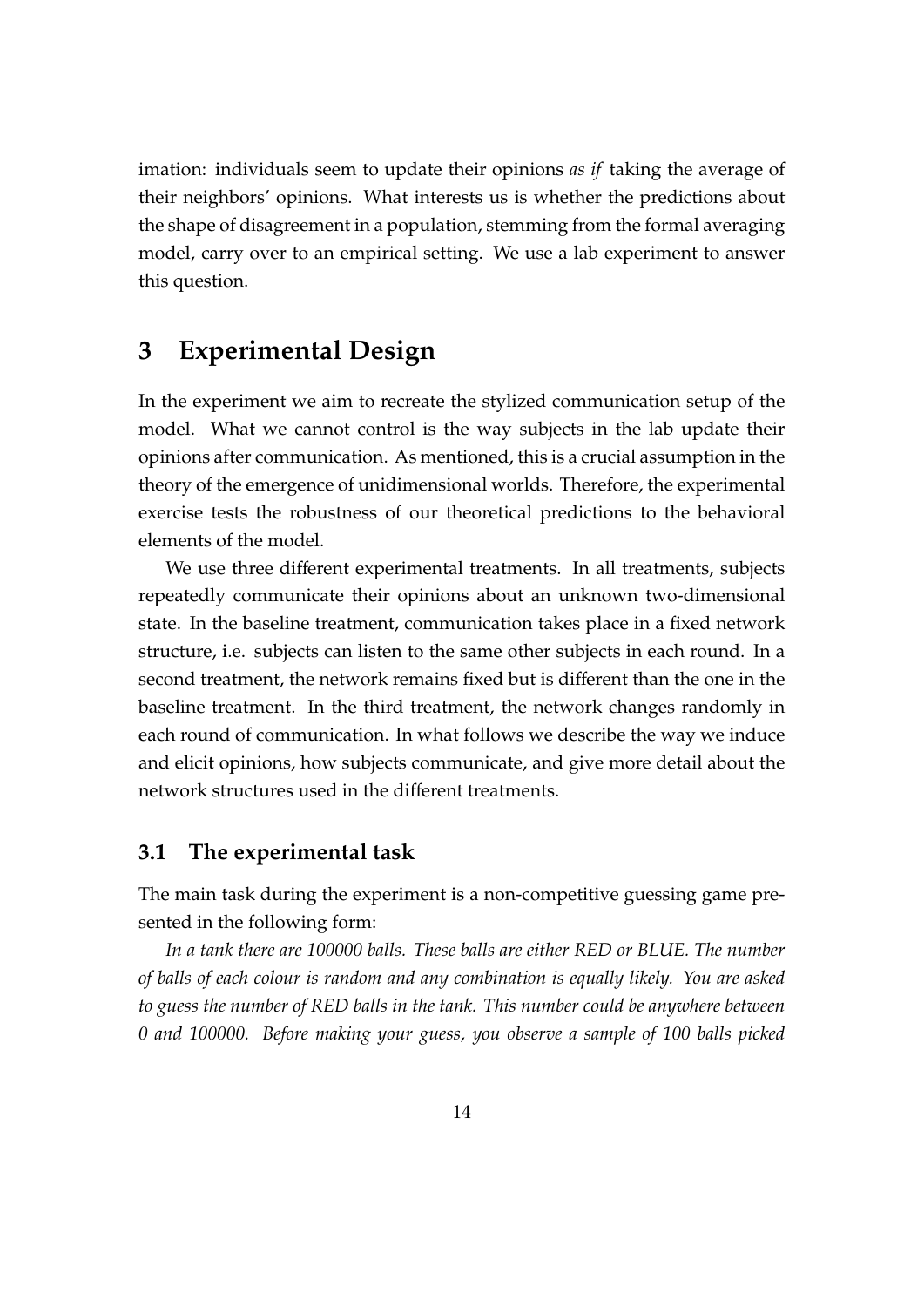#### *randomly from the tank.*

The number of red balls represents an unknown state and the guess represents the subject's opinion about what this state is. For the main experiment we ask subjects to make guesses about two different tanks simultaneously, thus obtaining a two-dimensional state and respective opinions. The high number of balls is chosen so as to avoid the necessity of decimal numbers for subjects to give finer guesses.

### **3.2 The experiment**

Subjects play the guessing game for three phases, consisting of 10 rounds each.<sup>17</sup> In each phase they are playing two guessing games simultaneously: there are two tanks, one with red and blue balls, and one with green and orange balls. The state and private signals for each of the two parallel games are drawn independently. In each round subjects enter two guesses, one for each tank and observe both guesses for each of their neighbors.

We use three **treatments:** *Fixed 1* **(F1),** *Fixed 2* **(F2)** and *Random* **(R)** as depicted in Figure [2.](#page-15-0) What varies across treatments is the network structure and its stability. In treatments *Fixed 1* and *Fixed 2* the network remains fixed but is different in each one (Figures [2a](#page-15-0) and [2b\)](#page-15-0). *Fixed 1* serves as our baseline treatment. The network in *Fixed 2* is minimally different than the baseline: it is obtained by adding a single directed link to the baseline. In treatment *Random* the network structure changes randomly in each round of communication (Figure [2c\)](#page-15-0). Each node observes the same number of neighbors as the corresponding node in the baseline. The identity of these neighbors is drawn randomly in each round. We explain the choice of the exact network structures at the end of this section, as it will be facilitated by the presentation of our research hypotheses.

In the two treatments where the network structure is fixed, the identity of each subjects' neighbors (group members whose guesses she observes) remains

 $17$ The main experiment was preceded by two parts that aimed at familiarizing subjects with the information and communication environments. In the first part subjects made guesses for a single tank without communication. In the second part subjects could communicate but again made guesses for only one tank. Instructions for all parts can be found in the appendix.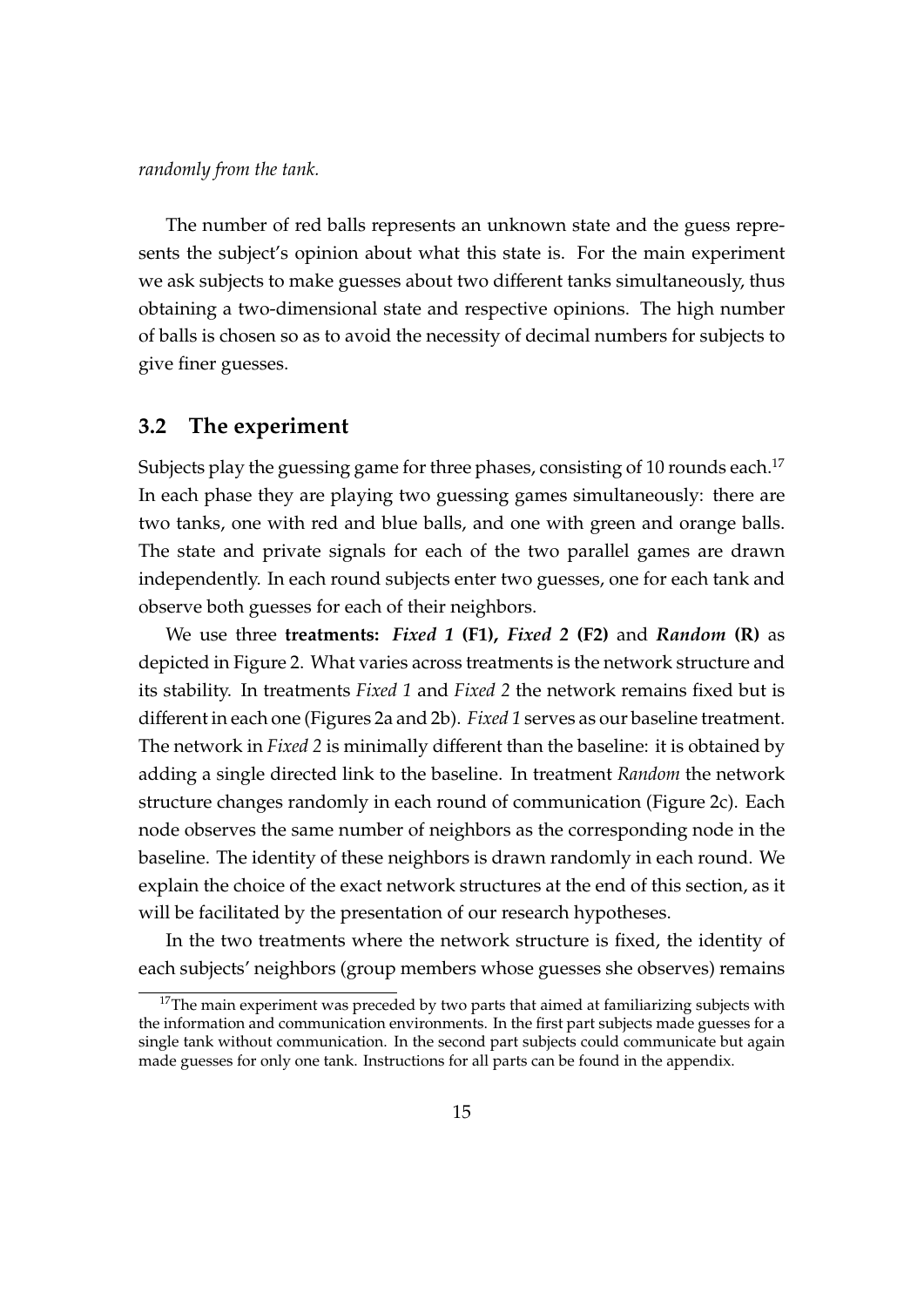<span id="page-15-0"></span>

**Figure 2:** Treatments. The graphs represent the 5-node network structure used for communication in each treatment. An arrow from one node to another means that the latter listens to the former. In treatment *Random* each node has the same number of neighbors as the corresponding node in *Fixed 1*, but these change randomly in each round.

fixed throughout the experiment and subjects are informed that this is so. Together, the sets of neighbors for each subject in a group form a directed network. Subjects are not informed about the structure of their group's network. They are told that observing another group member's guess does not mean that that group member can observe their own guess. In the treatment with a random network subjects are informed that the number of neighbors they observe remains fixed, but a new set of neighbors is drawn randomly in each round. Neighbors are always drawn from within the same 5-member group.

Initial opinions in the experiment are induced by providing each subject at the beginning of each phase with a 100-ball sample from each tank. Each tank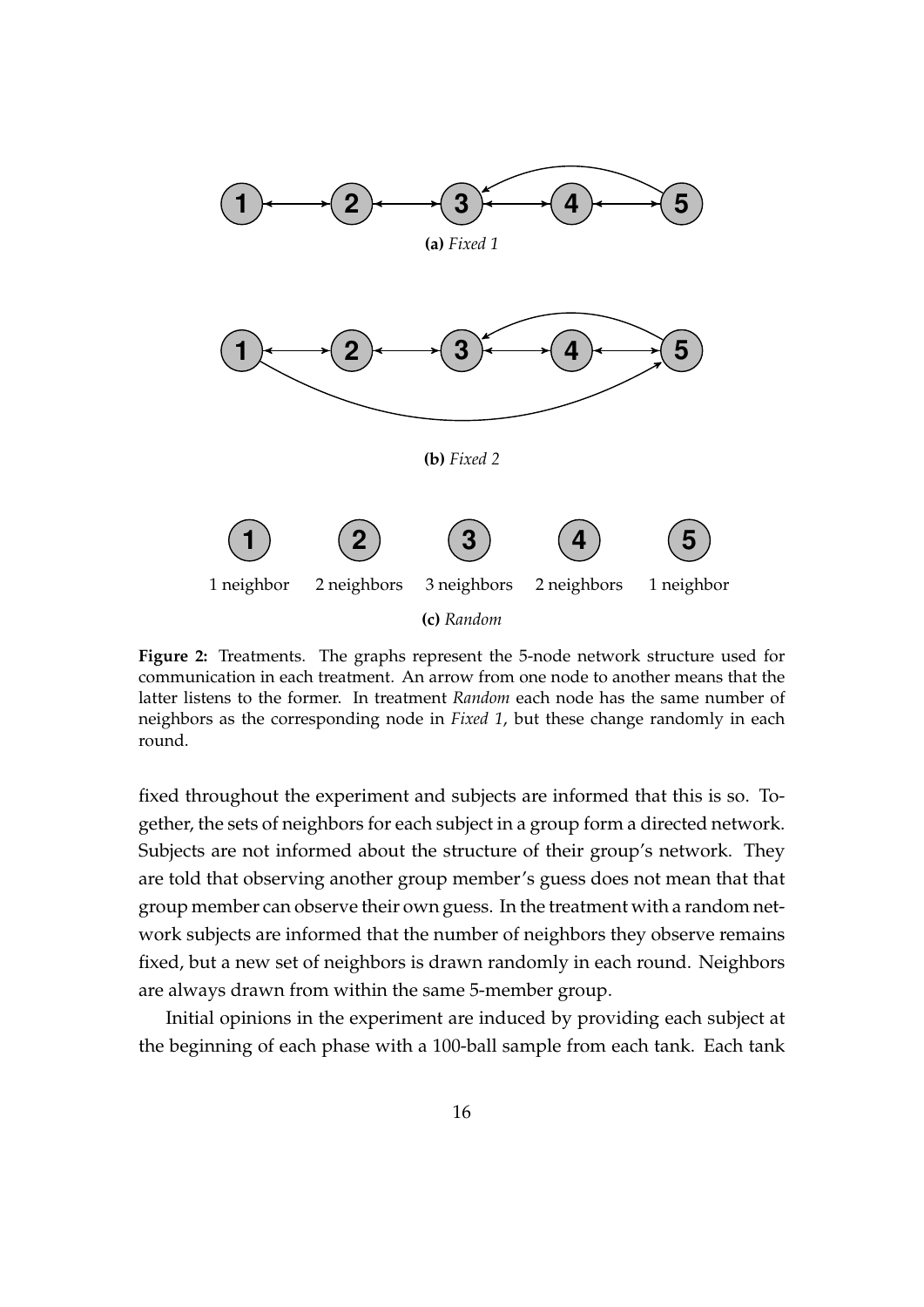*k* contained a number  $\theta_k$  of target balls (red for tank 1, green for tank 2). Each  $\theta_k$  is drawn from a uniform distribution over  $\{0, 1, 2, ..., 100, 000\}$ . The samples were i.i.d. draws from a binomial distribution with parameters  $n = 100$  and  $p = \frac{\theta_k}{100,000}$ . For each group there was a set of 2  $\times$  3 = 6 draws for  $\theta_k$  (2 for each of the 3 phases) and  $5 \times 2 \times 3 = 30$  samples (one 2 for each of the 5 group-members in each phase). Across the experiment we used 3 such sets in approximately equal proportions in each treatment.

# **3.3 Logistics**

The experiment took place at the Lancaster Experimental Economics Laboratory hosted at the Department of Economics at the Lancaster University Management School (LUMS). A total of 180 subjects were recruited among LUMS students.<sup>18</sup> In total we had 12 groups for each treatment.

Final earnings were determined by selecting randomly the payoffs in one of the three phases in part 1, one of the five rounds in part 2 and one of ten rounds for each of the three phases in part 3. Subjects received an additional £3 participation fee. Average total payment was around £10 and the experiment lasted about 90 minutes.

# **3.4 Hypotheses**

We start by forming preliminary hypotheses about the implicit assumptions of our model. Namely, whether subjects do update their opinions in a way that resembles averaging over one's neighbors' opinions and whether they do this in the same way for both dimensions. Notice that if the former holds then opinions need to come closer over time, something that would be reflected on a diminishing coefficient of variation. If the latter holds, then the decrease of the coefficient of Variation should be the same across the two dimensions. We will therefore first test the following two hypotheses:

<sup>&</sup>lt;sup>18</sup>There were 15 sessions in total. Most sessions had 15 participants, except for 1 with 10 subjects and 3 with 5 subjects due to low turnout. Initially 190 students were recruited. During one of the sessions a technical issue affected the play of two groups (10 subjects) altering the intended treatment. We excluded this data from further analysis.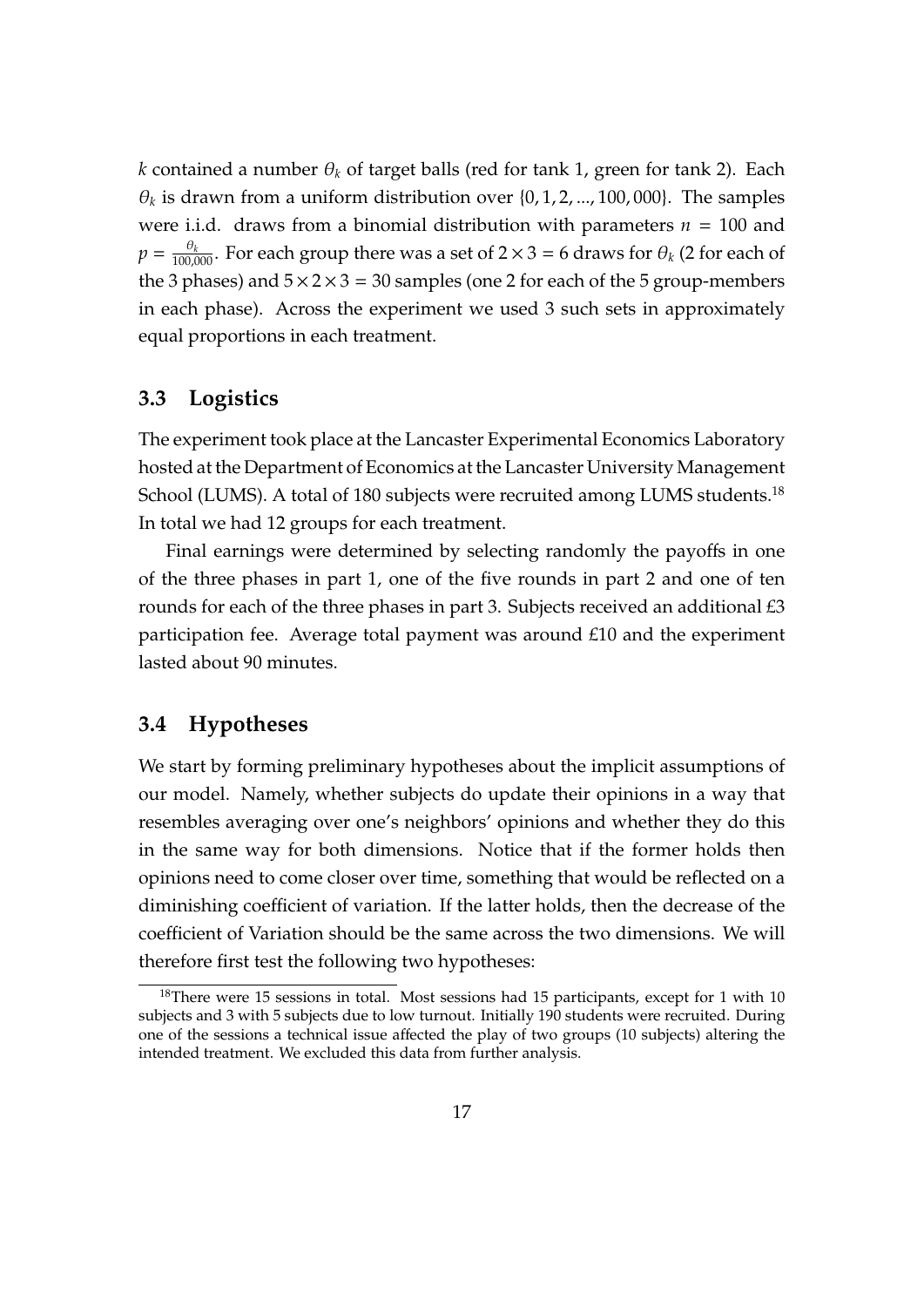**Hypothesis 0** (**a**)**.** *The coe*ffi*cient of variation of guesses across a single dimension is decreasing across all rounds.*

**Hypothesis 0** (**b**)**.** *The coe*ffi*cient of variation of guesses across a single dimension moves the same way for both dimensions.*

Following Theorem 2, *Unidimensionality* should obtain in all treatments. That is, as long as subjects update their guesses for both dimensions by taking some form of average of their own and others' guesses of the previous round, these guesses should get aligned. Whether the network is fixed or not should not matter. We therefore consider the following hypothesis:

**Hypothesis 1.** *In all treatments the variance of guesses explained by the first principal component converges to 1.*

Following Theorem 1, it should be possible to predict relative positions if we knew the listening matrices used and these were fixed. But we cannot know the exact weight each individual puts on each of the others' guesses, neither whether such a weight – if in fact it exists! – remains fixed. What the lab environment allows us to do is to restrict the listening matrices each group can use by fixing a particular network structure – like in treatments *Fixed 1 & 2* – or force it to change in each round – like in treatment *Random*.

Without making any further assumptions on the specific listening matrices used by subjects in the experiment we can still formulate an hypothesis about the treatment effects on relative positions.

**Hypothesis 2** (**a**)**.** *In treatments* Fixed 1 *and* Fixed 2*, agents' relative positions as projected on to the long-run opinions' first principal component are determined by the agents' positions in the network and therefore converge to a specific opinion comparison matrix:*  $\hat{\mathbf{C}}_{F1}^{m,n} \neq \hat{\mathbf{C}}_{F2}^{m,n}$ .

In other words, we expect relative positions to become the same within each treatment and expect to see differences across treatments. In treatment *Random* Theorem 1 does not apply, as the listening matrix cannot remain the same. Relative positions can therefore not be determined by each subject's label.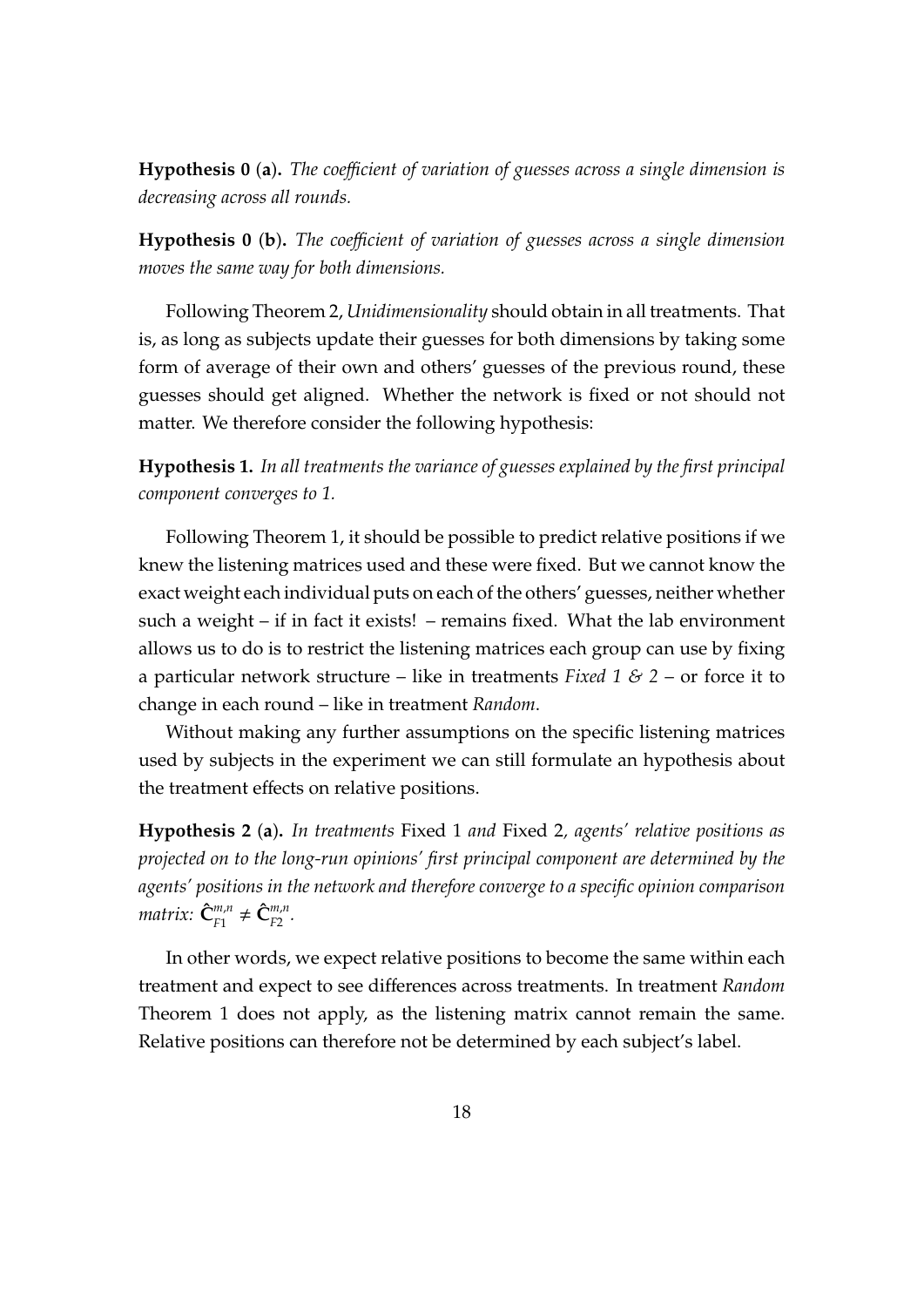**Hypothesis 2** (**b**)**.** *In treatment* Random *agents' relative positions as projected on to the long-run opinions' first principal component are random.*

To obtain more crisp predictions about subjects' relative positions after some rounds of communication we look at the theoretical predictions that follow the assumption that subjects put an equal weight to their own and every other neighbor's opinion. While strong, the assumption is also natural, since subjects in the experiment are not aware of the network structure and therefore all neighbors are identical to them. The listening matrices  $T_{F1}$  and  $T_{F2}$  would then be equal to:

$$
\mathbf{T}_{F1} = \begin{pmatrix} 1/2 & 1/2 & 0 & 0 & 0 \\ 1/3 & 1/3 & 1/3 & 0 & 0 \\ 0 & 1/4 & 1/4 & 1/4 & 1/4 \\ 0 & 0 & 1/3 & 1/3 & 1/3 \\ 0 & 0 & 0 & 1/2 & 1/2 \end{pmatrix} \qquad \mathbf{T}_{F2} = \begin{pmatrix} 1/2 & 1/2 & 0 & 0 & 0 \\ 1/3 & 1/3 & 1/3 & 0 & 0 \\ 0 & 1/4 & 1/4 & 1/4 & 1/4 \\ 0 & 0 & 1/3 & 1/3 & 1/3 \\ 1/3 & 0 & 0 & 1/3 & 1/3 \end{pmatrix}
$$

The difference between these two listening matrices is in the last row representing the weight that agent 5 assigns to his neighbors. While in *Fixed 1* she is only observing the guesses of agent 4, in *Fixed 2* she is also observing the guess of agent 1.

Relative positions are determined by the ranking of agents' corresponding element in the second row eigenvector of  $T^{19}$  For  $T_{F1}$  it is equal to  $V_2^c$  $C_2^c(T_1) =$  $(-2.5, -1.667, 0, 0.667, 1)^T$ , which means that the relative positions for the five agents is  $(1, 2, 3, 4, 5)$  (or  $(5, 4, 3, 2, 1)$ ). The second row eigenvector of  $T_{F2}$  is equal to *V c*  $C_2^c(T_2) = (-4.5, -1.068, 3.585, 5.356, 1)^T$ , which means that the relative positions of the five agents from extreme left to extreme right will be (1, 2, 5, 3, 4) (or  $(4, 3, 5, 2, 1)$ ).<sup>20</sup>

Intuitively, the more access an agent has to the opinions of others, the more moderate she becomes. Agents with extreme opinions tend to be those who do not have access to a lot of information. This intuition is supported by computer simulations. Therefore, while in *Random* it is not possible to predict on which

<sup>19</sup>For details see [DeMarzo et al.](#page-34-9) [\(2003\)](#page-34-9).

 $20$ Notice that these are also the relative positions of individuals in the examples of unidimen-sional worlds shown in Figure [1:](#page-2-0) in panel B for  $T_{F1}$  and in panel C for  $T_{F2}$ .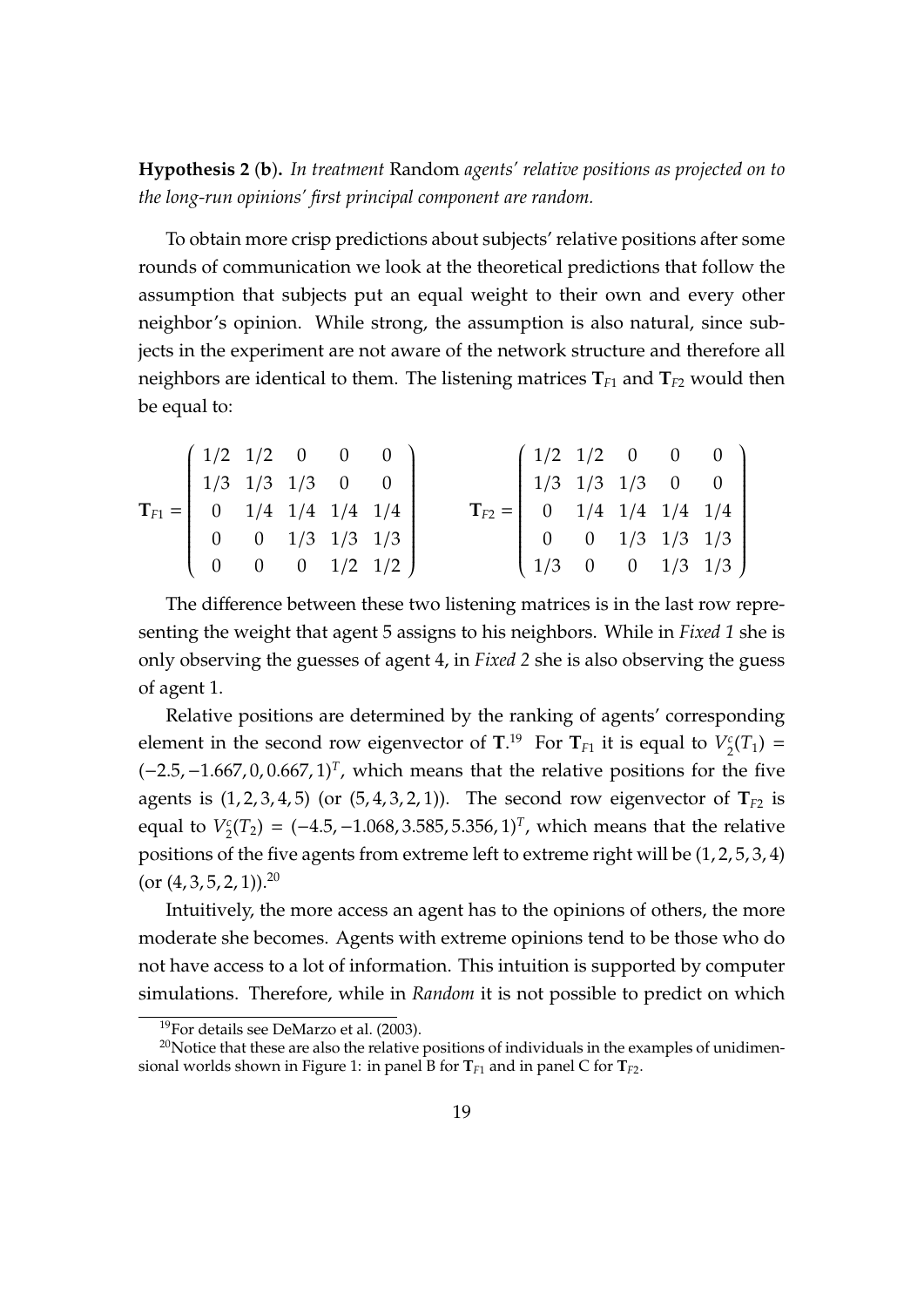side of the unidimensional spectrum one will end up, we can make predictions about the likelihood of a specific agent being more or less extreme than others. In particular, subjects labeled 1 and 5 are expected to be the most extreme, then 2 and 4, and finally 3 is expected to be the most moderate. Using computer simulations we can calculate a specific expected opinion comparison matrix  $E_R$   $\left[ \hat{\mathbf{C}}^{m,n} \right]$ .

We summarize our predictions from assuming equal weights in the following hypothesis:

**Hypothesis 2** (**c**)**.** *Agents' relative position as projected on to the long-run opinions' first principal component will converge to the following opinion comparison matrices:*

| $\mathbf{\hat{C}}_{fixed\,1}^{1,3} = \left(\begin{array}{cccc} 0 & 1 & 1 & 1 & 1\\ 0 & 0 & 1 & 1 & 1\\ 0 & 0 & 0 & 1 & 1\\ 0 & 0 & 0 & 0 & 1\\ 0 & 0 & 0 & 0 & 0 \end{array}\right)$ |  |  |  |  | $\mathbf{\hat{C}}_{fixed\,2}^{1,3} = \left(\begin{array}{rrrrr} 0 & 1 & 1 & 1 & 1 \\ 0 & 0 & 1 & 1 & 1 \\ 0 & 0 & 0 & 1 & 0 \\ 0 & 0 & 0 & 0 & 0 \\ 0 & 0 & 1 & 1 & 0 \end{array}\right)$                                                            |  |  |  |
|--------------------------------------------------------------------------------------------------------------------------------------------------------------------------------------|--|--|--|--|------------------------------------------------------------------------------------------------------------------------------------------------------------------------------------------------------------------------------------------------------|--|--|--|
|                                                                                                                                                                                      |  |  |  |  | $E_{random}$ $\left[\hat{C}^{1,3}\right] = \left(\begin{array}{cccc} 0 & 0.82 & 1 & 0.82 & 0.79 \\ 0.18 & 0 & 0.54 & 0.54 & 0.56 \\ 0 & 0.46 & 0 & 0.45 & 0.55 \\ 0.18 & 0.46 & 0.55 & 0 & 0.57 \\ 0.21 & 0.44 & 0.45 & 0.43 & 0 \end{array}\right)$ |  |  |  |
|                                                                                                                                                                                      |  |  |  |  |                                                                                                                                                                                                                                                      |  |  |  |
|                                                                                                                                                                                      |  |  |  |  |                                                                                                                                                                                                                                                      |  |  |  |
|                                                                                                                                                                                      |  |  |  |  |                                                                                                                                                                                                                                                      |  |  |  |
|                                                                                                                                                                                      |  |  |  |  |                                                                                                                                                                                                                                                      |  |  |  |

Notice that we use  $m = 1$  and  $n = 3$  for the opinion comparison matrices. The predicted matrices for *Fixed 1* and *Fixed 2* are not affected by this choice, but we would get slightly different numbers for the prediction for *Random*. We choose these for the construction of the opinion comparison matrices because for the case of fixed networks subjects at these nodes remain at the same distance in both networks and are the furthest apart from all such pairs of nodes. This makes the exercise less sensitive to noise.

Because of Direction determinacy we should expect to see groups within the same fixed network treatment that start off from the same initial constellation of guesses to converge to the same line. This is captured by the rotation of the first principal component with respect to the horizontal axis, measured in radians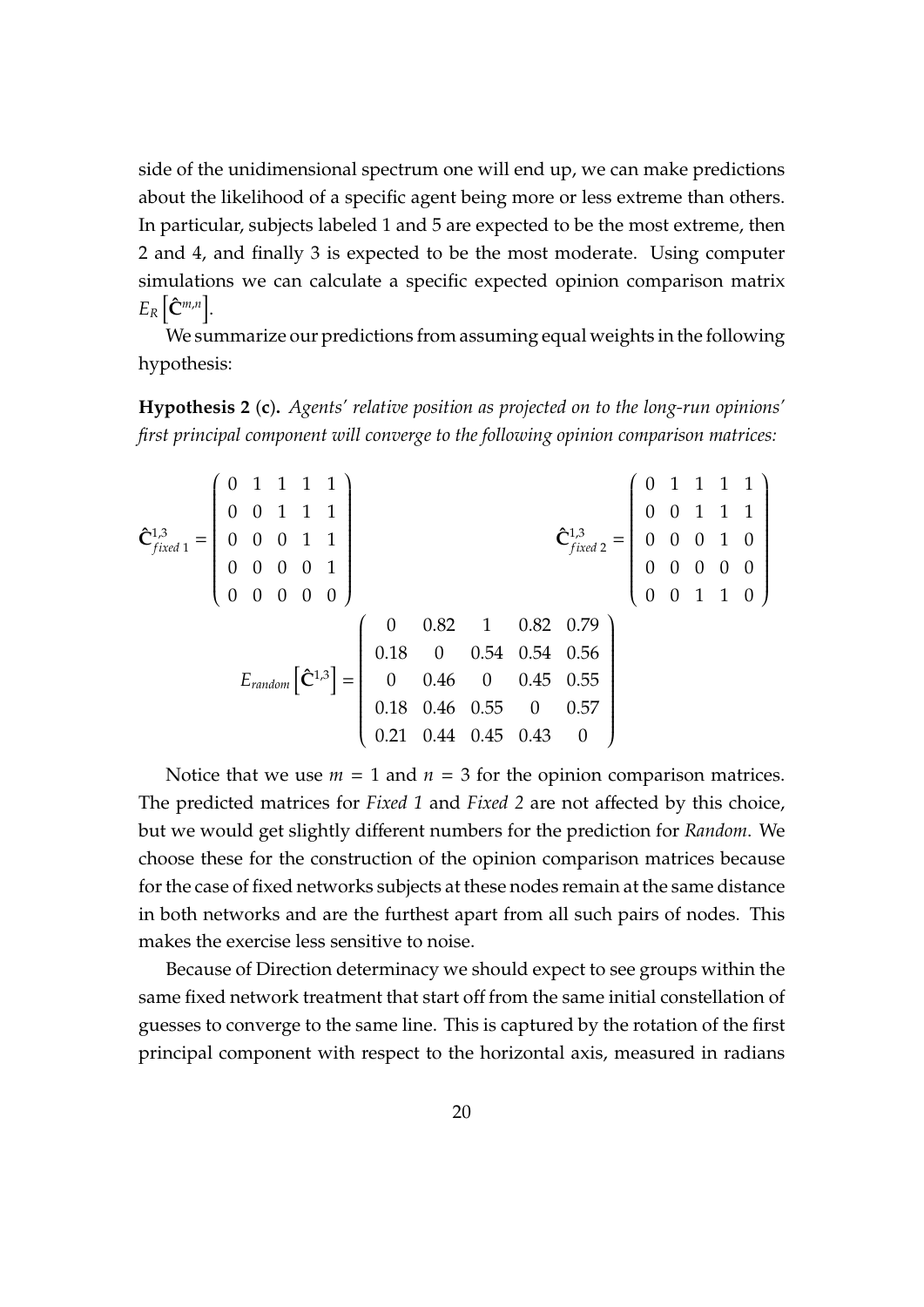(rads). At zero rads all disagreement is with regard to guesses about tank 1. At  $\pi/2$  rads the variance of guesses in the two dimensions is the same. Negative values reflect the fact that guesses are inversely correlated.

**Hypothesis 3.** *In fixed network opinion dynamics, the rotation of the first principal component of long-run guesses is determined by the network's structure and the initial constellation of guesses.*

It should now be clear why we chose these particular network structures for our experiment. For the baseline structure we had two desiderata: i) it should be simple so that theoretical predictions regarding subjects relative positions in the opinion space can be directly traced back to their position in the network; ii) it should be possible to minimally alter the baseline and obtain a substantially different prediction for relative opinions, in order to test our hypothesis of the direct link between the ordering and the network structure. A simple undirected linear network would satisfy the first condition but not the second: adding a single directed link to the line, like in *Fixed 1*, gives the same predicted ordering. By adding to *Fixed 1* a single directed link from node 1 to node 5 we obtain *Fixed 2*, where predicted relative positions are now different. This satisfies our second condition, providing the desired testbed for our ordering hypothesis.

# **4 Results**

Figure [3](#page-21-0) shows the evolution of opinions across rounds in a phase for one of the groups in the experiment. There is a high degree of heterogeneity in what we observe, but this example is shown to facilitate the understanding of the different measures we use to summarize the data. It also showcases some features that characterize the data set.

First of all, guesses become closer over time, as captured by the *normalized coe*ffi*cient of variation (NCV)*. <sup>21</sup> Most of this convergence happens in the first five rounds. In this example we also see the group's guesses quickly align, captured

<sup>&</sup>lt;sup>21</sup>The coefficient of variation of guesses for one tank is  $CV(t) = \frac{st.dev(guesses at t)}{mean(ouesses at t)}$ *mean*(*guesses at t*) . We then report the normalized coefficient  $NCV(t) = \frac{CV(t)}{CV(1)}$ .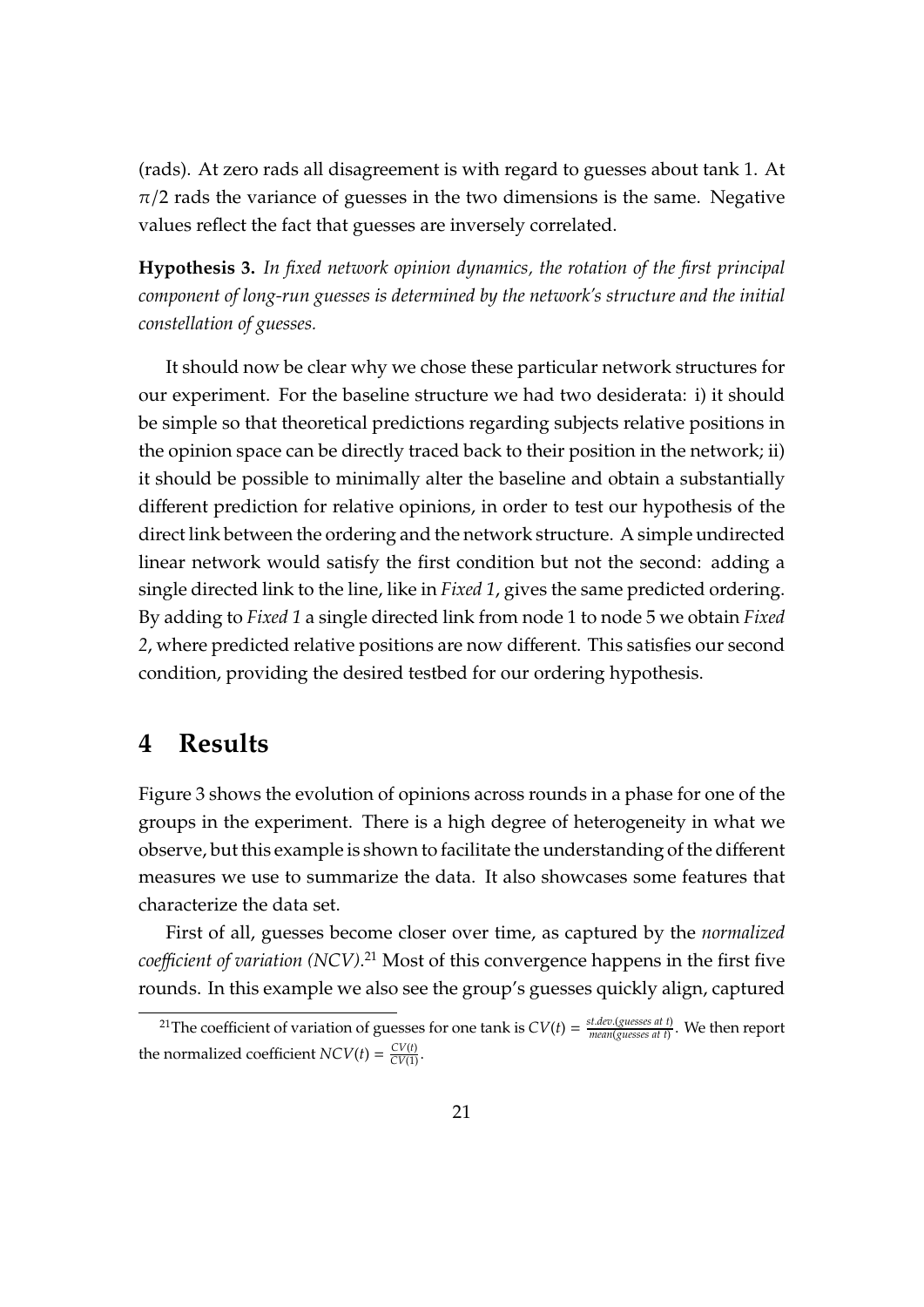<span id="page-21-0"></span>

**Figure 3:** *The evolution of opinions.* Guesses across rounds in a phase for a particular group in treatment *Fixed 1* in the experiment (*session 6, group 2, phase 2)*. Each graph represents guesses in each round *t*, from 1 to 10. Each point represents a subject's guesses (in thousands) for each tank. Tank 1 in the horizontal axis and tank 2 in the vertical axis. Labels 1 to 5 refer to subjects positions in the network. The dashed line traces the first principal component. NCV 1 and 2 is the coefficient of variation of guesses for the respective tank, normalized to be 1 in  $t = 1$ .  $β<sup>P</sup>(t)$  is the variance explained by the first principal component in *t*. The opinion comparison matrix *C* 1,3 is represented as a 'heat map', with white for entries equal to 1, black for entries equal to 0. An X is used for the main diagonal and elements  $c_{1,3}$  and  $c_{3,1}$ , i.e. the elements that are determined by definition and remain the same across all rounds. *Rads* refer to the angle of rotation of the first principal component with respect to the horizontal axis, which measures the direction of disagreement.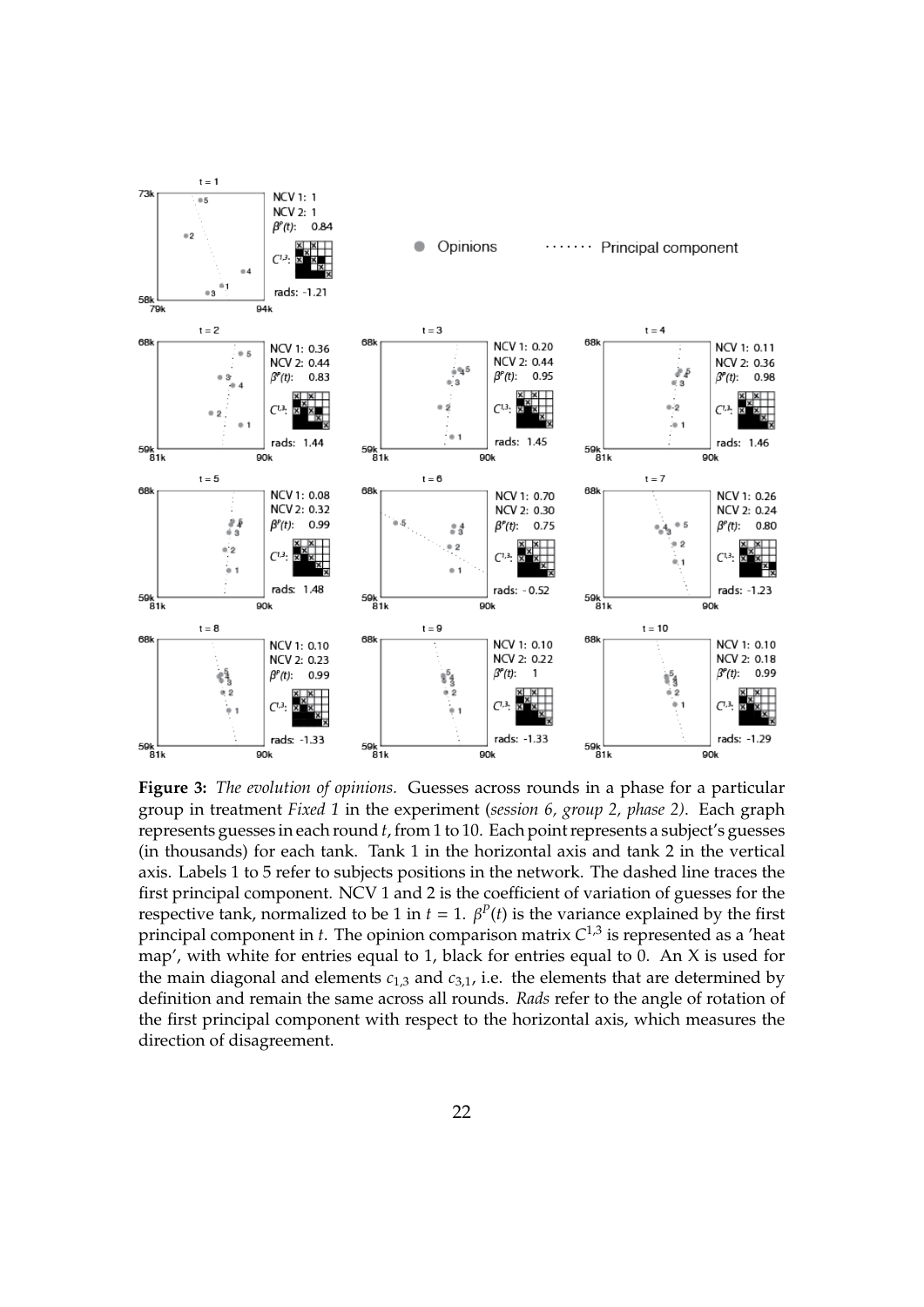by the high percentage of variance explained by the first principal component  $(\beta^P(t))$ . The relative positions of subjects' projection on this line also converges very quickly and follows the order of their labels: 1 next to 2, next to 3 etc. This is captured by the opinion comparison matrix  $C^{1,3}$ , represented here graphically for easier comparison. The process of convergence, as captured by all these different measures is interrupted in round 6, where subject 5 makes a guess for tank 1 that is far from her own and others' previous guesses. "Jumps" or perturbations like this one occur somewhat frequently in the data and are sometimes of much greater magnitude. Interestingly, we observe that the process of convergence picks up again immediately, only now on a line 'tilted' by the jump.

### **4.1 Convergence and Perturbations**

The three upper panels of Figure [4](#page-23-0) show the average NCV per round of guesses for each tank in each treatment. What immediately stands out is the jump in the value for tank 2 in round 3 of treatment *Fixed 1* that jumps up to 150%. This is mostly driven by a particular case where the group's NCV for tank 2 jumped up to 2653%. Jumps like that, although smaller in magnitude are common in the data. See the example in Figure [3](#page-21-0) for such an instance in  $t = 6$ . Some of those, especially the biggest in magnitude, can be attributed to 'mistakes', such as mistyping one's guess. Others may be deliberate, although there does not seem to be some systematic pattern of behavior to explain them.<sup>22</sup> We do observe that such perturbations are less common in *Fixed 2*. This can be seen in Figure [4](#page-23-0) by noticing that the mean and median for the NVC in *Fixed 2* are closer than in the other two, for both dimensions, which is evidence of a distribution with fewer extreme values.

Irrespectively of what causes them, these perturbations can be useful in our study. Individuals' opinions in real life may also be subject to shocks. Even if their causes are different from what makes subjects in the lab "jump",

 $22$ One reason for such perturbations could be that a subject tries to hedge by making guesses across a reasonable range of values, even if that is not optimal. Another reason could be boredom, which can affect subjects' behavior in repetitive experiments as this and may lead to arbitrary choices. The observation that boredom may lead to random responses in guessing games was first made by [Siegel](#page-35-12) [\(1961\)](#page-35-12).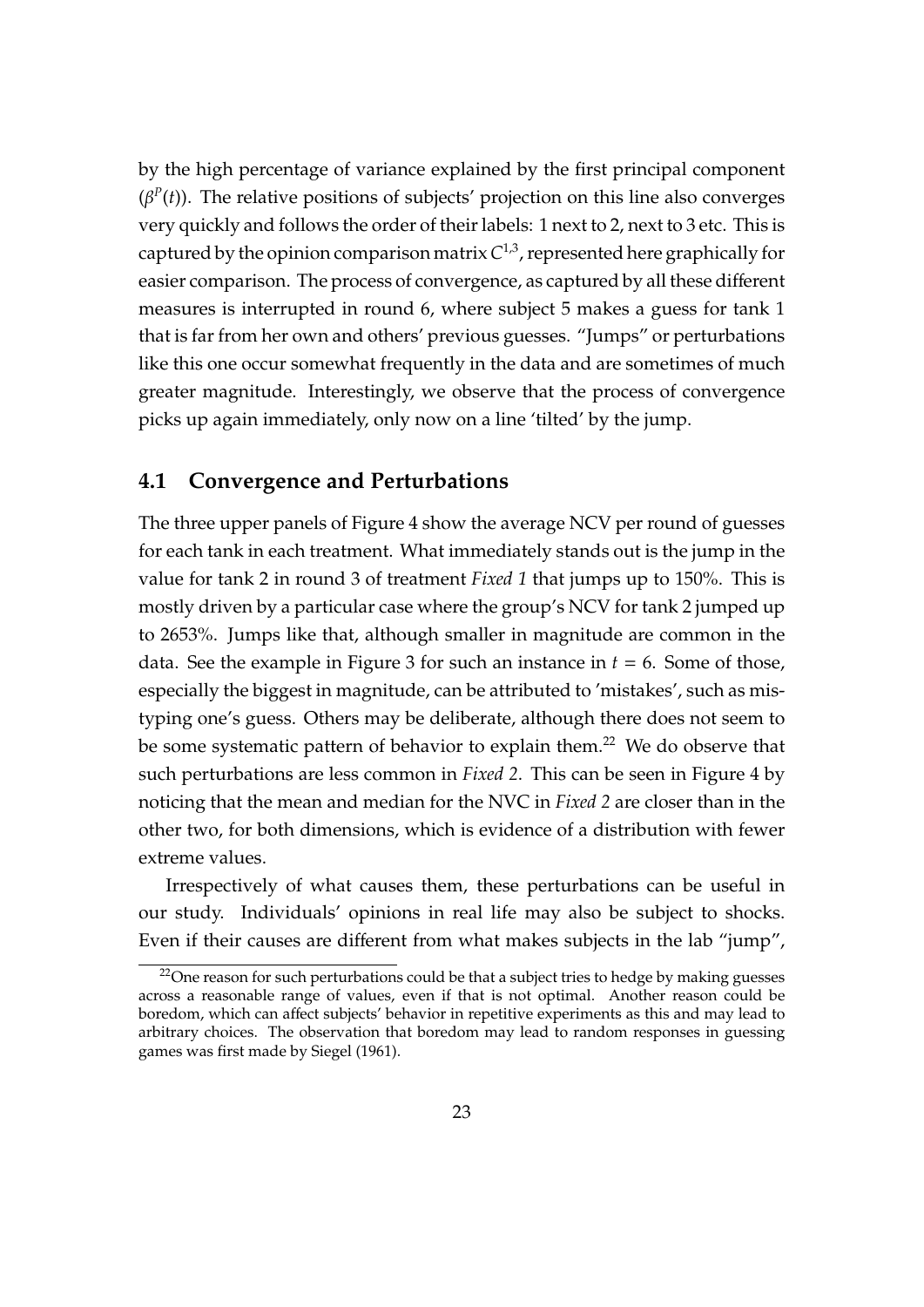<span id="page-23-0"></span>

**Figure 4:** *Normalized coe*ffi*cient of variation.* The graphs show the mean and median NCV values per round in each treatment. *Dashed lines* correspond to the NCV of guesses for *tank 1* and *dot-dashed lines* correspond to the same for *tank 2*.

having this feature in the lab can be informative about the robustness of the unidimensionality properties to similar "noise".

The lower panels of Figure [4](#page-23-0) show again the median NCV in each round, for each tank, in all three treatments. The pattern of convergence can be seen much better here. We do not observe any systematic differences in the convergence pattern between the two dimensions in each treatment. Across treatments we observe that convergence appears to last longer in *Random*, where it also reaches higher levels (lower NCV). In all treatments, we see that NCV decreases mostly in the first five rounds and remains rather flat in the last five rounds.

At this point we can state the following results regarding Hypothesis 0 (a) and (b).

**Result 0** (a). *Hypothesis 0 (a), stating that the coefficient of variation of guesses across a single dimension is decreasing across all rounds, cannot be rejected.*

*Support:* Figure [4](#page-23-0) provides some graphical support for this result based on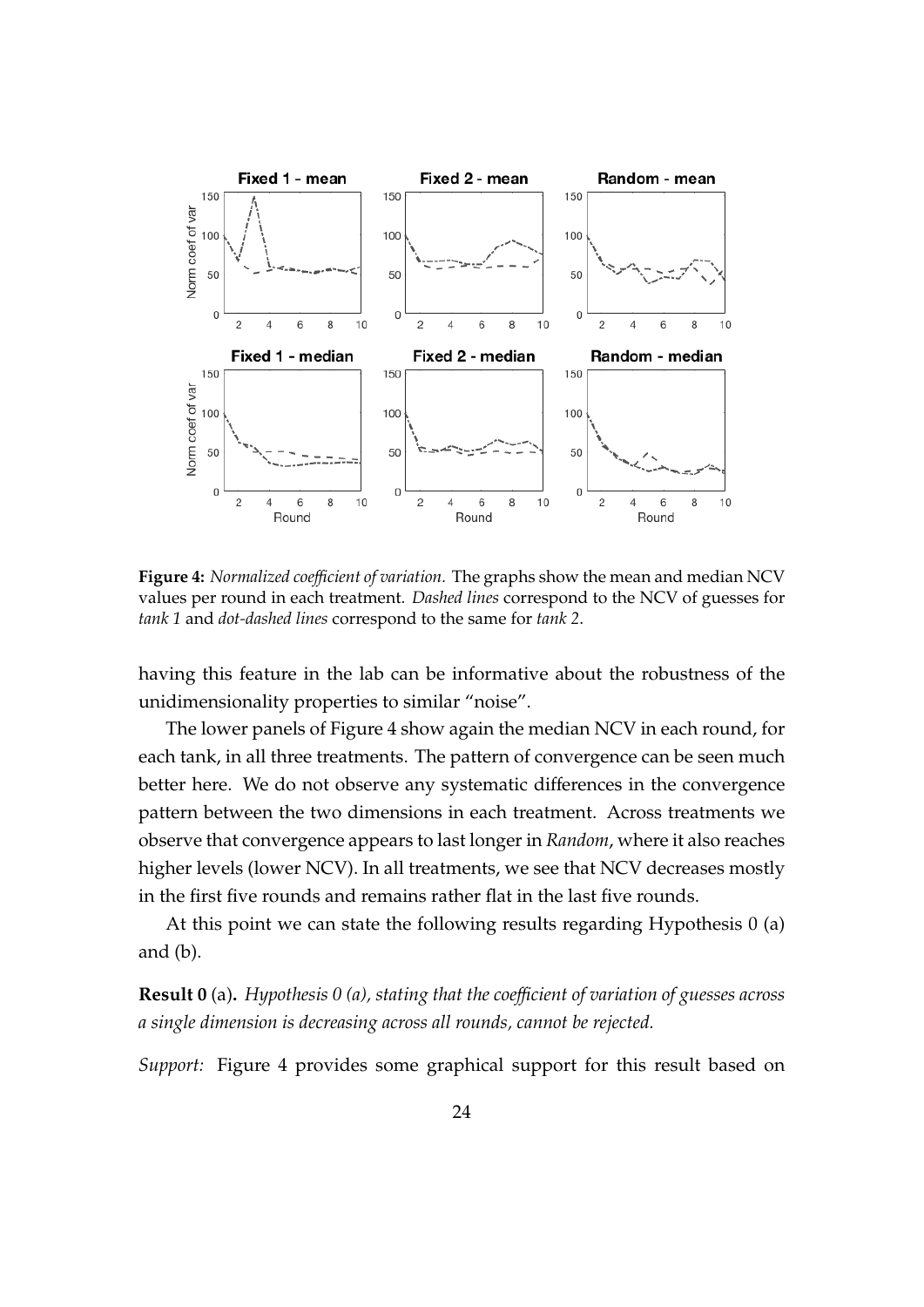aggregate data. Based on the non-parametric seasonal Mann-Kendall test for trend, we can reject the hypothesis that there is no trend in the coefficient of variation series for guesses for Tank 1 ( $p < 0.001$ ) and Tank 2 ( $p < 0.001$ ) in *Fixed 1*, for Tank 1 (*p* < 0.001) and Tank 2 (*p* < 0.001) in *Fixed 2*, and for Tank 1 (*p* < 0.001) and Tank 2 (*p* < 0.001) in *Random*.

**Result 0** (b). *Hypothesis 0 (b), stating that the coefficient of variation of guesses across a single dimension moves the same way for both dimensions, cannot be rejected.*

*Support:* Figure [4](#page-23-0) provides some graphical support for this result based on aggregate data. In all three treatments, the NCV decreases significantly over the first 5 rounds and then stabilizes in both dimensions. A Wilcoxon signedrank test comparing pairs of groups' NCV for each dimension in each round of each treatment does not reject the null that these are different in any but two instances: in round 7 of treatment *Fixed 2* (*p* = 0.053) and in round 5 of treatment *Random* ( $p = 0.04$ ). Given the high number of comparisons (3 treatments  $\times$  9 rounds = 27 comparisons) it is expected to obtain some false positives. Applying any of the standard corrections for multiple testing will render both these cases non-significant even at the 10% level.

# **4.2 Unidimensionality**

We now turn our attention to the first of our main research questions: can communication lead to unidimensional opinions? Recall from Theorem 2 that this should be true for an arbitrary sequence of listening matrices and hence, as stated in Hypothesis 1, we should observe evidence of this in all three experimental treatments.

The left panel of Figure [5](#page-25-0) shows the mean  $\beta^P$ , which is the percentage of variance in the guesses explained by the first principal component, in each round for each of the three treatments. The right panel of the figure shows the median for the same value.

**Result 1.** *Hypothesis 1, stating that in all treatments the variance of guesses explained by the first principal component converges to 1, cannot be rejected.*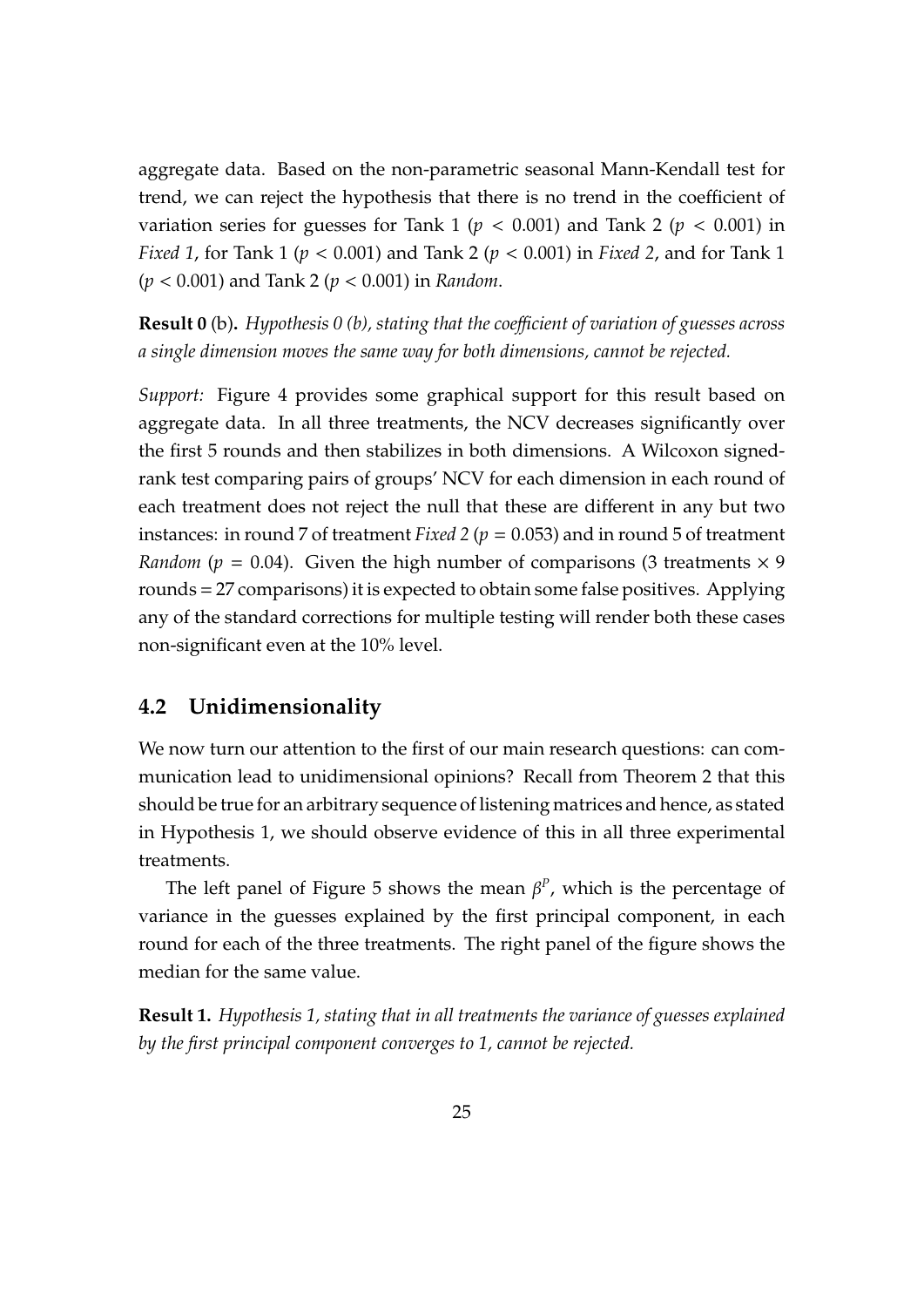<span id="page-25-0"></span>

**Figure 5:** *Percentage of variance in the data explained in the data, across round and treatment.* The left panel shows the mean percentage of variance explained by the first principal component, β *P* , across all group observations in a given treatment. The right panel does the same for the median. By definition  $\beta^P$  lies between 0.5 and 1.

*Support:* Figure [5](#page-25-0) provides some graphical support for this result based on aggregate data. More conclusively, based on the non-parametric seasonal Mann-Kendall test for trend, we can reject the hypothesis that there is no positive trend in the series for β *P* in *Fixed 1* (*p* < 0.001), in *Fixed 2* (*p* < 0.001) and in *Random*  $(p = 0.002).^{23}$  Furthermore, the median group has a  $\beta^{P}(t)$  of 96.9 on average in rounds 6 to 10 in *Fixed 1*, and the same value is 90.4 for *Fixed 2* and 92.3 for *Random*.

There are a few things to note with respect to this result. First of all, while it holds for all treatments, convergence to unidimensionality is clearly stronger in *Fixed 2*. As we mentioned above, in this treatment there is less noise due to perturbations, which could explain this difference. Second, it is clear from the graphs that the increase in  $\beta^P$  happens mostly in the first five rounds. This is confirmed by running the seasonal Mann-Kendall test for trend but restricting the data to the respective rounds. For rounds 1 to 5 we can strongly reject the null that there is no positive trend in all three treatments ( $p < 0.001$  for all three

 $23$ Note that the seasonal Mann Kendall test uses information from individual group observations, not just the aggregate data shown in Figure [5.](#page-25-0)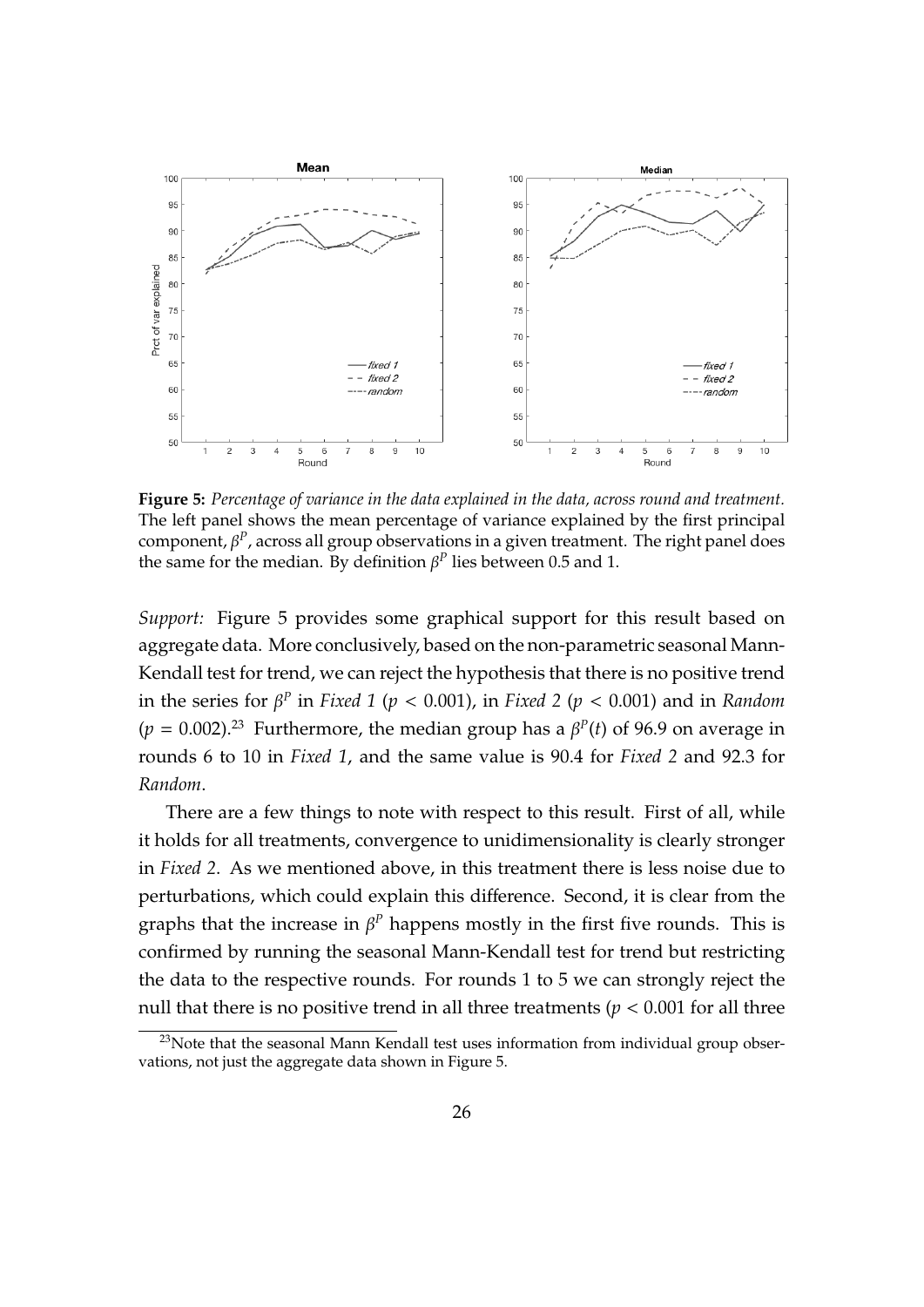tests). For rounds 6 to 10 we cannot reject the null of no trend in any of the treatments (*p* = 0.484 in *Fixed 1*, *p* = 0.134 in *Fixed 2*, *p* = 0.388 in *Random*). This seems to reflect what we observed for general convergence as measured by NCV, which also seems to happen mainly in the first 5 rounds.

Notice that the mean (and median)  $\beta^P$  in round 1 seems relatively high, which may lead to the concern that the high levels achieved in subsequent rounds are due to this. Recall that in this round subjects have not yet observed any of their neighbors guesses. The high  $\beta^P$  can therefore only be attributed to the random draw of private signals used in the experiment. Following standard experimental procedures, the draw was kept random, as explained in the instructions, and we did not make any selection of specific signal sets. More to the point, there is no significant correlation between a group's  $\beta^P(0)$  and its average  $\beta^P$  for the last 6 rounds. This means that the increasing trend we observe is not a result of the (on average) high  $\beta^P$  induced by the initial draw of signals.

### **4.3 Relative Positions**

To compare subjects relative positions we rely on the *opinion comparison matrices*,  $C_i^{1,3}$ <sup>1,3</sup>. This method allows us to focus on the pairwise comparisons of subjects and is therefore less sensitive to the perturbations discussed earlier than methods based on rank correlation. It does require to make a choice of a reference pair  $(m, n)$  and as noted in the previous section we choose  $m = 1$  and  $n = 3$ , as this choice seems the most sensible and robust to perturbations given our design. Still, in theory any choice should give the same results in the absence of noise, and indeed we do find qualitatively similar results when trying different pairs.

By definition, any matrix  $C_{i,j}^{m,n}$  $\int_{i,j}^{m,n}$  satisfies the condition  $C_{i,j} + C_{j,i} = 1$  for all  $i \neq j$ . The elements of the diagonal are 0 and the elements (*m*, *n*) and (*n*, *m*) are 1 and 0 respectively, both again by definition. It therefore suffices to look at the remaining elements below the diagonal to have a complete picture of the relative positions in the group. For the groups in our experiments these are the following 9 elements: (2,1), (3,2), (4,1), (4,2), (4,3), (5,1), (5,2), (5,3), (5,4). Figure [6](#page-28-0) shows the average value for each of those elements across rounds for all observations in each treatment.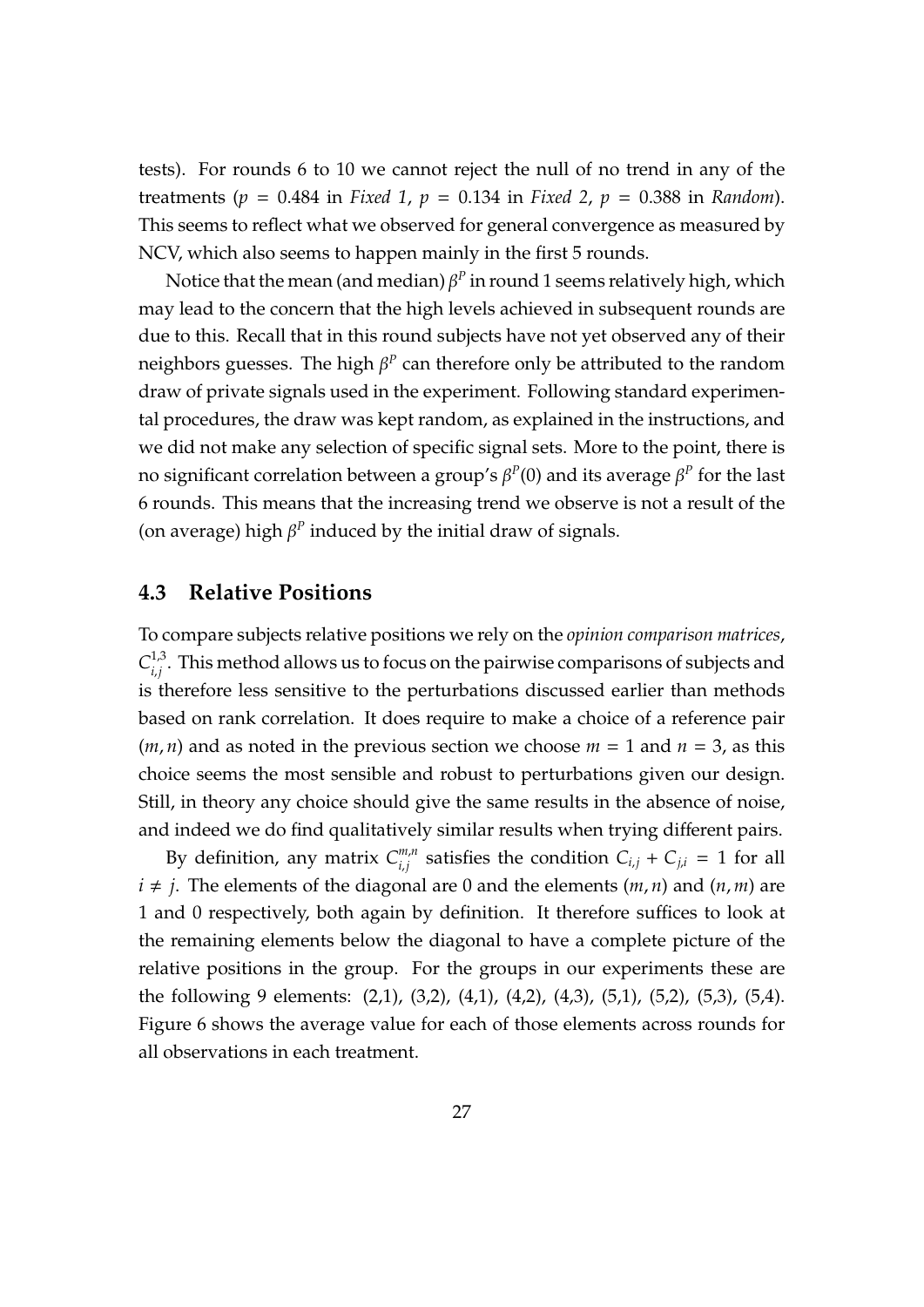If Property 2 holds, then these values should converge to either 0 or 1. Which elements go to 0 and which go to 1 will depend on the specific listening matrix. This means that, even without any assumptions on the shape of the listening matrix, we would expect in the fixed network treatments the graph for each element to converge to one or the other extreme, and no such convergence for *Random*. Furthermore, we would expect to see a different convergence pattern –different elements converging to different extremes– in *Fixed 1* and *Fixed 2*. The graphs on the left in figure [6](#page-28-0) pretty much conform to these expectations.

In particular we see that all elements in *Fixed 1* converge to average values below 0.5. In *Fixed 2* the same is true for all elements except (5,3) and (5,4). Recall from Hypothesis 2 (c) that assuming equal weights in the listening matrix, it is precisely in these two elements where we should observe a treatment effect across the two fixed network treatments. This is depicted on the right side of figure [6.](#page-28-0) Alas, the exact prediction would be for these two elements to converge to 1, which we do not observe here. Still, their average values do seem to remain above 0.5. Notice that the difference between the treatments is the simple addition of one link from node 1 to node 5, allowing the latter to observe the former's guess. If the weight put by node 5 to node 1's guess is very low, then relative positions should not be different between treatments. Instances like that could explain why these elements' average value is far from 1.

In *Random* we do not observe any tendency for elements to converge to extreme values. In fact, on average we find that elements take values very close to the prediction obtained by assuming equal weights in the listening matrix.

Figure [7](#page-29-0) shows heat-maps representing *average opinion comparison matrices*for each treatment in specific rounds. These allow for an easy visual comparison of subjects' "average" relative positions in each treatment across rounds. We aggregate data from rounds 6 to 10 to "average out" perturbations. While the differences between *Fixed 1* and *Fixed 2* are less clear in this figure, it does show the difference between relative position patterns in the fixed network treatments and in *Random*. It also shows how close to the theoretical prediction (under the assumption of equal weights) the relative positions in *Random* are.

**Result 2.** *We find support for Hypothesis 2 (a) and (b) and partial support for Hypoth-*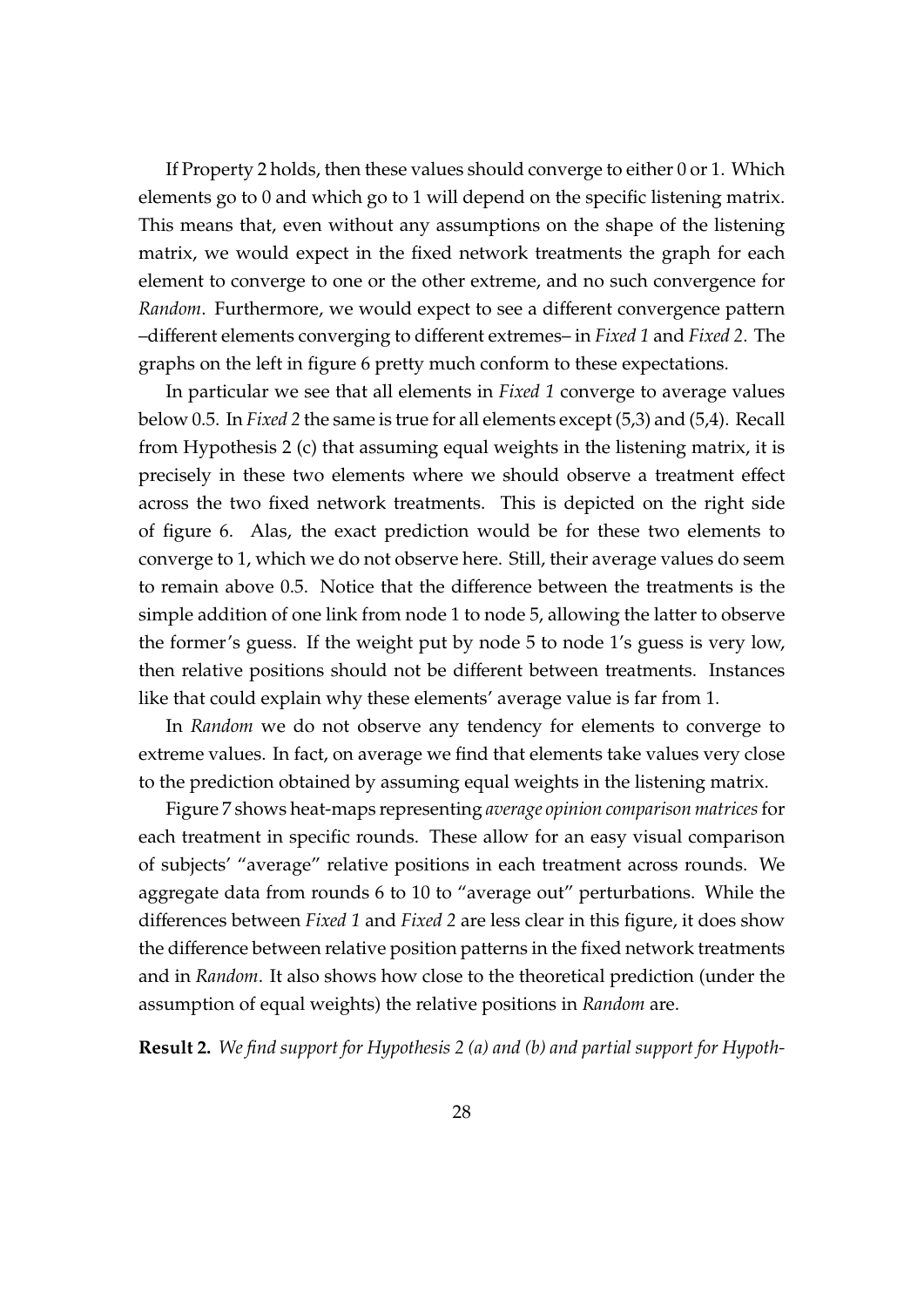<span id="page-28-0"></span>

**Figure 6:** *The evolution of relative positions in each treatment.* Each line corresponds to an element below the diagonal of the opinion comparison matrix, specified by the pairs in parenthesis on the right of each graph. Values indicate the average value for that element across all groups in each treatment in a given round. The graphs on the left show the values obtained in the experiment. The graphs on the right show how these values would evolve if subjects put equal weights to all of their neighbors and their own previous guesses, and without any noise.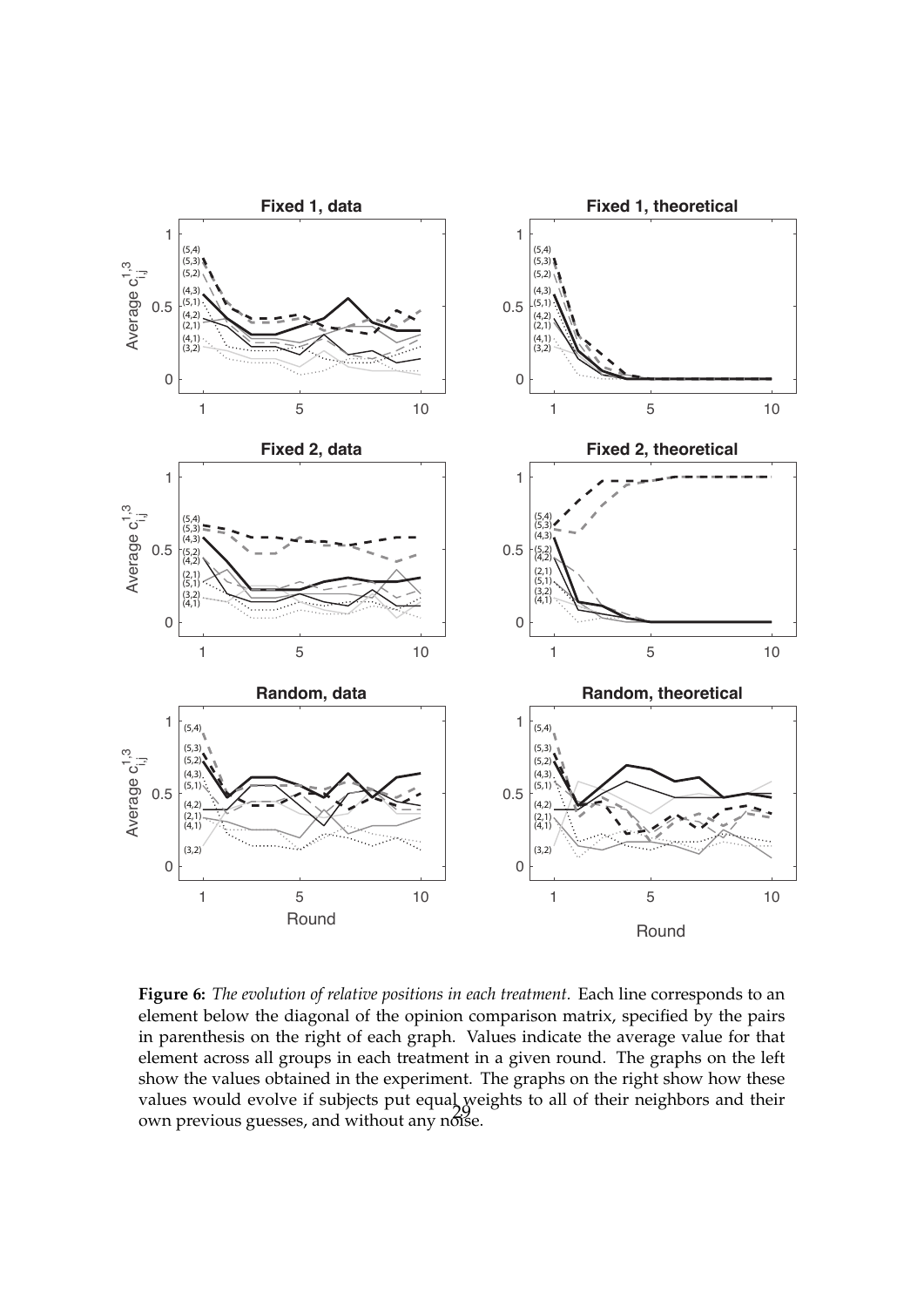<span id="page-29-0"></span>

**Figure 7:** *Heat-maps representing average opinion comparison matrices.* Each cell in a heat-map represents the average value for the corresponding element of the opinions comparison matrices pertaining to the specific treatment for the given rounds. Cell shadings correspond to values, with darker cells corresponding to values closer to 0. Cells (1,3), (3,1) and the main diagonal are crossed out as their values do not depend on the data. The upper three heat-maps represent the data from round 1. The middle three represent average data from rounds 6 to 10. The lowest three represent theoretical benchmarks obtained by assuming that each subject assigns equal weight to all neighbors in the listening matrix (see Hypothesis 2 (c) for the corresponding matrices).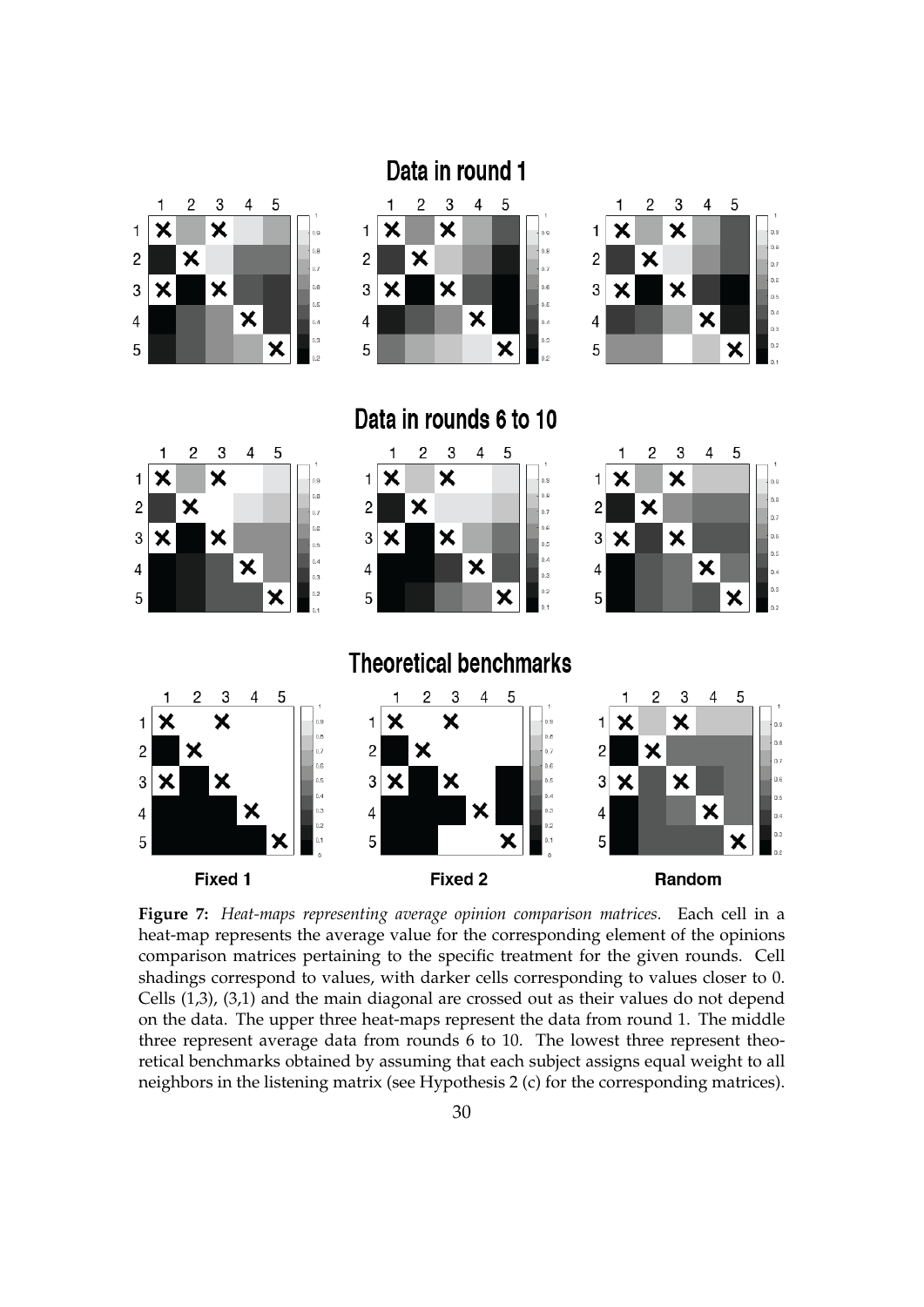*esis 2 (c).*

*Support:* As discussed, Figures [6](#page-28-0) and [7](#page-29-0) provide graphical evidence of the differences in relative position patterns predicted in Hypotheses 2 (a) and (b). For the differences between the pattern in *Fixed 1* and *Fixed 2* we also perform the Barnard's exact test for the comparison of the average values between elements in  $C_{\scriptscriptstyle Fi}^{1,3}$  $^{1,3}_{Fixed\ 1}$  and  $C^{1,3}_{Fix}$ *Fixed* 2 , averaged across rounds 6 to 10. We find significant differences between elements (2,1) ( $p = 0.023$ ), (4,3) ( $p = 0.011$ ), (5,3) ( $p = 0.037$ ) and  $(5,4)$  ( $p < 0.001$ ). Concerning Hypothesis 2 (c) one can see from both figures that *Random* comes very close to the theoretical prediction obtained from assuming equal weights in the listening matrix. A Barnard's exact test between the theoretical prediction and the average values of elements in  $C^{1,3}_{Random}$  averaged across rounds 6 to 10 shows that the only significant difference is in element  $(2,1)$  ( $p = 0.005$ ): the value in the data is 0.30 when theory predicts 0.18. In both *Fixed 1* and *Fixed 2* the data does not coincide with the theoretical prediction. Still, qualitatively the patterns are similar: in *Fixed 1* where the theory predicts all elements to be zero, these are all below 0.5. In *Fixed 2* all values predicted to be 0 are below 0.5 and the two elements predicted to be 1 are on average close to 0.5 and significantly higher than the corresponding elements in *Fixed 1*.

#### **4.4 Direction of Disagreement**

We measure the direction of disagreement by the angle of rotation of the first principal component of guesses with respect to the horizontal axis (tank 1), measured in radians. In all treatments we used three sets of private signals, each one with a different draws for each phase. If Hypothesis 3 is true, then the difference in rotation between two groups starting off with the same set of private signals in the same fixed network should be zero. Furthermore, the difference in rotation between two groups in the same network starting with different private signals should be positive. Finally, the difference in rotation between two groups in different fixed networks, starting with the same set of private signals should also be positive.

Figure [8](#page-31-0) shows the difference in rotation per round between pairs of groups with the same initial signal set (light grey boxplots) versus pairs of groups with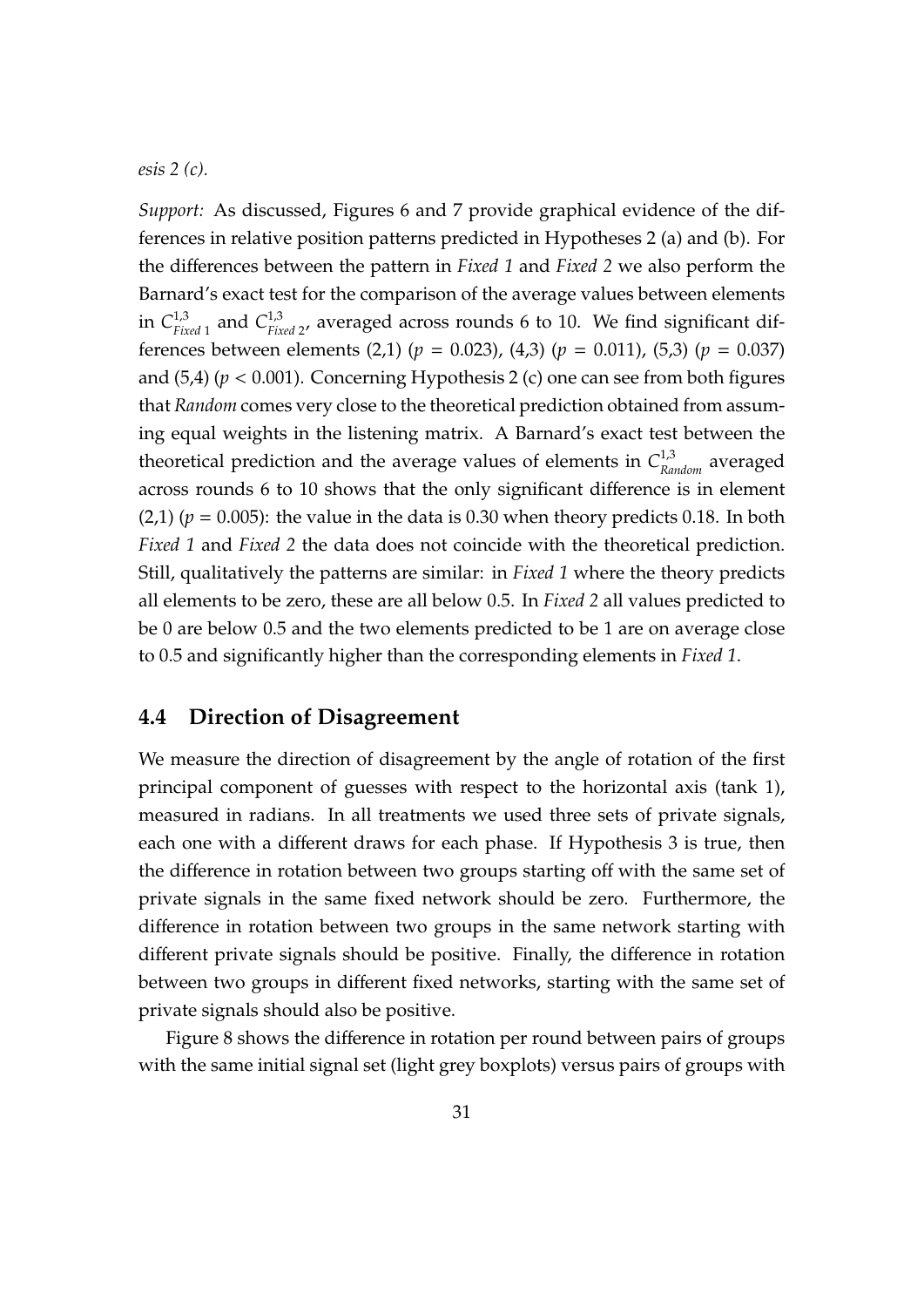<span id="page-31-0"></span>

**Figure 8:** *Rotation di*ff*erences between groups with the same vs di*ff*erent private signals.* Light grey boxplots show the distribution of pairwise differences in rotation for pairs with the same initial signal sets. Dark boxplots show the distribution of pairwise differences in rotation for pairs with different initial signal sets. Boxes represent the inter-quartile range (area between the 25th and 75th percentile) with horizontal lines representing medians. Whiskers extend 1.5 times the inter-quartile in each direction.

different initial signal sets (dark boxplots). The first and second panel depict these differences for *Fixed 1* and *Fixed 2* respectively. The third panel shows differences for pairs of groups where each group is in a different treatment. The main conclusion from this exercise is that differences in rotation are similar for any pair of groups compared, irrespectively of whether they start off with the same set of signals or not. While this is concordant with the theory regarding cross treatment comparisons, this should not be the case, if Property 3 holds, for within treatment comparisons. While for *Fixed 2* differences of rotation for pairs of groups with the same initial signals are on average lower than for pairs with different initial signals, these differences are not significant. $24$ 

#### **Result 3.** *We do not find support for Hypothesis 3.*

*Support:* See Figure [8](#page-31-0) for graphical support and the discussion above.

Property 3 appears as the less robust to the perturbations in guesses we observe in the lab. To understand why this may be true it can be useful to look back at the example in Figure [3.](#page-21-0) The group there seems to converge to an axis of disagreement with a rotation of approximately 1.46 rads by round 5. A

<sup>&</sup>lt;sup>24</sup> According to a non-parametric rank-sum test for differences (Mann-Whitney-Wilcoxon).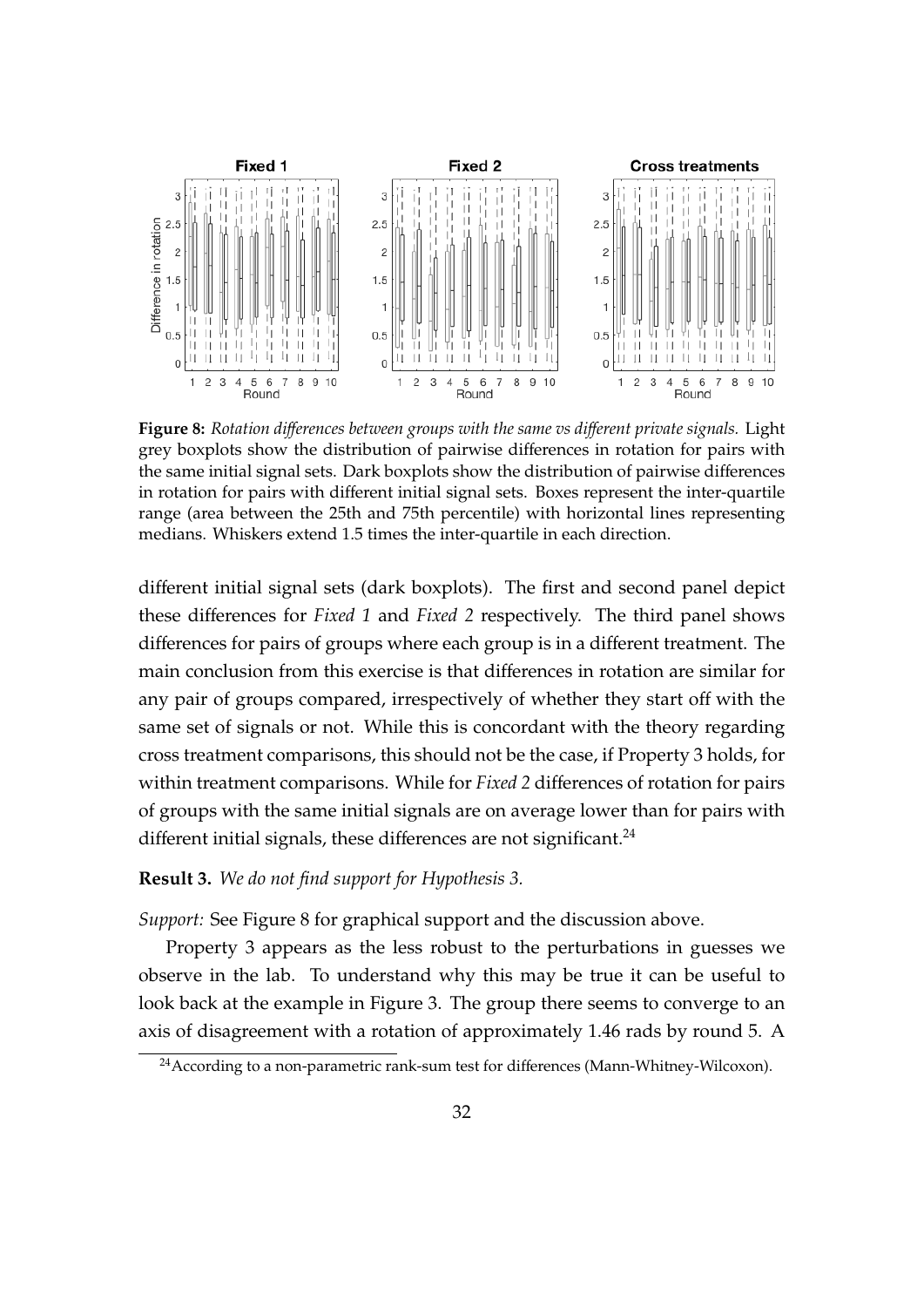perturbation in the guess of subject 5 for tank 1 disturbs the process. By round 8 the group's guesses are aligned again, with the same relative positions, as predicted by properties 1 and 2. But the rotation of the axis of disagreement has now changed. As long as such perturbations are common and not correlated to initial signals it is not possible to use any information on the initial conditions to predict the group's direction of disagreement.

# **5 Discussion and Conclusions**

It may be worth discussing a bit further one of our model's implicit assumptions, namely individuals using the same listening matrix to update opinions across all issues. This implies that in a given round they listen to the same set of individuals for all issues and assign the same weight to a given individual's opinion for all issues. In our experiment we restrict subjects to listen to the same set of others in each round, but they are of course free to update their opinion on each issue in any way they want. We do not find significant differences on how they do this in between the two issues, but this is perhaps not so surprising in the stylized guessing task they face. It is reasonable to think that in "real life" individuals may place different weights on a friend's opinions about political issues and sports. In fact, one may only discuss specific issues in specific social circles. It remains hence an open question how different the listening matrices for each dimension can be to still observe the emergence of unidimensional worlds. For now we can expect unidimensional worlds made up from issues that are discussed in the same social network.

Our results could be of interest to the ongoing discussion concerning privacy in online networks. Where one stands in a network determines her stance across an array of potentially sensitive issues, and this is something to be taken into account when designing regulation to protect privacy. However, we show that correlations across issues may exist even in the absence of specific network structures. Simply knowing one's opinion on a subset of even trivial issues can reveal information about their views on other more delicate matters. This poses further challenges for privacy regulation, although one might say it simply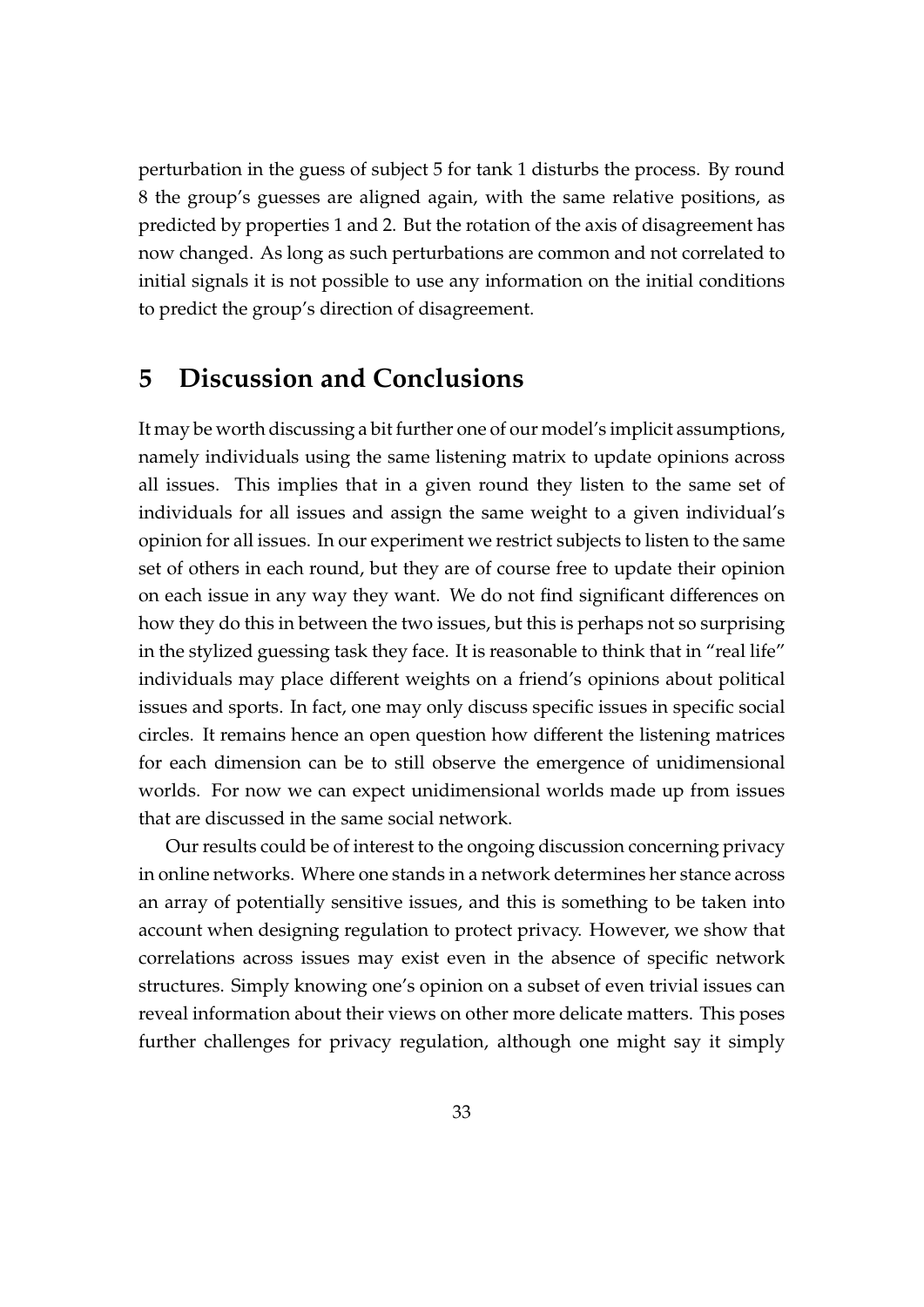strengthens the view of those claiming that such attempts to protect privacy online are futile.

Finally, our results lead us to reflect upon some of the conventional wisdom about interventions aiming at influencing opinions in a population using knowledge of the underlying structure of social interactions, such as marketing and public awareness campaigns. A typical intervention of this sort would seed information to individuals holding key positions in the network, in a way that achieves the maximum effect while targeting a small number of influencers. In our model, the desired effect would play-out through direction determinacy. But our experiment shows that precisely this property is empirically not robust. This suggests that in some cases interventions may have a deeper effect when aiming to change the shape of the social network, rather than some of its members' opinions in a particular point in time. Nevertheless, considering that data regarding the exact network of social interactions are often hard to obtain, the general feature of correlated opinions across different issues provides a strong additional tool to the campaigner. Essentially, the campaigner could infer previously unobserved individual preferences by simply managing to identify patterns of correlation across issues.

# **References**

- <span id="page-33-2"></span>ALFORD, J. R., C. L. FUNK, AND J. R. HIBBING (2005): "Are political orientations genetically transmitted?" *American Political Science Review*, 99, 153–167.
- <span id="page-33-1"></span>Amodio, D. M., J. T. Jost, S. L. Master, and C. M. Yee (2007): "Neurocognitive correlates of liberalism and conservatism," *Nature Neuroscience*, 10, 1246–1247.
- <span id="page-33-0"></span>ANSOLABEHERE, S., J. RODDEN, AND J. M. SNYDER (2008): "The strength of issues: Using multiple measures to gauge preference stability, ideological constraint, and issue voting," *American Political Science Review*, 102, 215–232.
- <span id="page-33-4"></span>BATTISTON, P. AND L. STANCA (2015): "Boundedly rational opinion dynamics in directed social networks: Theory and experimental evidence," *Journal of Economic Behavior and Organization*, 119, 400–421.
- <span id="page-33-3"></span>Black, D. (1958): *The theory of committees and elections*, Cambridge: Cambridge University Press.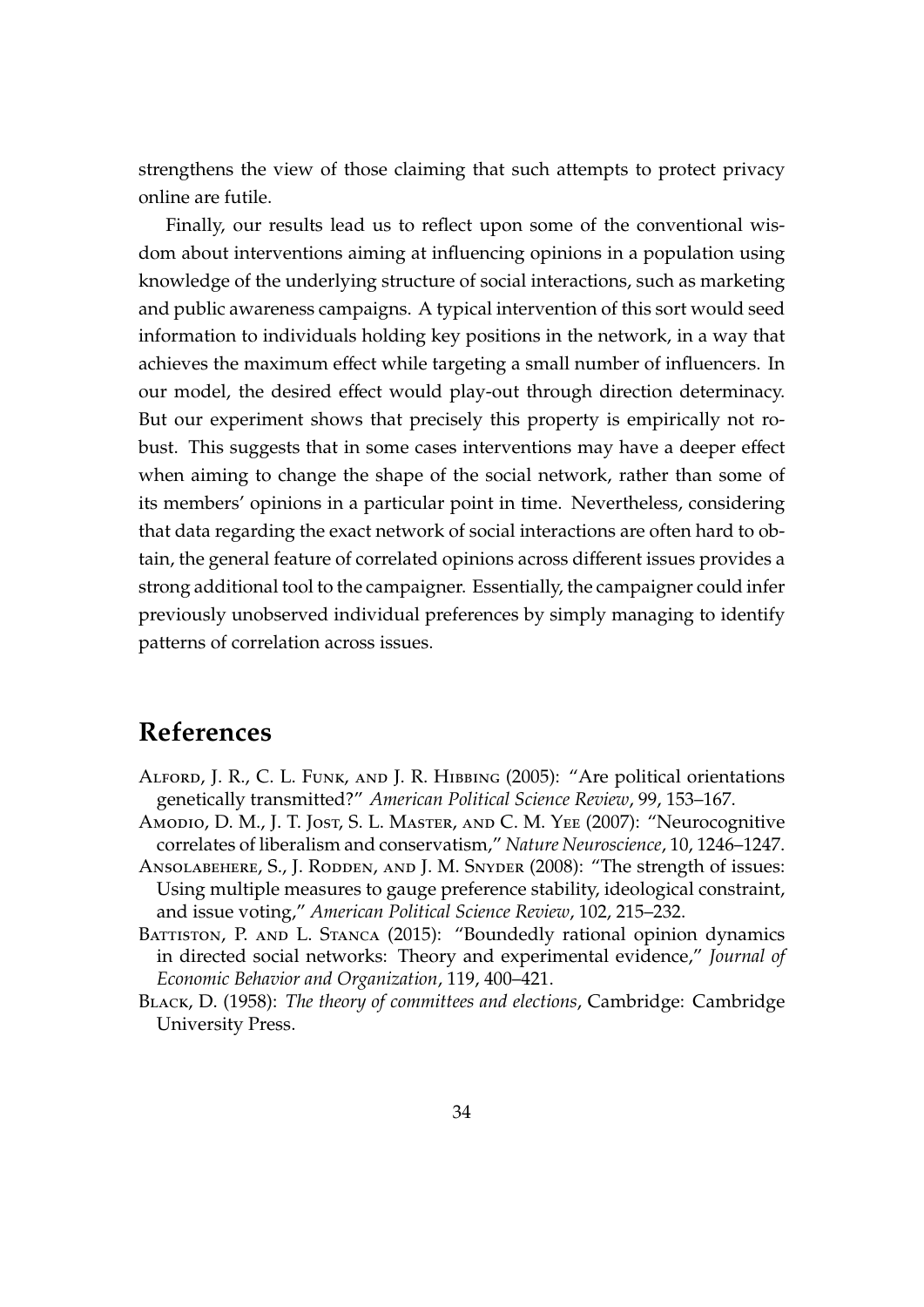- <span id="page-34-1"></span>Bobbio, N. and A. Cameron (1996): *Left and right: The significance of a political distinction*, University of Chicago Press.
- <span id="page-34-14"></span>BRANDTS, J., A. E. GIRITLIGIL, AND R. A. WEBER (2015): "An experimental study of persuasion bias and social influence in networks," *European Economic Review*, 80, 214–229.
- <span id="page-34-2"></span>CARNEY, D. R., J. T. JOST, S. D. GOSLING, AND J. POTTER (2008): "The secret lives of liberals and conservatives: Personality profiles, interaction styles, and the things they leave behind," *Political Psychology*, 29, 807–840.
- <span id="page-34-13"></span>Corazzini, L., F. Pavesi, B. Petrovich, and L. Stanca (2012): "Influential listeners: An experiment on persuasion bias in social networks," *European Economics Review*, 56, 1276–1288.
- <span id="page-34-5"></span>DeGroot, M. H. (1974): "Reaching a consensus," *Journal of the American Statistical Association*, 69, 118–121.
- <span id="page-34-0"></span>DellaPosta, D., Y. Shi, and M. Macy (2015): "Why do liberals drink lattes?" *American Journal of Sociology*, 120, 1473–1511.
- <span id="page-34-9"></span>DeMarzo, P. M., D. Vayanos, and J. Zwiebel (2003): "Persuasion bias, social influence, and unidimensional opinions," *Quarterly Journal of Economics*, 909– 968.

<span id="page-34-6"></span>Downs, A. (1957): *An Economic Theory of Democracy*, Harper, New York.

- <span id="page-34-4"></span>DUCKITT, J. (2001): "A dual-process cognitive-motivational theory of ideology and prejudice," *Advances in Experimental Social Psychology*, 33, 41–113.
- <span id="page-34-3"></span>Gerber, A. S., G. A. Huber, D. Doherty, C. M. Dowling, and S. E. Ha (2010): "Personality and political attitudes: Relationships across issue domains and political contexts," *American Political Science Review*, 104, 111–133.
- <span id="page-34-7"></span>Gerring, J. (1997): "Ideology: A definitional analysis," *Political Research Quarterly*, 50, 957–994.
- <span id="page-34-15"></span>Glaeser, E. L. and C. R. Sunstein (2009): "Extremism and social learning," *Journal of Legal Analysis*, 1, 263–324.
- <span id="page-34-10"></span>Golub, B. and M. O. Jackson (2010): "Naive learning in social networks and the wisdom of crowds," *American Economic Journal: Microeconomics*, 2, 112–149.
- <span id="page-34-11"></span>– (2012): "How homophily affects the speed of learning and best response dynamics," *Quarterly Journal of Economics*, 127, 1287–1338.
- <span id="page-34-12"></span>Jackson, M. O. (2008): *Social and economic networks*, Princeton University Press, Princeton, NJ.
- <span id="page-34-18"></span><span id="page-34-17"></span>Jolliffe, I. (2014): *Principal Component Analysis*, John Wiley and Sons, Ltd.
- Karlin, S. and H. Taylor (1981): *A Second Course in Stochastic Processes*, Academic Press.
- <span id="page-34-16"></span>Klar, S. and Y. Shmargad (forthcoming): "The effect of network structure on preference formation," *Journal of Politics*.
- <span id="page-34-8"></span>KNIGHT, K. (2006): "Transformations of the concept of ideology in the twentieth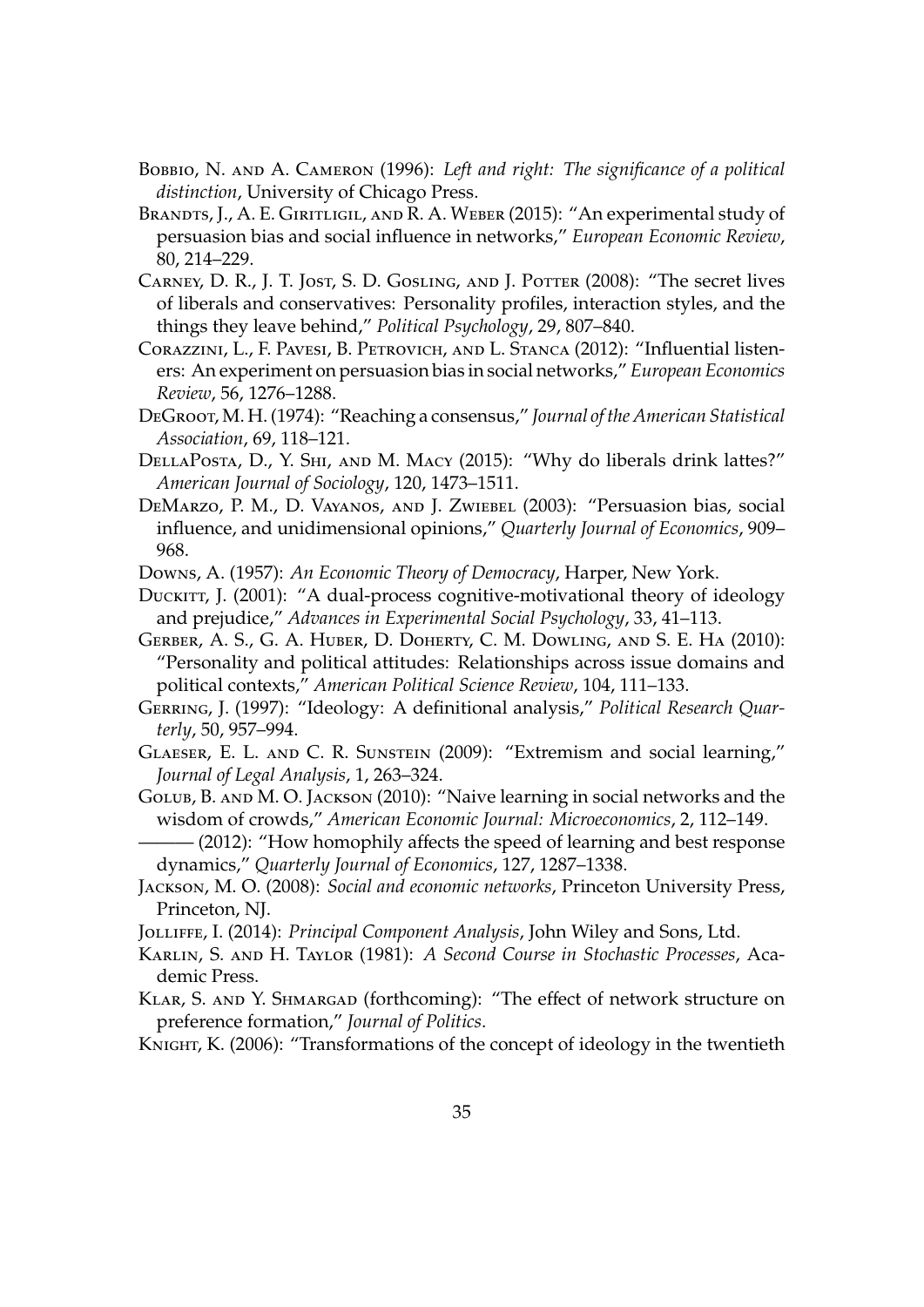century," *American Political Science Review*, 100, 619–626.

<span id="page-35-1"></span>LEE, D. S., E. MORETTI, AND M. J. BUTLER (2004): "Do voters affect or elect policies? Evidence from the U.S. house," *Quarterly Journal of Economics*, 119, 807–859.

<span id="page-35-8"></span>Levy, G. AND R. RAZIN (2015): "Correlation neglect, voting behavior, and information aggregation," *American Economic Review*, 105, 1634–1645.

<span id="page-35-9"></span>——— (2016): "Does polarization of opinions lead to polarization of platforms? The case of correlation neglect," *Quarterly Journal of Political Science*, 10, 321– 355.

- <span id="page-35-3"></span>McDonald, M. D., S. M. Mendes, and M. Kim (2007): "Cross-temporal and cross-national comparisons of party left-right positions," *Electoral Studies*, 26, 62–75.
- <span id="page-35-6"></span>McMurray, J. (2014): "Why the political world is flat: An endogenous leftright spectrum in multidimensional political conflict," in *APSA 2014 Annual Meeting Paper*.
- <span id="page-35-7"></span>Ortoleva, P. and E. Snowberg (2015): "Overconfidence in political behavior," *American Economic Review*, 105, 504–535.
- <span id="page-35-4"></span>PLOTT, C. R. (1967): "A notion of equilibrium and its possibility under majority rule," *American Economic Review*, 787–806.
- <span id="page-35-0"></span>Poole, K. T. and H. Rosenthal (1997): *Congress: A political economic history of roll–call voting*, Oxford University Press, Oxford, UK.
- <span id="page-35-11"></span>SETHI, R. AND M. YILDIZ (2016): "Communication with unknown perspectives," *Econometrica*, 84, 2029–2069.
- <span id="page-35-12"></span>SIEGEL, S. (1961): "Decision making and learning under varying conditions of reinforcement," *Annals of the New York Academy of Sciences*, 89, 766–783.
- <span id="page-35-10"></span>Spector, D. (2000): "Rational debate and one–dimensional conflict," *Quarterly Journal of Economics*, 115, 181–200.
- <span id="page-35-5"></span>TAHBAZ-SALEHI, A. AND A. JADBABAIE (2008): "A necessary and sufficient condition for consensus over random networks," *IEEE Transactions on Automatic Control*, 53, 791–795.
- <span id="page-35-2"></span>WILSON, C. AND J. HAIDT (2014): "It's true: Liberals like cats more than conservatives do," *TIME, published on Feb. 18th 2014*.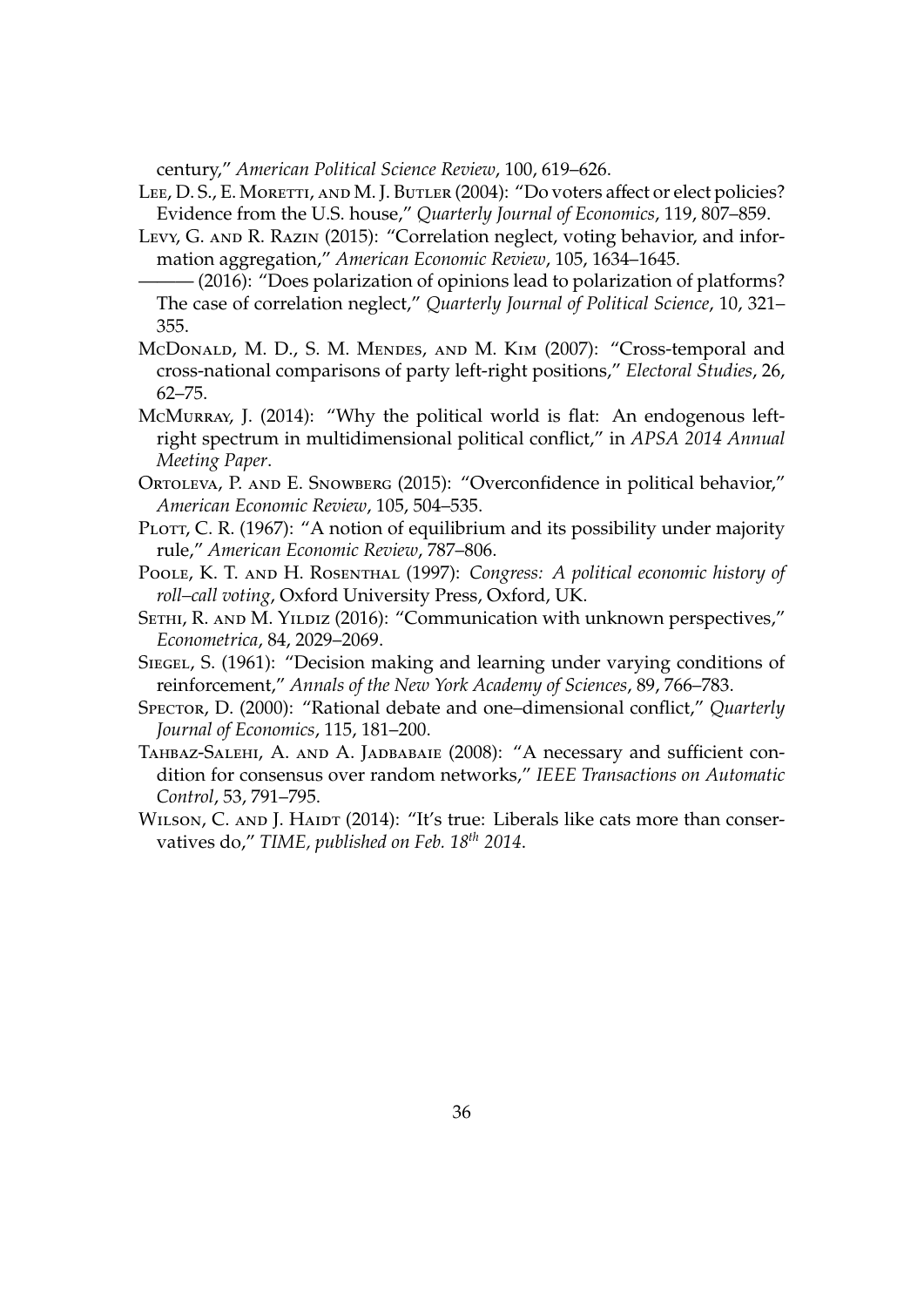# **6 Appendix**

### **6.1 Proofs**

**Proof of Theorem [2.](#page-12-0)** First, notice that for a matrix of opinions **s**(*t*) the following equivalence relation

$$
\lim_{t\to\infty}\beta^P(t)=1 \Leftrightarrow \lim_{t\to\infty}\rho(\mathbf{s_i}(t),\mathbf{s_j}(t))^2=1 \text{ for all } i,j\in\{1,\ldots,K\} \text{ with } i\neq j
$$

Hence, the Theorem holds if the following proposition is true:

**Proposition 1.** Let  $\rho$ (**x**, **y**) *be the correlation coefficient of two vectors* **x** *and* **y***.* Consider *a sequence of generic listening matrices ,* {**T**(*t*)} ∞  $\sum_{t=1}^{\infty}$  with  $\alpha_2^t$ 2 ∈ R *for all t, and two vectors* **X**(*t*) *and* **Y**(*t*) *that are updated according to (1), for some initial vectors* **X**(0) *and* **Y**(0) *with positive variance. Then*  $\rho(\mathbf{X}(t), \mathbf{Y}(t))^2 \to 1$  *as*  $t \to \infty$ *.* 

Before stating the proof, we introduce some simplifying notation. Recall that bold letters denote matrices and normal letters denote scalars. The time parameter in an opinion vector is denoted as a superscript, i.e.  $X^t := X(t)$  and  $Y^t := Y(t)$ , the scalar  $X_i^t$  will denote the *i*th element of the vector  $X^t$  and  $X^t$  will denote the average opinion on issue *X* in period *t*. The listening matrices in period *t* are denoted by  $\mathbf{T_t}$  with eigenvalues  $\alpha_1^t$  $\alpha_1^t$ , ...,  $\alpha_N^t$ , with typical element  $\alpha_n^t$ and ranked in decreasing order according to their modulus,  $\|\alpha_n^t\|$ , as they may be complex numbers. The correlation coefficient in period  $t$  will be denoted as  $\rho_t$ , i.e.  $\rho_t := \rho(\mathbf{X}^t, \mathbf{Y}^t)$ . Any other necessary quantity will be defined in the relevant part.

Recall that all elements of the sequence {**Tt**} ∞  $\sum_{t=1}^{\infty}$  are irreducible, aperiodic, row– stochastic listening matrices<sup>25</sup> and the opinion formation process is described by the dynamics  $X^t = \prod^t$  $\tau=1$ **T**<sub>τ</sub> · **X**<sup>0</sup> and **Y**<sup>t</sup> =  $\prod$ <sup>t</sup>  $\tau=1$ **T**<sub>τ</sub> · **Y**<sup>0</sup>, for some initial vectors **X**<sup>0</sup>, **Y 0** . We also repeat the three assumptions regarding the listening matrices: 1) For each **T<sup>t</sup>** the second largest eigenvalue α *t*  $\frac{1}{2}$  is real, 2)  $\mathbf{T_t}$  is diagonalizable and 3)  $||\alpha_2^t$  $\|a_n^t\| > \|a_n^t\|$  for all  $n > 2$ .

In the first part, we construct  $\rho_t^2$  as a function of the initial opinions and the

<sup>&</sup>lt;sup>25</sup>Strong connectivity of the networks together with strictly positive weights imply irreducibility of **T<sup>t</sup>** and positive diagonal implies aperiodicity. The matrices are also row–stochastic by definition, given that their rows sum to 1.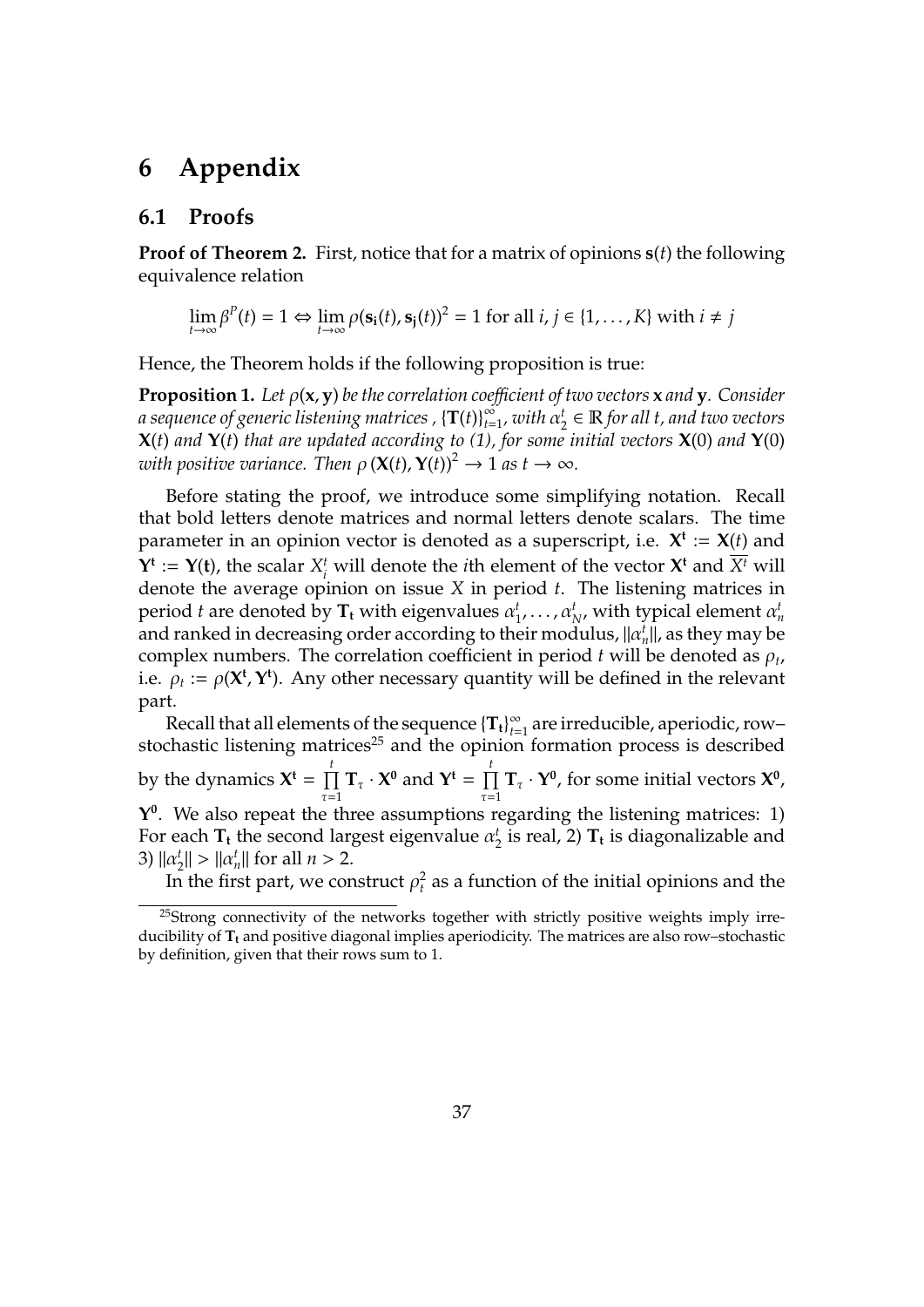eigenvalues and eigenvectors of the listening matrices.

$$
\rho_{t} = \frac{\sum_{i=1}^{N} (X_{i}^{t} - \overline{X^{t}})(Y_{i}^{t} - \overline{Y^{t}})}{\sqrt{\sum_{i=1}^{N} (X_{i}^{t} - \overline{X^{t}})^{2}} \sqrt{\sum_{i=1}^{N} (Y_{i}^{t} - \overline{Y^{t}})^{2}}} \Rightarrow
$$

$$
\rho_{t}^{2} = \frac{\sum_{i=1}^{N} \sum_{j=1}^{N} (X_{i}^{t} - \overline{X^{t}})(Y_{i}^{t} - \overline{Y^{t}})(X_{j}^{t} - \overline{X^{t}})(Y_{j}^{t} - \overline{Y^{t}})}{\sum_{i=1}^{N} \sum_{j=1}^{N} (X_{i}^{t} - \overline{X^{t}})(X_{i}^{t} - \overline{X^{t}})(Y_{j}^{t} - \overline{Y^{t}})(Y_{j}^{t} - \overline{Y^{t}})}
$$
(4)

<span id="page-37-1"></span>At this point, we need to construct the factors of the form (*X t*  $\frac{t}{i} - \overline{X^t}$ ). By assumption 2 each listening matrix  $T_t$  can be diagonalized in the form  $T_t = V^{c,t} A^t V^{r,t}$ , where  $\mathbf{A}^{\text{t}}$  is a diagonal matrix consisting of the  $N$  eigenvalues of  $\mathbf{T}_{\text{t}}$  and  $\mathbf{V}^{\text{c,t}}$  and  $V^{\rm r,t}$  are the  $N \times N$  matrices of column and row eigenvectors respectively. The expression can be restated as follows:

$$
\mathbf{T_t} = \mathbf{V}^{c,t} \mathbf{A}^t \mathbf{V}^{r,t} = \sum_{n=1}^N \alpha_n^t \mathbf{V}_n^{c,t} \mathbf{V}_n^{r,t} = \mathbb{1} \mathbf{w_t} + \sum_{n=2}^N \alpha_n^t \mathbf{V}_n^{c,t} \mathbf{V}_n^{r,t}
$$

where  $\alpha_n^t$  is the *n*th largest eigenvalue of  $\mathbf{T_t}$  and  $\mathbf{V_n^{c,t}}$ ,  $\mathbf{V_n^{r,t}}$  are the column and row eigenvectors that correspond to this eigenvalue. The last equality holds because for all irreducible, aperiodic, row–stochastic  $T_t$  it holds that  $\alpha_{1,t} = 1$ ,  $V_1^{c,t} = 1$ (column vector of ones) and  $V_1^{t,t} = w_t$  (see for instance [Karlin and Taylor,](#page-34-18) [1981\)](#page-34-18). Therefore,

$$
\prod_{\tau=1}^{t} \mathbf{T}_{\tau} = \prod_{\tau=1}^{t} \left[ \mathbb{1} \mathbf{w}_{\tau} + \sum_{n=2}^{N} \alpha_{n}^{\tau} \mathbf{V}_{n}^{\mathbf{c},\tau} \mathbf{V}_{n}^{\mathbf{r},\tau} \right]
$$
(5)

This expression can also be simplified further through the following two lemmas:

<span id="page-37-0"></span>**Lemma 1.** Let  $V_n^r$  be the row eigenvector corresponding to the nth largest eigenvalue,  $\alpha_n$ , of a listening matrix **B**. Then, either  $\alpha_n = 1$  (i.e.  $n = 1$ ) or  $\sum_i v_i^r$  $v_{i,n}^r = 0$ , where  $v_{i,n}^r$  is *the ith element of the eigenvector.*

*Proof.* The row eigenvector  $\mathbf{V}_n^{\mathbf{r}}$  and its associated eigenvalue  $\alpha_n$  satisfy the matrix equation  $V_n^r B = a_n V_n^r$ . Let  $b_{i,j}$  be a typical element of **B** and rewrite the equation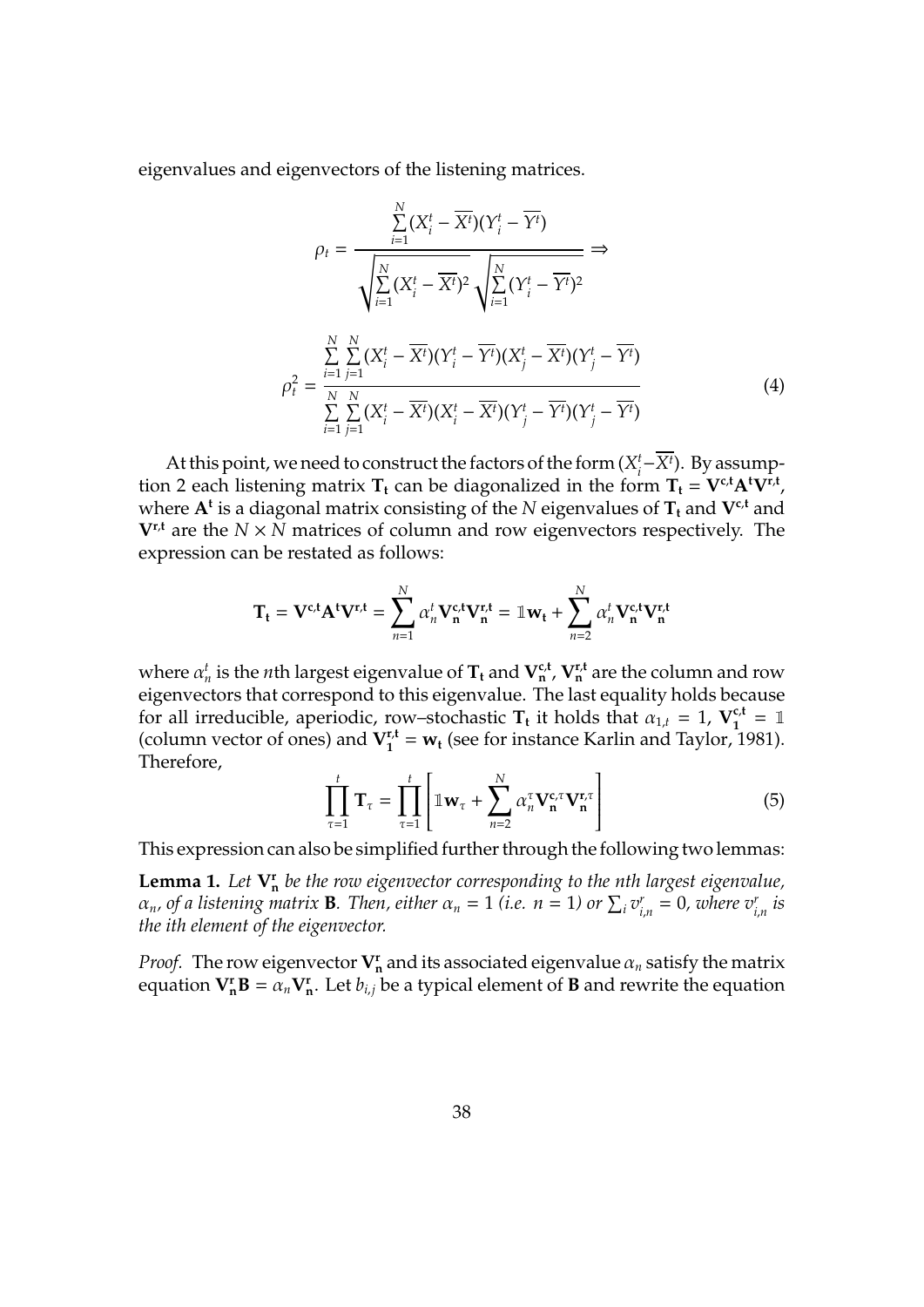as follows:

$$
v_{1,n}^r b_{1,1} + v_{2,n}^r b_{2,1} + \dots + v_{n,n}^r b_{n,1} - \alpha_n v_{1,n}^r = 0
$$
  
\n
$$
v_{1,n}^r b_{1,2} + v_{2,n}^r b_{2,2} + \dots + v_{n,n}^r b_{n,2} - \alpha_n v_{2,n}^r = 0
$$
  
\n
$$
\vdots
$$
  
\n
$$
v_{1,n}^r b_{1,n} + v_{2,n}^r b_{2,n} + \dots + v_{n,n}^r b_{n,n} - \alpha_n v_{n,n}^r = 0
$$

Summing all rows we obtain:

$$
v_{1,n}^r \sum_j b_{1,j} + v_{2,n}^r \sum_j b_{2,j} + \cdots + v_{n,n}^r \sum_j b_{n,j} - \alpha_n \sum_i v_{i,n}^r = 0
$$

and row stochasticity of **B** implies that  $\sum_{j} b_{i,j} = 1$  for all *i*, hence

$$
\sum_{i} v_{i,n}^{r} - \alpha_n \sum_{i} v_{i,n}^{r} = 0 \Rightarrow \alpha_n = 1 \text{ or } \sum_{i} v_{i,n}^{r} = 0
$$

Irreducibility and aperiodicity of **B** imply that  $\alpha_n = 1$  if and only if  $n = 1$ .  $\Box$ 

**Lemma 2.**  $V_n^c V_n^r \mathbb{1} = 0$  *for all n*  $\geq$  2*, where*  $V_n^c$  *and*  $V_n^r$  *are the column and row eigenvectors respectively associated to the nth largest eigenvalue and* 1*,* **0** *are column vectors consisting of ones and zeros respectively.*

*Proof.* The  $(i, j)$ -th element of  $V_n^c V_n^r$  is equal to  $v_r^c$  $\int_{n,i}^{c} v_j^r$ *j*,*n* . Hence, the *i*th element of the vector  $\mathbf{V}_{\mathbf{n}}^{\mathbf{c}} \mathbf{V}_{\mathbf{n}}^{\mathbf{r}} \mathbf{\perp}$  is equal to  $v_r^c$  $_{n,i}^c\left(\sum_j v_j^r\right)$  $\binom{r}{j,n} = 0$ , where the last equality follows from the Lemma [1.](#page-37-0)

Lemmas 1 and 2 imply that any product that contains a factor of the form P *N n*=2  $\alpha_n^{\tau}$ **V**<sub>*n*</sub><sup>π</sup>,<sup>π</sup> 1**w**<sub>τ−1</sub> for some τ will be equal to zero. Therefore:

$$
\prod_{\tau=1}^t \mathbf{T}_{\tau} = \mathbb{1} \mathbf{w}_t \left( \prod_{\tau'=1}^{t-1} \mathbf{T}_{\tau'} \right) + \prod_{\tau=1}^t \left( \sum_{n=2}^N \alpha_n^{\tau} \mathbf{V}_{\mathbf{n}}^{c,\tau} \mathbf{V}_{\mathbf{n}}^{r,\tau} \right)
$$
(6)

We are almost ready to construct the quantity  $(X_i^t)$  $\frac{t}{i} - \overline{X^t}$ ). Denote by **e**<sub>i</sub> a row vector with all elements equal to 0 and *i*th element equal to 1. Moreover,  $\hat{\mathbf{w}} = (1/N) \mathbb{1}^T$  is a row vector that will give us the average in each period.<sup>26</sup> The following lemma will help us simplify the final expression.

<sup>&</sup>lt;sup>26</sup>[DeMarzo et al.](#page-34-9) [\(2003\)](#page-34-9) consider a general vector with non-negative elements that sum to one when calculating relative positions, but they would need this more exact definition to obtain the expression of  $\rho_t^2$ . They would also need to consider as normalizing factor the standard deviation in each issue, instead of the issue–independent normalization that is enough for characterizing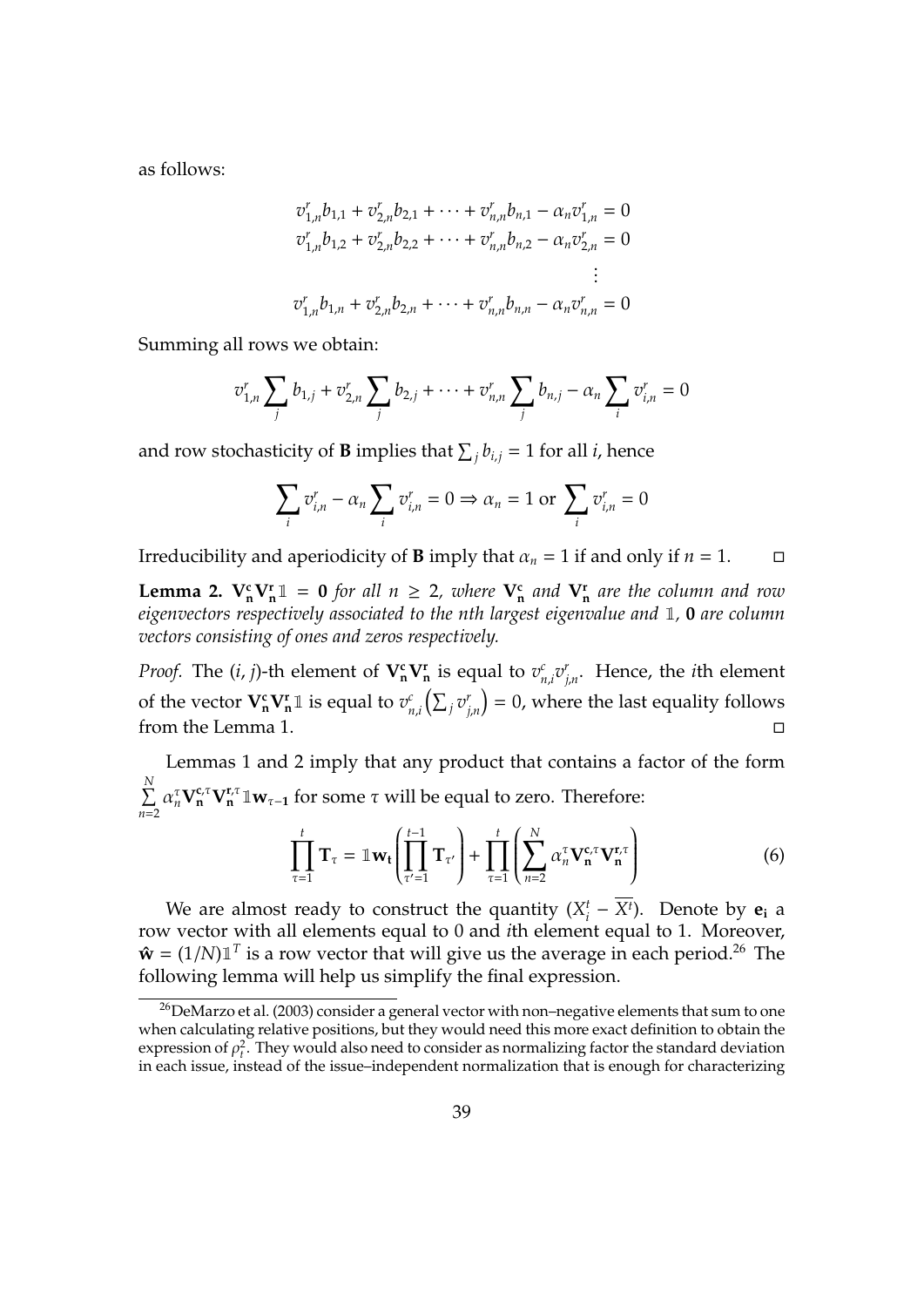<span id="page-39-0"></span>**Lemma 3.** Let  $\mathbb{1}$  be a  $N \times 1$  column vector of ones, **w** be a  $1 \times N$  row vector. then  $e_i \mathbb{I} w = \hat{w} \mathbb{I} w = w$ 

*Proof.* Let  $\mathbf{w} = (w_1, w_2 \dots, w_N)$ , then:

$$
\mathbf{e}_{i} \mathbb{1} \mathbf{w} = (0, ..., 0, 1, 0, ..., 0) \begin{pmatrix} w_{1} & w_{2} & \dots & w_{n} \\ w_{1} & w_{2} & \dots & w_{n} \\ \vdots & \vdots & \ddots & \vdots \\ w_{1} & w_{2} & \dots & w_{n} \end{pmatrix} = (w_{1}, w_{2}, ..., w_{N}) = \mathbf{w}
$$

$$
\hat{\mathbf{w}} \mathbb{1} \mathbf{w} = \frac{1}{N} (1, \dots, 1) \begin{pmatrix} w_1 & w_2 & \dots & w_n \\ w_1 & w_2 & \dots & w_n \\ \vdots & \vdots & \ddots & \vdots \\ w_1 & w_2 & \dots & w_n \end{pmatrix} = \frac{1}{N} (N w_1, N w_2 \dots, N w_N) = \mathbf{w}
$$

$$
\Box
$$

Let us now construct  $(X_i^t)$  $i^t$  –  $\overline{X^t}$ )

$$
X_i^t = \mathbf{e}_i \mathbf{X}^t = \mathbf{e}_i \prod_{\tau=1}^t \mathbf{T}_{\tau} \mathbf{X}^0 = \mathbf{e}_i \left[ \mathbb{I} \mathbf{w}_t \left( \prod_{\tau'=1}^{t-1} \mathbf{T}_{\tau'} \right) \mathbf{X}^0 \right] + \mathbf{e}_i \left[ \prod_{\tau=1}^t \left( \sum_{n=2}^N \alpha_n^{\tau} \mathbf{V}_{\mathbf{n}}^{c,\tau} \mathbf{V}_{\mathbf{n}}^{r,\tau} \right) \right] \mathbf{X}^0 \quad (7)
$$

$$
\overline{X^t} = \hat{\mathbf{w}} \mathbf{X}^t = \hat{\mathbf{w}} \prod_{\tau=1}^t \mathbf{T}_{\tau} \mathbf{X}^0 = \hat{\mathbf{w}} \left[ \mathbb{1} \mathbf{w}_t \left( \prod_{\tau'=1}^{t-1} \mathbf{T}_{\tau'} \right) \mathbf{X}^0 \right] + \hat{\mathbf{w}} \left[ \prod_{\tau=1}^t \left( \sum_{n=2}^N \alpha_n^{\tau} \mathbf{V}_{\mathbf{n}}^{c,\tau} \mathbf{V}_{\mathbf{n}}^{r,\tau} \right) \right] \mathbf{X}^0 \quad (8)
$$

Lemma [3](#page-39-0) shows that the first two factors are equal, therefore:

$$
X_i^t - \overline{X^t} = \mathbf{e_i} \left[ \prod_{\tau=1}^t \left( \sum_{n=2}^N \alpha_n^{\tau} \mathbf{V}_n^{\mathbf{c}, \tau} \mathbf{V}_n^{\mathbf{r}, \tau} \right) \right] \mathbf{X}^0 - \hat{\mathbf{w}} \left[ \prod_{\tau=1}^t \left( \sum_{n=2}^N \alpha_n^{\tau} \mathbf{V}_n^{\mathbf{c}, \tau} \mathbf{V}_n^{\mathbf{r}, \tau} \right) \right] \mathbf{X}^0 \tag{9}
$$

which can be further simplified as follows:

$$
X_i^t - \overline{X^t} = \left[ \sum_{n=2}^N \alpha_n^t \left( V_{i,n}^{c,t} - \hat{\mathbf{w}} \mathbf{V}_n^{c,t} \right) \mathbf{V}_n^{r,t} \right] \prod_{\tau=1}^{t-1} \left( \sum_{m=2}^N \alpha_m^{\tau} \mathbf{V}_m^{c,\tau} \mathbf{V}_m^{r,\tau} \right) \mathbf{X}^0
$$
(10)

the relative positions. Having mentioned their proof, it is important to notice that in our case stabilization of relative positions is not to be expected, because even if unidimensionality arises, the agents' positions may change across periods based on the realized listening matrices.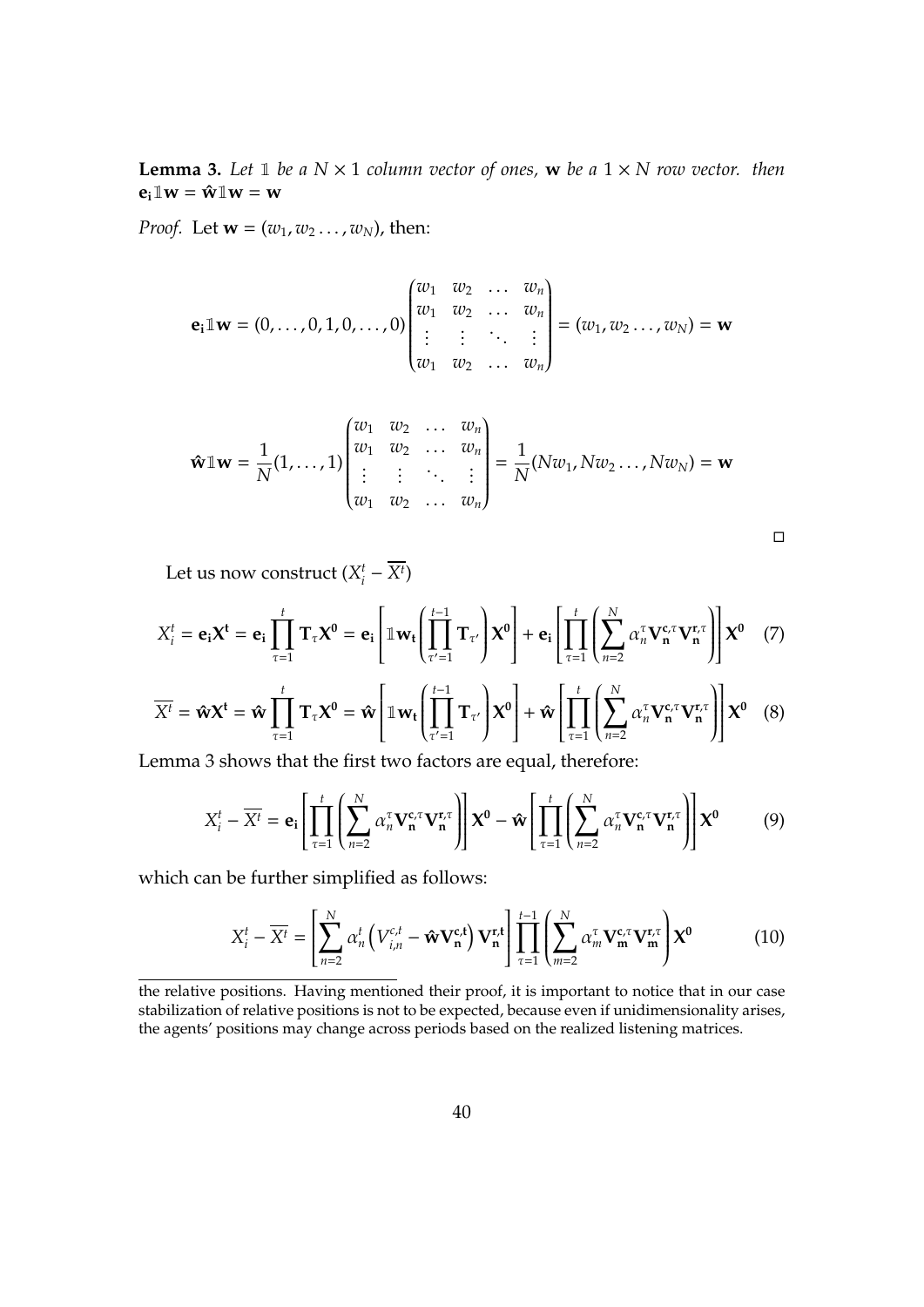where  $V_{i,n}^{c,t}$  $\mathbf{r}_{i,n}^{c,t}$  denotes the *i*th element of the column eigenvector corresponding to the *n*th largest eigenvalue of  $T_t$ . Notice that,  $\left(V_{i,n}^{c,t}\right)$  $\hat{\mathbf{w}}_{i,n}^{c,t}$  −  $\hat{\mathbf{w}} \mathbf{V}_{\mathbf{n}}^{c,t}$  is the only factor that depends on *i*, it is a scalar and does not depend on the issue. Moreover, for each *n*, **V r**,**t n** *t*<sup>-1</sup><br><del></del>  $\tau=1$  $\sqrt{2}$ P *N m*=2  $\alpha_m^{\tau} \mathbf{V}_{\mathbf{m}}^{\mathbf{c},\tau} \mathbf{V}_{\mathbf{m}}^{\mathbf{r},\tau}$ ! **X 0** is also a scalar and does not depend on *i*. This expression can also be written as a sum of products, as follows:

<span id="page-40-0"></span>
$$
X_i^t - \overline{X^t} = \sum_{n_1, \dots, n_t=2}^N \left[ \alpha_{n_t}^t \left( V_{i, n_t}^{c, t} - \hat{\mathbf{w}} \mathbf{V}_{n_t}^{c, t} \right) \mathbf{V}_{n_t}^{r, t} \left( \prod_{\tau=1}^{t-1} \alpha_{n_\tau}^{\tau} \mathbf{V}_{n_\tau}^{c, \tau} \mathbf{V}_{n_\tau}^{r, \tau} \right) \mathbf{X^0} \right]
$$
(11)

A similar sum of products can be defined for *X t*  $j^t$  –  $\overline{X^t}$ ,  $Y^t_i$  $Y_i^t$  –  $\overline{Y^t}$  and  $Y_j^t$  $j^t$  −  $\overline{Y^t}$ . Given that each of these products appears both in the numerator and the denominator of  $\rho_t^2$ , we can divide each of them with  $\prod_t^t$  $\tau=1$  $\alpha_2^{\tau}$  $\frac{\tau}{2}$  and  $\rho_t^2$  will remain unchanged. This will be helpful when calculating the limit of  $\rho_t^2$  as *t* grows.

For each *t* define the sequence  $\{l_1^{\bar{l}}\}$  $\frac{1}{1}$ ,  $l_2^1$  $\frac{1}{2}, l_3^1$  $\frac{1}{3}$ ,  $l_4^1$  $\binom{1}{4}$ ,  $\binom{l_1^2}{l_2}$  $\frac{2}{1}$ ,  $l_2^2$  $\frac{2}{2}$ ,  $l_3^2$  $\frac{2}{3}$ ,  $l_4^2$  $\binom{2}{4}$ , ...,  $\binom{l^t_1}{l^t_2}$  $\frac{1}{1}$ ,  $l_2^t$  $\frac{1}{2}$ ,  $l_3^t$  $\frac{1}{3}$ ,  $l_4^t$  $\binom{t}{4}$ , where its element *l* τ  $h_k^{\tau} \in \{2, \ldots, N\}$  determines  $n_{\tau}$  for each of the four parts of each product (corresponding to *X t*  $\frac{t}{i} - \overline{X^t}$ ,  $Y_i^t$  $\overline{Y}_i^t - \overline{Y}^t$ ,  $X_j^t$  $\frac{t}{j}$  −  $\overline{X^t}$  and  $Y^t$  $J_j^t$  –  $\overline{Y^t}$  for the numerator and analogously for the denominator). The set that contains all these sequences is denoted by  $S<sup>t</sup>$  with typical element  $s<sup>t</sup>$ . According to this notation, we can denote the value of each of the above products (after being divided by  $\prod_{i=1}^{t}$  $\tau=1$  $\alpha_2^{\tau}$  $\binom{1}{2}$ in the numerator and denominator as  $f_{i,j}(s^t)$  and  $g_{i,j}(s^t)$  respectively. Notice that in general  $f_{i,j}(s^t) \neq g_{i,j}(s^t)$ , as the order of variables is different. Hence, we can rewrite  $\rho_t^2$  as follows:

$$
\rho_t^2 = \frac{\sum_{i=1}^{N} \sum_{j=1}^{N} \left[ \sum_{s^t \in S^t} f_{i,j}(s^t) \right]}{\sum_{i=1}^{N} \sum_{j=1}^{N} \left[ \sum_{s^t \in S^t} g_{i,j}(s^t) \right]}
$$
(12)

Moreover, define as  $\mathcal S$  the set of all infinite sequences  $\{(\mathcal l_1^1,\ldots,\mathcal l_N^1)\}$  $\frac{1}{1}$ ,  $l_2^1$  $\frac{1}{2}$ ,  $l_3^1$  $\frac{1}{3}$ ,  $l_4^1$  $\binom{1}{4}$ ,  $\binom{l_1^2}{l_2}$  $\frac{2}{1}$ ,  $l_2^2$  $\frac{2}{2}$ ,  $l_3^2$  $\frac{2}{3}$ ,  $l_4^2$  $\binom{2}{4}$ , ... }, with typical element *s* and observe that

$$
\rho_t^2 \to \frac{\sum_{i=1}^N \sum_{j=1}^N \left[ \sum_{s \in \mathcal{S}} f_{i,j}(s) \right]}{\sum_{i=1}^N \sum_{j=1}^N \left[ \sum_{s \in \mathcal{S}} g_{i,j}(s) \right]} \text{ as } t \to \infty
$$
\n(13)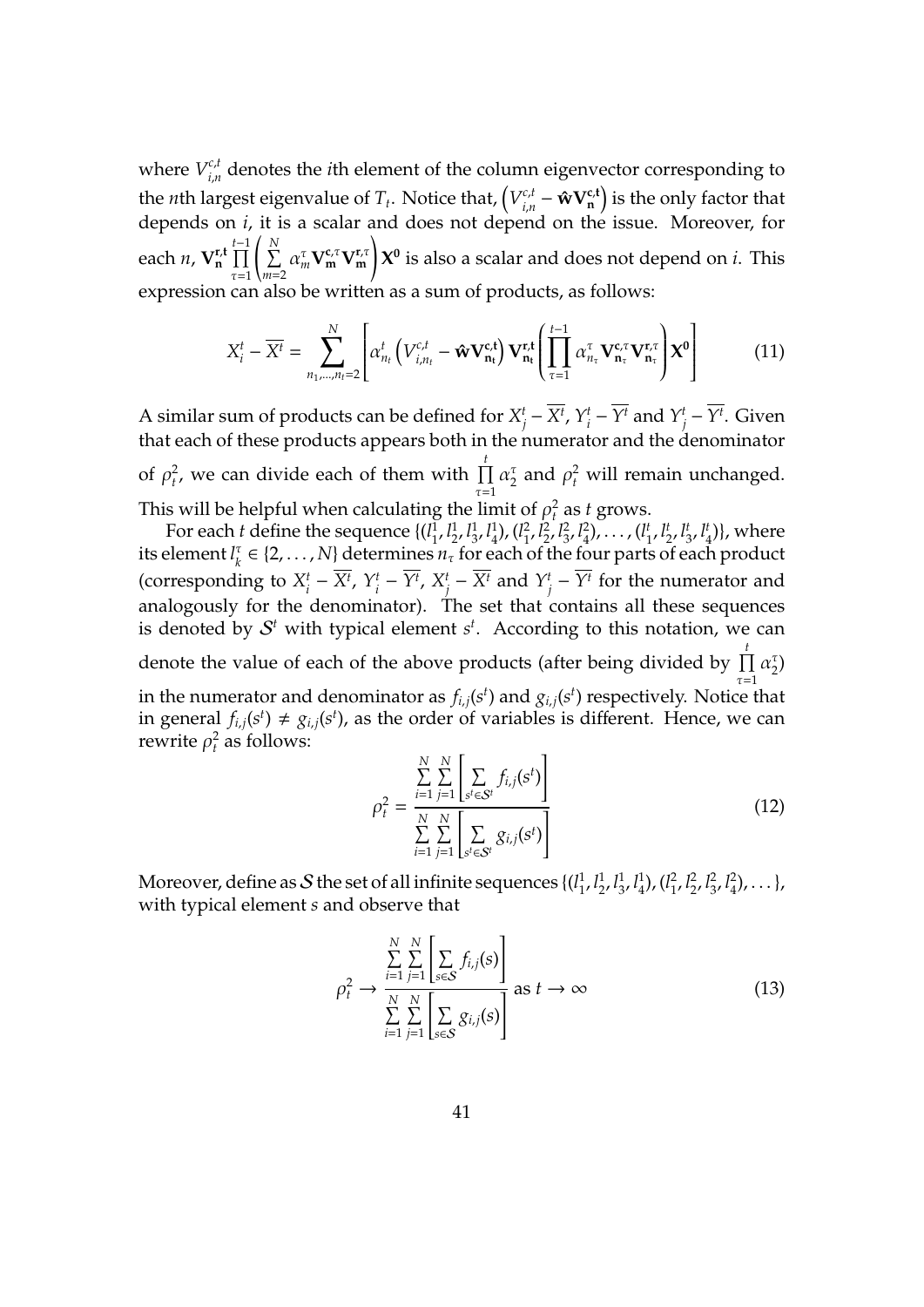The set S can be partitioned in two subsets  $S_1$  and  $S_2 = S \setminus S_1$ , where the set  $S_1$ is defined as follows:

 $\mathcal{S}_1 := \bigl\{ \! s \in \mathcal{S} : \text{ exists } \hat{t} \text{ such that for all } t > \hat{t} \text{ it holds that } (l_1^t) \! \bigr\}$  $\frac{1}{1}$ ,  $l_2^t$  $\frac{1}{2}$ ,  $l_3^t$  $\frac{1}{3}$ ,  $l_4^t$  $\binom{t}{4} = (2, 2, 2, 2)$ 

In words, the set  $S_1$  contains all the sequences in which all but finitely many elements are equal to (2, 2, 2, 2). The set  $S_2$  is just the complement of  $S_1$ . Hence, the previous expression can be rewritten as follows:

$$
\rho_t^2 \to \frac{\sum_{i=1}^N \sum_{j=1}^N \left[ \sum_{s_1 \in S_1} f_{i,j}(s_1) + \sum_{s_2 \in S_2} f_{i,j}(s_2) \right]}{\sum_{i=1}^N \sum_{j=1}^N \left[ \sum_{s_1 \in S_1} g_{i,j}(s_1) + \sum_{s_2 \in S_2} g_{i,j}(s_2) \right]} \text{ as } t \to \infty
$$
\n(14)

Observe that, for each *i*, *j*, the quantity  $f_{i,j}(s)$  has the form:

$$
f_{i,j}(s) = \left(\prod_{\tau=1}^{\infty} \prod_{k=1}^{4} \frac{\alpha_{I_{k}^{\tau}}^{\tau}}{\alpha_{2}^{\tau}}\right) C_{i,j}
$$

where *Ci*,*<sup>j</sup>* is a finite number, generically different than zero, that is determined by the rest of the parameters. The expression for  $g_{i,j}(s)$  is analogous.

Now consider any  $s_2 \in S_2$  and notice that by its definition as complement of  $\mathcal{S}_1$  it means that for all *t* exists  $\tau > t$  such that  $\left(\frac{1}{1}\right)$ 1 , *l* τ  $\frac{7}{2}$ ,  $l_3^{\tau}$ 3 , *l* τ  $\binom{1}{4} \neq (2, 2, 2, 2)$ . Therefore, by assumption (3), for all *t* exists τ > *t* such that  $\begin{array}{c} \begin{array}{c} \begin{array}{c} \end{array} \\ \begin{array}{c} \end{array} \end{array} \end{array}$  $\begin{array}{c} \begin{array}{c} \begin{array}{c} \end{array} \\ \begin{array}{c} \end{array} \end{array} \end{array}$  $\frac{\alpha_{l_k^{\tau}}^{\bar{\tau}}}{\alpha_2^{\tau}}$  $\begin{array}{c} \begin{array}{c} \begin{array}{c} \end{array} \\ \begin{array}{c} \end{array} \end{array} \end{array}$  $\begin{array}{c} \begin{array}{c} \begin{array}{c} \end{array} \\ \begin{array}{c} \end{array} \end{array} \end{array}$ < 1. Hence, there is  $\epsilon$  > 0 such that  $\begin{array}{c} \hline \rule{0pt}{2.2ex} \\ \rule{0pt}{2.2ex} \end{array}$  $\begin{array}{c} \hline \end{array}$  $\frac{\alpha^{\tau}_{l^{\tau}_{k}}}{\alpha^{\tau}_{2}}$  $\begin{array}{c} \hline \rule{0pt}{2.2ex} \\ \rule{0pt}{2.2ex} \end{array}$  $\begin{array}{c} \begin{array}{c} \begin{array}{c} \end{array} \\ \begin{array}{c} \end{array} \end{array} \end{array}$  $≤$  (1 −  $ε$ ) for infinitely many elements of  $s$ <sub>2</sub>, whereas for the remaining elements it holds that  $\begin{array}{c} \hline \end{array}$  $\lim_{|x_1|^2}$   $\lim_{|x_2|}$  and analogously  $g_{i,j}(s_2) = 0$  as well.  $\begin{array}{c} \hline \end{array}$  $\frac{\alpha_{l\tau}^{\tau}}{\alpha_2^{\tau}}$  $\begin{array}{c} \hline \end{array}$  $= 1$ . This observation combined with the

Finally, consider  $s_1 \in S_1$  and the sequence  $s_1^C$  $\frac{C}{1}$  that is defined in relation to  $s_1$ as follows: for all *t*, if the *t*-th quadruple element of  $s_1$  is  $(l_1^t)$ 1 , *l t*  $\frac{1}{2}$ ,  $l_3^t$  $\frac{1}{3}$ ,  $l_4^t$  $t_4$ ) then the *t*-th quadruple element of  $s_1^C$  $\frac{C}{1}$  is  $(l_1^t)$  $\frac{1}{1}$ ,  $l_3^t$  $\frac{1}{3}$ ,  $\frac{1}{2}$  $i_{2}^{t}$ ,  $l_{4}^{t}$ 4 ) –Observe the interchanged positions of *l t* 2 and *l t*  $i<sub>3</sub>$ –. Notice that,  $s<sub>1</sub><sup>C</sup>$  $C \in S_1$  and in fact if  $t_1$  is the period such that for all  $t > t_1$ it holds that (*l t* 1 , *l t* 2 , *l t* 3 , *l t*  $\mathbf{A}_{4}^{t}$ ) = (2, 2, 2, 2), then the same  $t_1$  is such that for all  $t > t_1$ it holds that (*l t*  $\frac{t}{1}$ ,  $l_3^t$  $\frac{1}{3}$ ,  $l_2^t$  $\frac{1}{2}$ ,  $l_4^t$  $\mathcal{F}_4^{\overline{t}}$  = (2, 2, 2, 2). Moreover, for all  $s_1 \in S_1$  the sequence  $s_1^C$ 1 exists and in some cases even coincides with  $s<sub>1</sub>$ . Therefore we have defined a one–to–one relation from  $S_1$  to itself. It follows immediately from expressions [\(4\)](#page-37-1) and [\(11\)](#page-40-0) that  $f_{i,j}(s_1) = g_{i,j}(s_1^C)$ <sup>C</sup><sub>1</sub>), for all *i*, *j* and for all  $s_1 \in S_1$ . In fact, this is true not only in the limit, but also for all finite subsequences of  $s_1$  and  $s_1^C$  with  $t > t_1$ .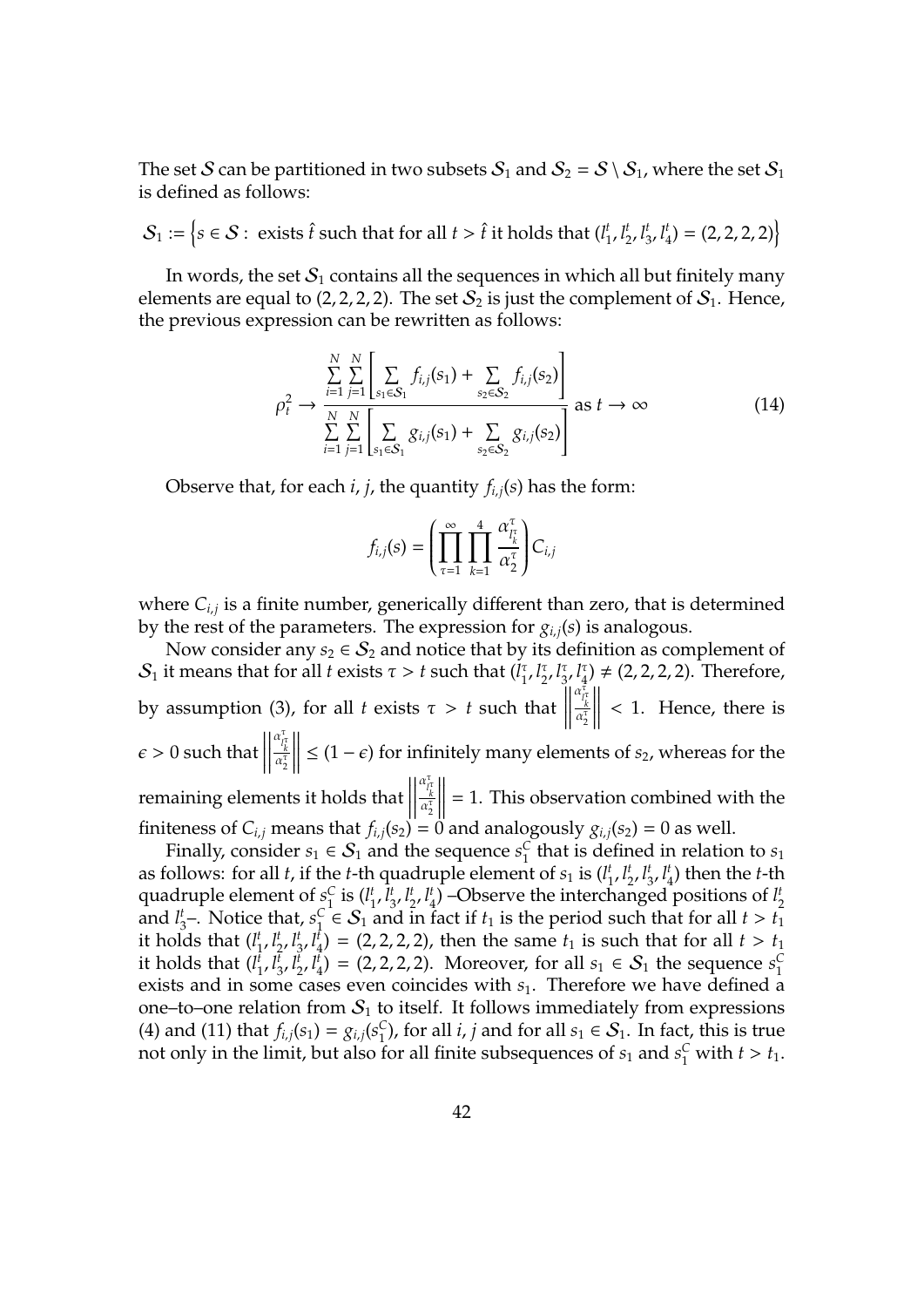Therefore,  $\sum^N$ *i*=1 P *N j*=1 [  $\sum$  $s_1 ∈ S_1$ *fi*,*j*(*s*1) 1  $=$   $\sum^N$ *i*=1 P *N j*=1 [  $\sum$  $s_1 ∈ S_1$  $g_{i,j}(s_1)$ 1 . These sums are generically different than zero, given that  $S_1$  contains the element  $\hat{s}$  for which  $l_k^t$ given that  $\mathcal{S}_1$  contains the element  $\hat{s}$  for which  $l^t_k = 2$  for all *k*, *t*, hence satisfies  $\frac{\alpha_{l_k^t}^t}{\alpha_2^t} = 1$  for all *k*, *t*. Hence, we can conclude that:

$$
\rho_t^2 \to 1 \text{ as } t \to \infty
$$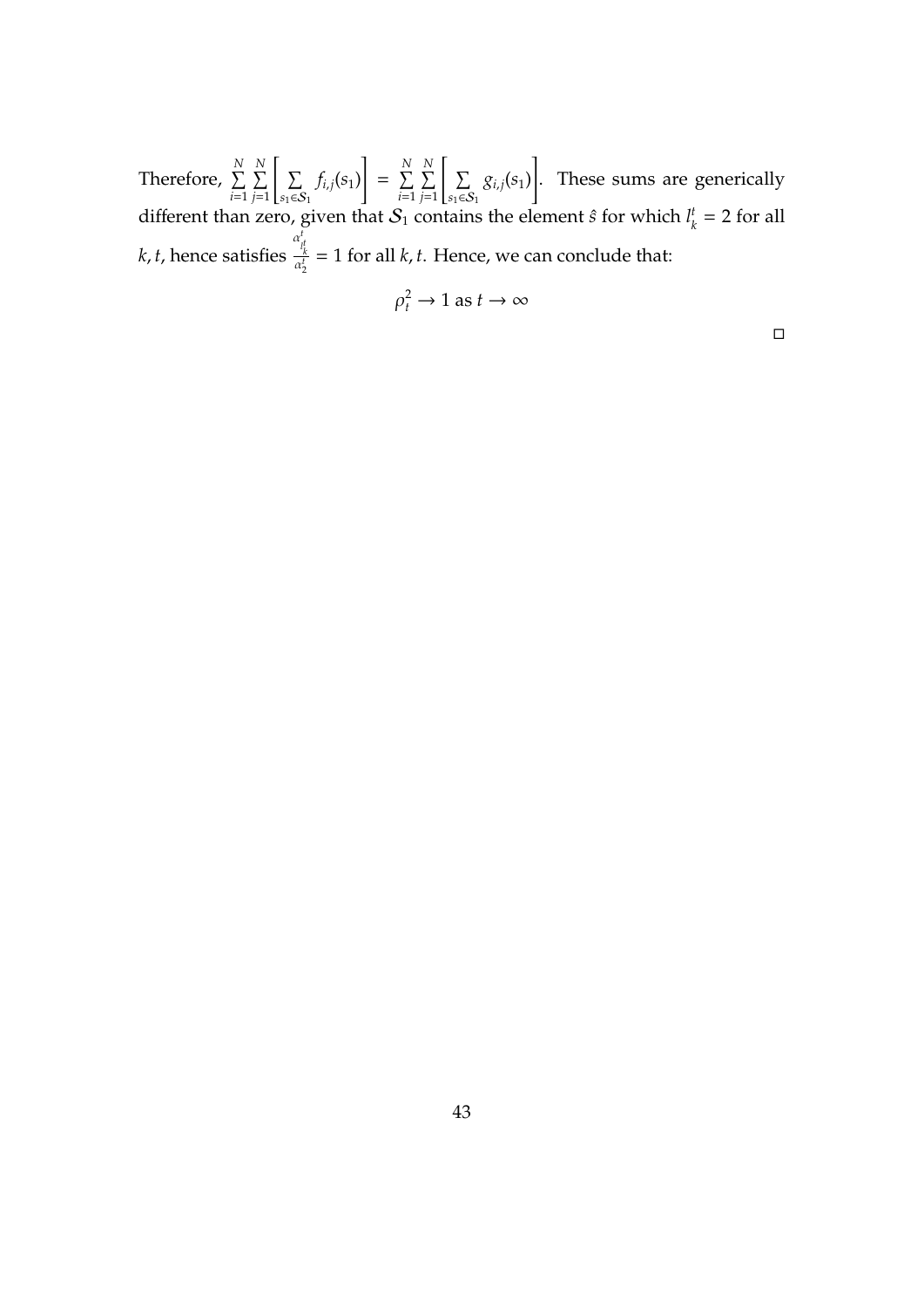### **6.2 Experimental Instructions**

We present the instructions for the two fixed treatments F1 and F2. The relevant changes for the random treatment appear in footnotes.

#### **INSTRUCTIONS**

Thank you for participating in this session. Please remain quiet! You will be using the computer terminal for the entire experiment, and your decisions will be made via your computer terminals. Please DO NOT talk or make any other audible noises during the experiment. The use of mobile phones or other devices is prohibited. You are free to use the calculator provided. If you have any questions, raise your hand and your question will be answered so that everyone can hear.

#### **General Instructions:**

The experiment will take place in three parts. The remaining instructions refer to Part 1 of the experiment. Once part 1 is over you will be given instructions for Parts 2 and 3.

The experiment will involve a series of guesses. Each of you may earn different amounts. You also receive a 3 participation fee. Upon completion of the experiment, you will be paid individually and privately in room B33 upon presentation of the computer number you were assigned.

#### **IMPORTANT:**

**The amount each participant earns, in today's experiment, depends only on his**/**her decisions and not on the decisions of other participants.**

There is no specific time limit for making each guess. In order to finish the experiment on time we ask you to enter your guess in a reasonable amount of time. If a notification asking you to enter a guess appears on your screen please do so as soon as possible.

#### **Part 1**

**The Task:** In a tank there are 100,000 balls. These balls are either RED or BLUE. The number of balls of each colour is random and any combination is equally likely. You are asked to guess the number of RED balls in the tank. This number could be anywhere between 0 and 100,000.

Before making your guess, you observe a sample of 100 balls picked randomly from the tank. That is, the computer will inform you how many of the 100 balls in your sample were RED. You are then asked to enter a guess concerning the total number of red balls (between 0 and 100,000).

You will repeat this task three times. In other words you will make three guesses for three different tanks (filled with a different number of red and blue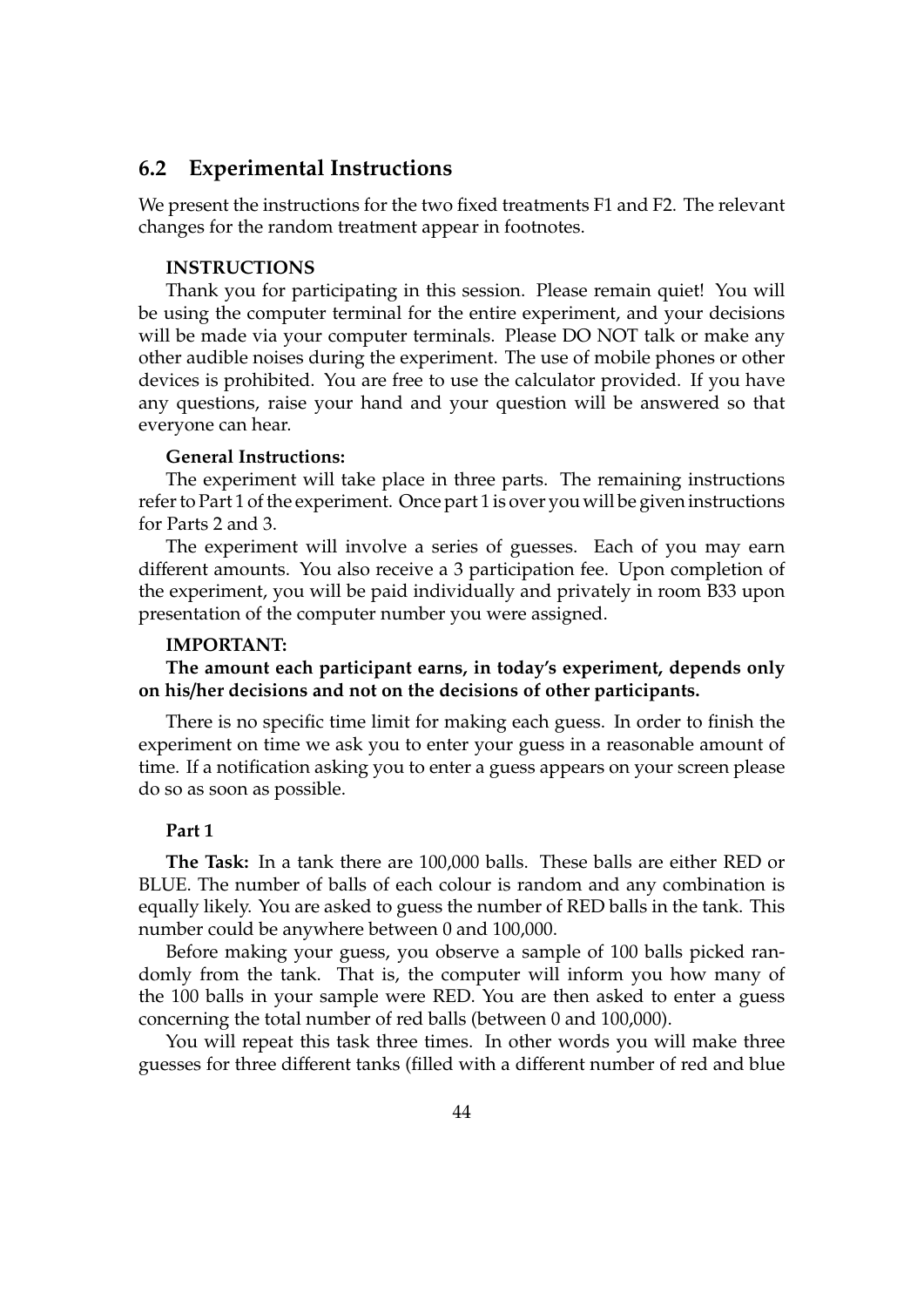balls) and using a different sample each time. After each guess you will be given the correct number of RED balls and the points earned calculated as follows:

**Points:** For each guess you earn a maximum of 100 points if your guess is correct, while you earn fewer points for guessing wrong. The higher the difference between your guess and the correct number, the less points you earn. The exact number of points you earn in each round is given by the following formula:

$$
Points = 100 - Error Factor \times \left(\frac{Correct - Guess}{1,000}\right)^2
$$

If the result from the formula is negative, you earn zero points. You will be shown on your screen the exact value of the *Error Factor* for each guess you make.

#### **Example**

Suppose the number of red balls in the tank is 57,345. The following table illustrates examples of different guesses and the resulting number of points you would earn for different error factors.

| Guess                   | 69,345 | 52,345 | 52,345 | 59,545 | 55,145 | 55,545 |
|-------------------------|--------|--------|--------|--------|--------|--------|
| Difference from correct | 12.000 | 5.000  | 5.000  | 2,200  | 2,200  | ,800   |
| <b>Error</b> factor     |        |        |        | 10     | 25     | 25     |
| Formula result          | -44    | 75     | $-150$ | 51.6   | $-21$  | 10     |
| Points                  |        | 75     |        | 51.6   |        | 1 Q    |

### **Given this formula, you maximize the expected number of points you earn in each round by making a guess that is as close as possible to your true estimate of the correct number of Red balls in the tank.**

Out of the three guesses you will make in part 1, one will be selected randomly by the computer at the end of the experiment. The points you earned in the randomly selected guess will be transformed into monetary earnings. The exchange rate used is **1 for every 85 points**. Notice that since all guesses can be chosen with the same probability, you cannot know for which of the guesses you will be paid. Therefore you should treat all guesses the same and make a guess as if you are going to be paid for it.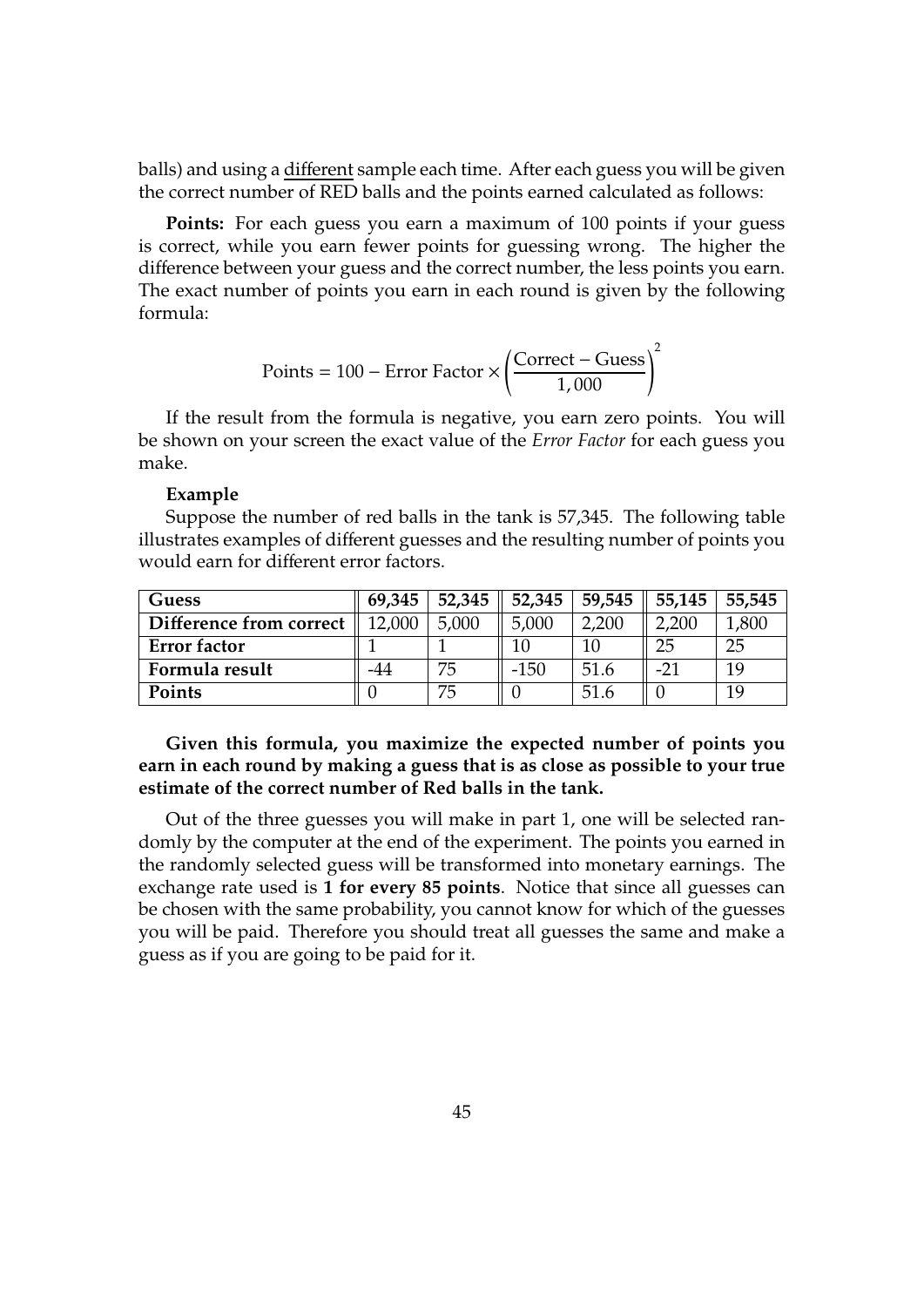#### **Part 2:**

You will be assigned to a group that has 5 members. These groups are formed randomly and anonymously. You will interact exclusively within each group without knowing the identity of the other group members.

**The Task:** The task in this part has 5 rounds. Like in part 1, in a tank there are 100,000 balls. These balls are either RED or BLUE. The number of balls of each colour is random and any combination is equally likely. Each group member will be asked to guess the number of RED balls in the tank in each of the 5 rounds. This number could be anywhere between 0 and 100,000 and remains the same for all 5 rounds.

The task proceeds as follows: Before making a first guess, **each member observes a di**ff**erent sample of 100 balls picked randomly from the tank.**

**Round 1:** On your screen you will see the amount of RED balls in your sample of 100.

You are asked to make a guess about the number of red balls in the tank, as in Part 1.

**Round 2:** On your screen you will see the guess you made in round 1, as well as the guess(es) made in round 1 by some of the other group members. **You may observe a subset of one, two, or three other members. Each group member observes the guess(es) of a di**ff**erent subset of group members.** Furthermore, the fact that you observe a group member X does not necessarily mean that X observes you.<sup>27</sup>

You are asked to make a new guess about the number of RED balls in the tank.

**Rounds 3-5:** These rounds are the same as round 2. You see the guess(es) made previously by the group members you observe, and are asked to make a new guess.<sup>28</sup>

**Payo**ff**s:** Again, you can earn a maximum of 100 points in each round if your guess is correct, while you earn fewer points for guessing wrong. The higher the difference between your guess and the correct number, the less points you earn. The exact number of points you earn in each round is given by the same formula as before:

<sup>27</sup>**Round 2:** On your screen you will see the guess you made in round 1, as well as the guess(es) made in round 1 by some other randomly chosen group members. **You may observe one, two, or three other members.** The fact that you observe a group member X does not necessarily mean that X observes you.

<sup>28</sup>**Rounds 3-5:** These rounds are the same as round 2. Some group members are chosen randomly, you see their guess(es) from the previous round, and are asked to make a new guess.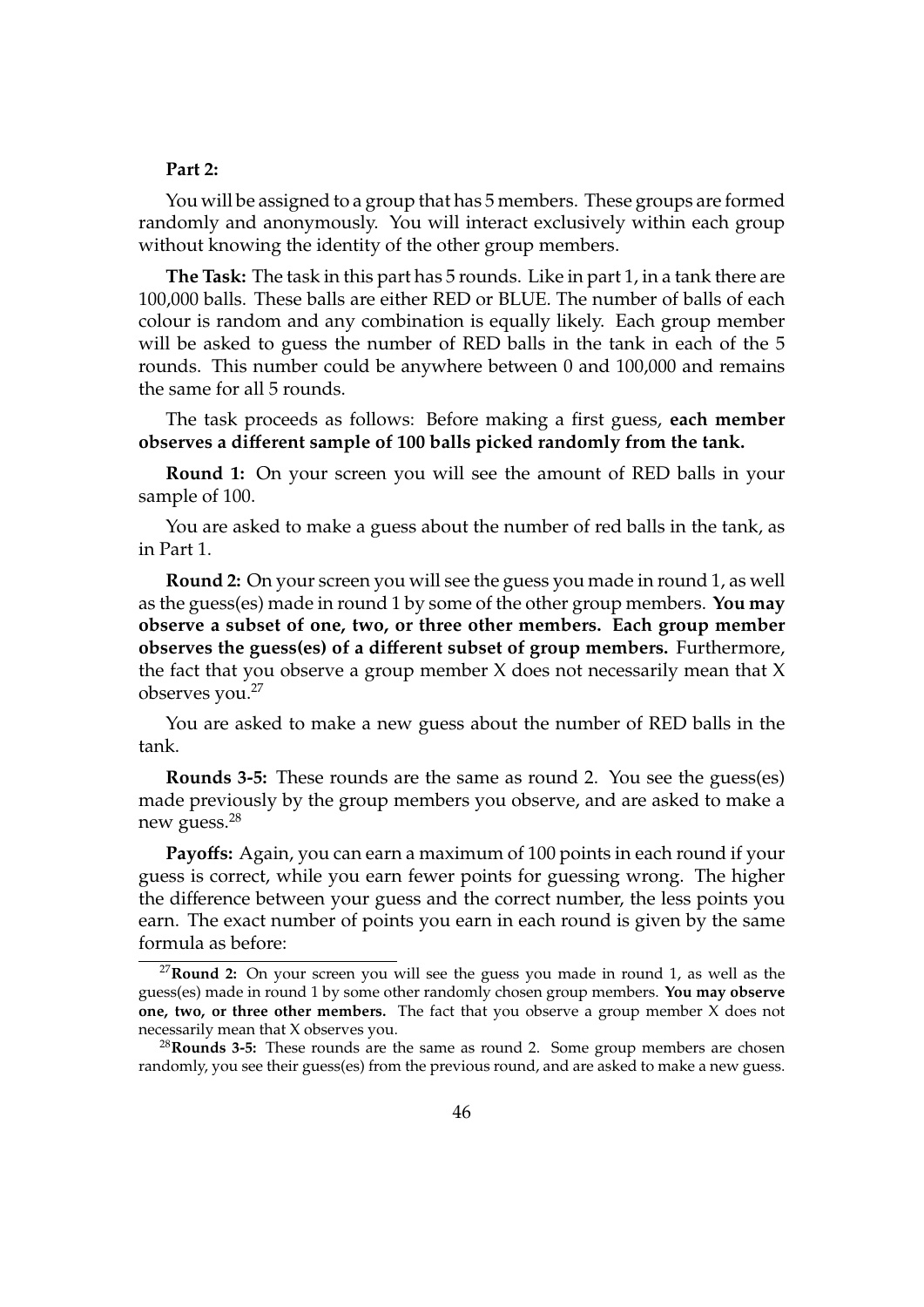$$
Points = 100 - Error Factor_{Round} \times \left(\frac{Correct - Guess}{1,000}\right)^2
$$

Now the *Error Factor* is different in each round:

| Kound               |  |  |  |
|---------------------|--|--|--|
| <b>Error Factor</b> |  |  |  |

If in a round the result from the formula is negative, you earn zero points in that round. After the 5 rounds are over, you will be shown how many points you earned in each round. At the end of the experiment the computer will randomly choose 1 out of the 5 rounds. The points you earned in this randomly chosen round will be transformed in to monetary earnings. The exchange rate used is **1 for every 85 points**. Notice that since all 5 rounds can be chosen with the same probability, you cannot know for which of the rounds you will be paid. Therefore you should treat all rounds the same and make a guess as if you are going to be paid for it.

#### **Remember:**

- 1. **You will play 5 rounds. Your group and the members whose guesses you observe remain fixed during the whole time.**<sup>29</sup>
- 2. **There is a single tank and everybody in the group is guessing the number of RED balls in this tank. Each member observes a di**ff**erent sample of 100 balls and a di**ff**erent sample of group members.**
- 3. **Given the formula, you maximize the expected number of points you earn in each round by making a guess that is as close as possible to your true estimate of the correct number of Red balls in the tank.**
- 4. **The points you earn depend only on your guess and not on the guesses of other members.**

<sup>29</sup>**You will play 5 rounds. Your group and the number of members whose guesses you observe remain fixed during the whole time. The group members you observe are chosen randomly in each round.**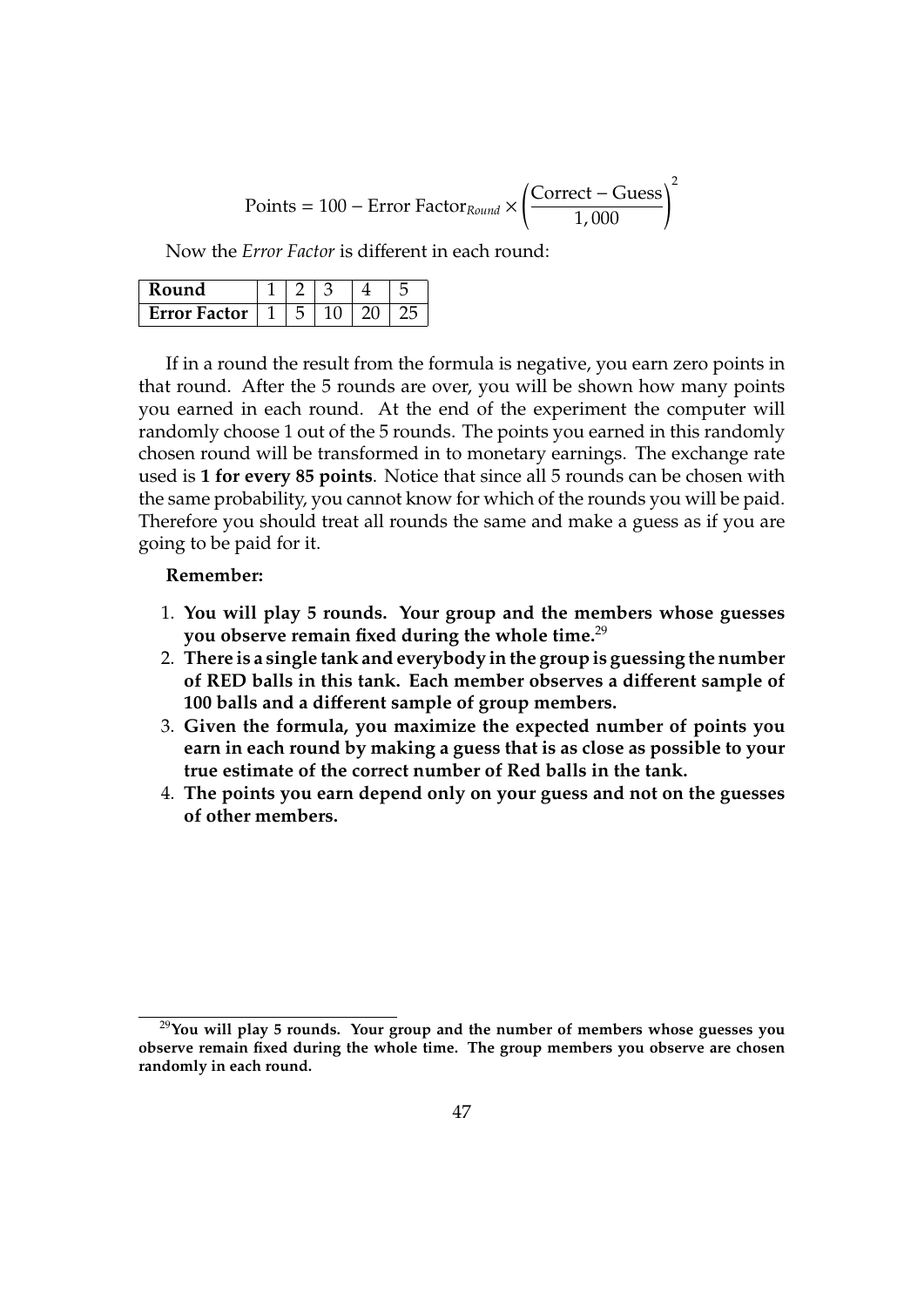#### **Part 3:**

**The composition of each group remains unchanged throughout all the experiment (same as in part 2). Remember that each group member observes the guess(es) of a di**ff**erent subset of group members, some will observe one, some two, and some three other group members.**<sup>30</sup>

#### **In this part there are 3 Phases of 10 rounds each.**

**The Task:** Now there are two tanks filled with 100,000 balls each. Tank 1 contains RED and BLUE balls, while Tank 2 contains GREEN and PURPLE balls. The number of balls of each colour in each tank is random and any combination is equally likely. You are asked to guess the correct number of RED balls in Tank 1 and of GREEN balls in Tank 2. **The number of RED balls in Tank 1 is not related to the number of GREEN balls in Tank 2.** These two numbers could be anywhere between 0 and 100,000.

As in part 2, before making a first guess, each participant observes 2 samples of 100 balls picked randomly: one sample for Tank 1, and one sample for Tank 2. **Remember that each participant observes di**ff**erent random samples.** Each phase then proceeds as follows:

**Round 1:** On your screen you will see the amount of RED balls in your sample from Tank 1 and the number of GREEN balls in your sample from Tank 2. You are asked to make a guess about the correct number of balls of the corresponding colour in each tank.

**Round 2:** As in part 2, on your screen you will see your guesses for each tank from round 1. You will also see the guesses made for each tank by the group members you observe from your group. After seeing their guesses you are asked to make new guesses about the number of RED balls in Tank 1 and GREEN balls in Tank 2.<sup>31</sup>

**Rounds 3-10:** As before, these rounds are the same as round 2. You see the guesses made in the previous rounds by the group members you observe, and make new guesses.<sup>32</sup>

<sup>30</sup>**The composition of each group remains unchanged throughout all the experiment (same as in part 2). Remember that each group member observes the guess(es) of one, two, or three other group members in each round.**

<sup>31</sup>**Round 2:** As in part 2, on your screen you will see your guesses for each tank from round 1. You will also see the guesses made for each tank in the previous round by some other group members that are chosen randomly. After seeing their guesses you are asked to make new guesses about the number of RED balls in Tank 1 and GREEN balls in Tank 2.

<sup>32</sup>**Rounds 3-10:** As before, these rounds are the same as round 2. Some group members are chosen randomly, you see their guesses from the previous round, and are asked to make new guesses.